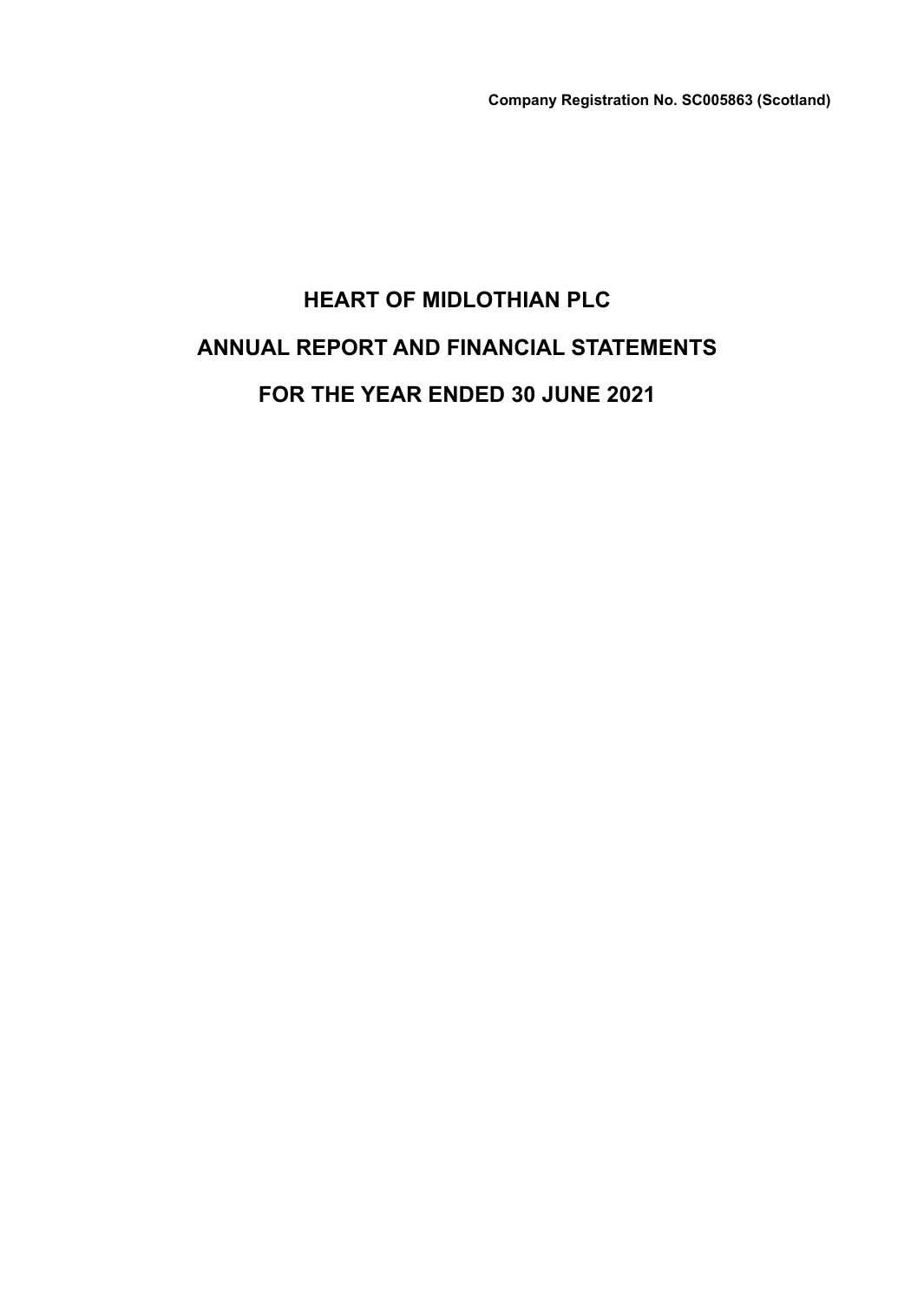## **COMPANY INFORMATION**

| <b>Directors</b>         | Dr A Budge<br>D Cumming<br>J Duncan<br>S Wallace<br>K D Windram<br>A McKinlay<br>J Anderson | (Appointed 17 August 2020)<br>(Appointed 1 July 2021) |
|--------------------------|---------------------------------------------------------------------------------------------|-------------------------------------------------------|
| <b>Secretary</b>         | J Duncan                                                                                    |                                                       |
| <b>Company number</b>    | SC005863                                                                                    |                                                       |
| <b>Registered office</b> | <b>Collins House</b><br><b>Rutland Square</b><br>Edinburgh<br>EH1 2AA                       |                                                       |
| <b>Auditor</b>           | <b>Johnston Carmichael LLP</b><br>7-11 Melville Street<br>Edinburgh<br>EH <sub>3</sub> 7PE  |                                                       |
| <b>Business address</b>  | <b>Tynecastle Park</b><br>Gorgie Road<br>Edinburgh<br><b>EH11 2NL</b>                       |                                                       |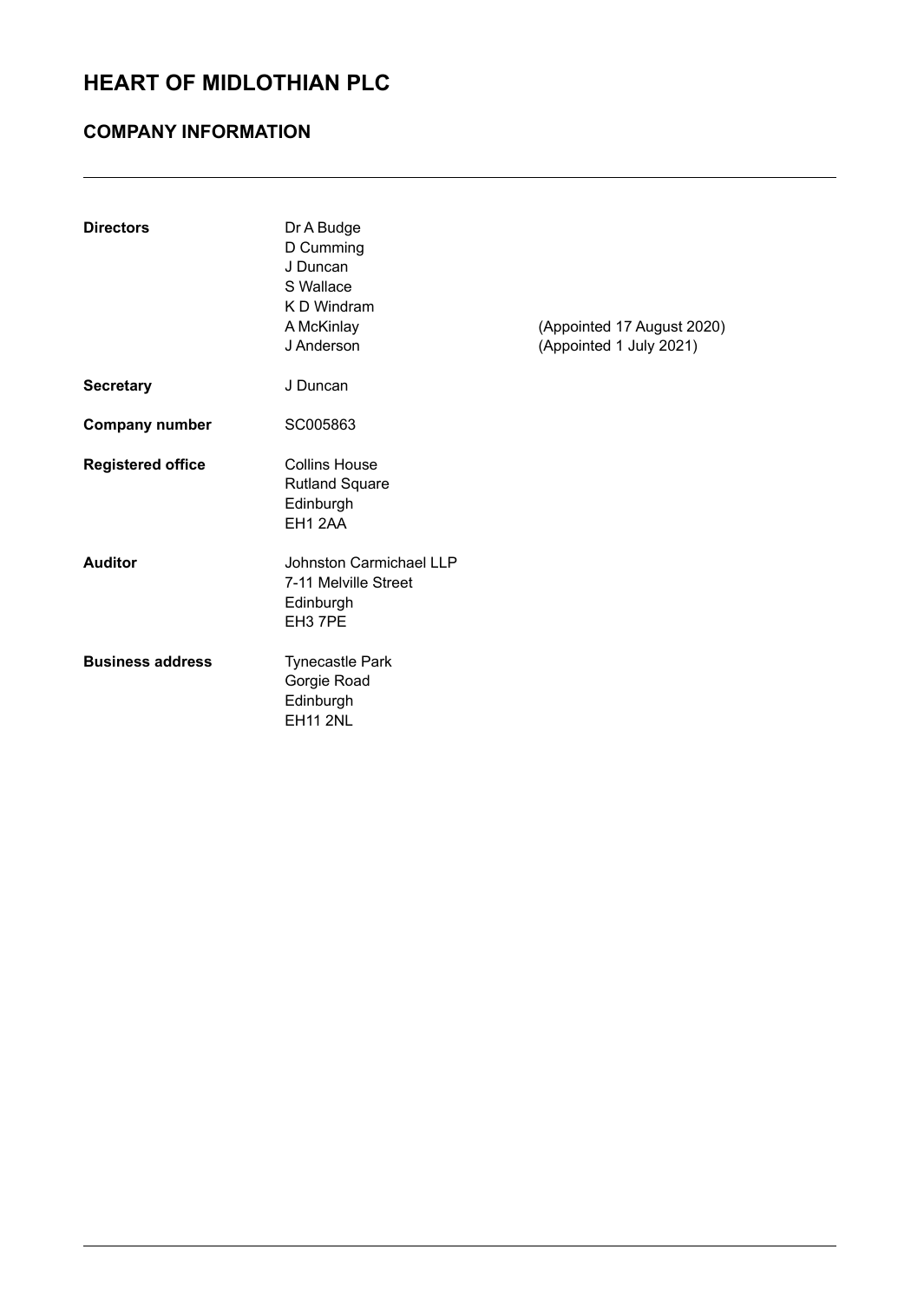# **CONTENTS**

|                                               | Page      |
|-----------------------------------------------|-----------|
| Strategic report                              | $1 - 4$   |
| Corporate and Social Responsibility Statement | $5 - 7$   |
| Directors' report                             | $8 - 9$   |
| Independent auditor's report                  | $10 - 13$ |
| Profit and loss account                       | 14        |
| <b>Balance sheet</b>                          | 15        |
| Statement of changes in equity                | 16        |
| Statement of cash flows                       | 17        |
| Notes to the financial statements             | $18 - 38$ |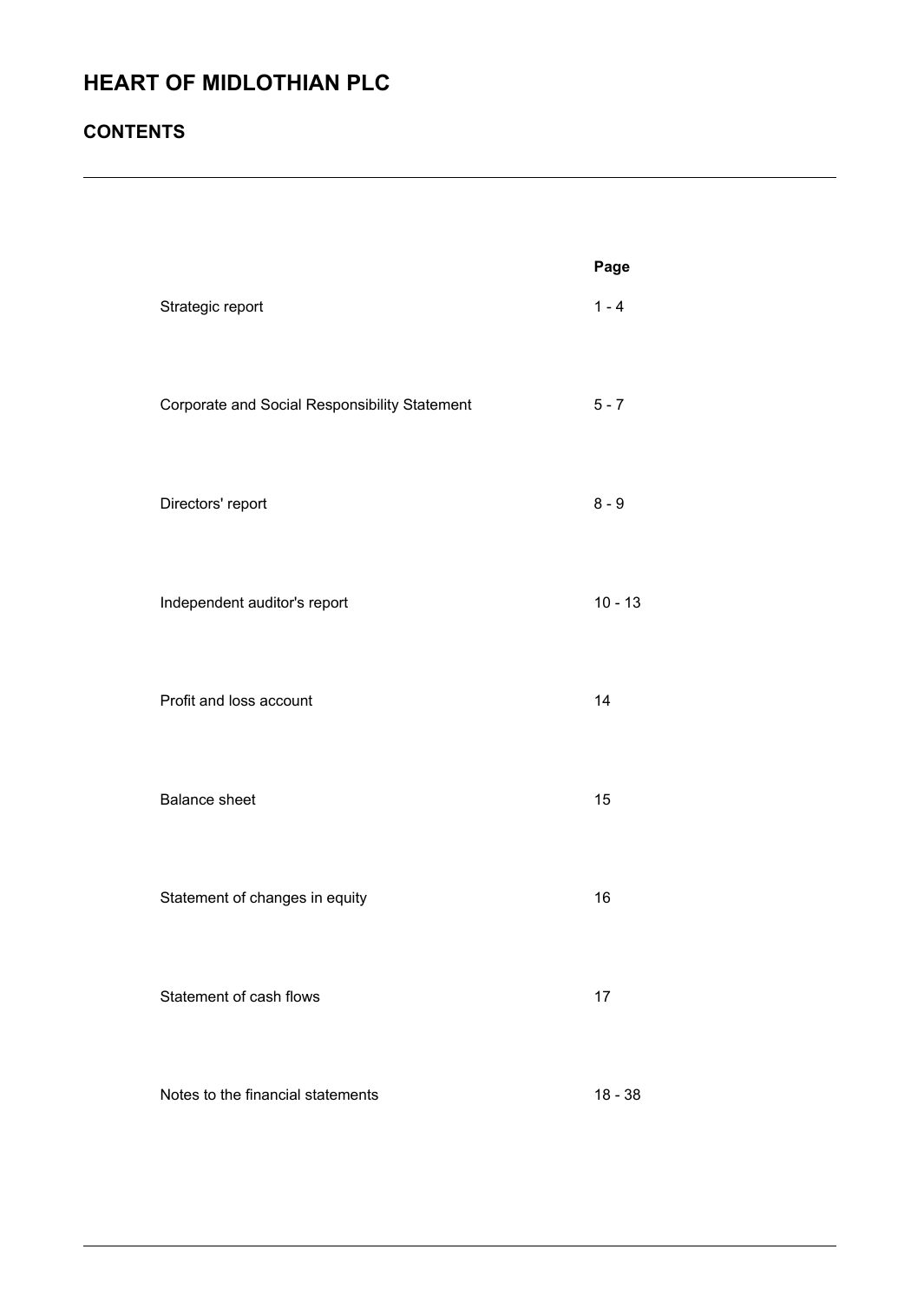# **STRATEGIC REPORT** *FOR THE YEAR ENDED 30 JUNE 2021*

The directors present the strategic report for the year ended 30 June 2021.

#### **Fair Review of the Business**

#### *Overview*

In a climate where lock-down constraints and the absence of fans would have a huge impact on all income streams, the Board agreed a Financial Plan for Year 20/21 which anticipated a significant drop in revenue and a financial loss across the year. While the assumptions underpinning that plan were very conservative, the impact of Covid was even greater than expected.

All games across the season were played 'behind closed doors', heavily impacting our ticketing, commercial and retail income; and a second extended lock-down caused serious disruption to our non-matchday operations, including our Conference and Banqueting business, our Skyline Restaurant and our Supporters Bar.

The Covid-19 restrictions, coupled with the financial consequences of our enforced demotion to the Championship, saw our turnover reduced to £7.7m for the financial year. This fall in income was, to some extent, off-set by Government support schemes, such as the Furlough Scheme, COVID related grants from the Scottish Government and SPFL Trust, and Player Sales. However, it was in large part thanks to the unwavering support of our fans, our sponsors, our benefactors and our staff that we are able to report a profit of around £2m despite all of the challenges.

In short, while this was an even more difficult year than could reasonably have been foreseen, we have come through it in good shape and ready to move forward with confidence.

#### *Governance Matters*

In August 2020, Andrew McKinlay was appointed Chief Executive with a seat on the Board, assuming full operational control in May 2021.

At the AGM, in December 2020, Eric Hogg stood down from his non-executive Director role, after 6 years. In May 2021, it was announced that James Anderson would fill the vacancy on the Board, joining as a nonexecutive Director in July 2021.

The Board would like to express its enormous gratitude to Eric for his total commitment, loyal support, and valuable contribution over his time on the Board. We would also like to wish Andrew and James every success in their roles, confident that they will play a major part in helping us move the club forward.

#### *Footballing Operation*

The Championship Season got underway in October, with Clubs having voted in favour of a shortened season of 27 games. Playing games behind closed doors brought challenges for both players and staff alike. The effort required to keep our players and staff safe while adhering to the ever-changing protocols cannot be over-stated. We were not alone in facing these challenges, of course, and we appreciate the efforts from all SPFL clubs, their staff, and their players, to do what was required to ensure that the season could be played to a conclusion.

That conclusion saw us rightly take our place back in the Scottish Premiership. We congratulate Robbie Neilson, the squad, and the backroom team on their achievement, made all the more noteworthy given the circumstances.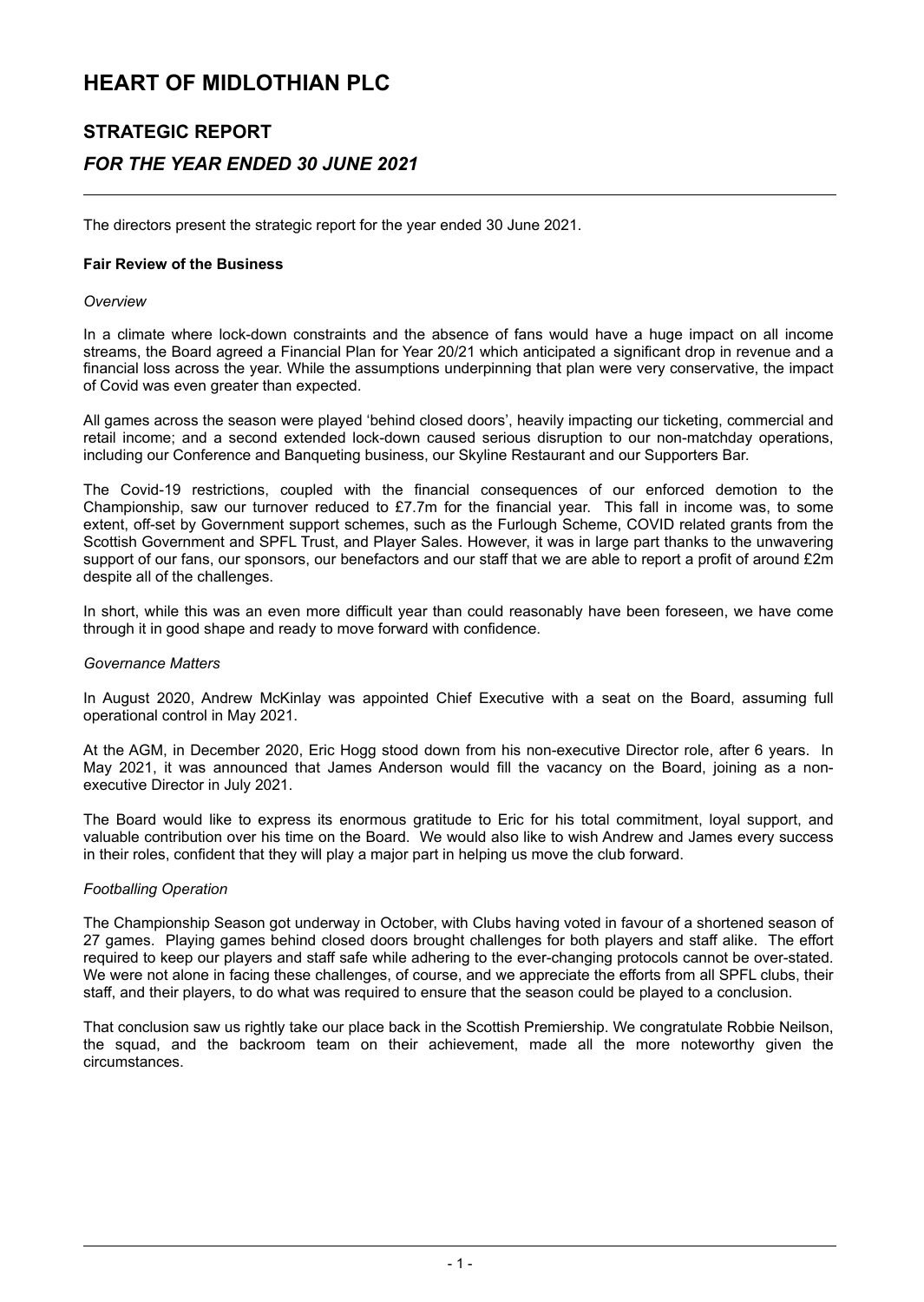# **STRATEGIC REPORT (CONTINUED)** *FOR THE YEAR ENDED 30 JUNE 2021*

#### **Fair Review of the Business (Continued)**

In December 2020, we announced the appointment of Joe Savage as Sporting Director, a position we had been looking to fill for some time and which had been delayed by the pandemic. Joe joined us in January, bringing with him valuable player recruitment experience. The January transfer window saw Joe and Robbie work closely together to strengthen the squad in readiness for our Premiership return.

A long-stated objective is to build a squad, based on youth, both "home-grown" via our Academy and via the transfer market. We are confident that our new recruitment team has the experience to successfully deliver against this key objective.

This year also saw changes to personnel and processes in our Academy, our Youth Development programmes and our Women's football programme as they, too, dealt with Covid-related challenges and constraints. Our commitment to youth and to the women's game remains as strong as ever and we are well-positioned to move forward successfully in each of these areas in Season 21/22.

#### *Commercial Operations*

All commercial areas faced major challenges as we adapted to an ever-changing landscape. The fans stood firmly behind us throughout the season. They supported our hospitality offerings when we were able to open; our on-line and click and collect retail operation; our streaming and pay-per-view offerings; and our zoom-based sponsorship packages. In addition, despite the continued uncertainty over what Season 21/22 might look like, when Season Tickets for the new season went on sale, the fans' response was over-whelming, with over 13,000 tickets sold.

#### *Other Highlights*

Once again, the Club sought out an innovative way of securing sponsorship funding whilst providing a platform for a cause that is dear to supporters' hearts.

Following our ground-breaking partnership with Save the Children, the Club was delighted to secure a landmark sponsorship deal with Dell Technologies, which will see the team sporting another amazing charity on their front of shirt. This new partnership will help raise awareness of the work undertaken by MND charities throughout the UK and support those living with MND in Scotland. Club legend and former captain, Marius Zaliukas, tragically lost his fight against the disease in 2020 and we could not be more proud than to have MND Scotland on our front of shirt. We thank Dell Technologies for their tremendous support in helping to make this possible.

The numbers pledging to the Foundation of Hearts did not falter during this difficult time, despite the economic challenges facing many supporters. Throughout the year, we worked closely with the Foundation board members to prepare for the day when, on 30th August 2021, Hearts became the largest fan-owned football club in the UK.

Our facilities team worked tirelessly throughout the year to ensure we would be in the best possible shape to welcome fans back to Tynecastle, when allowed to do so.

Despite having to manage cash more tightly than ever, we committed to carry out a number of sizeable infrastructure projects at a cost of £400,000. These projects included the essential replacement of our floodlights, the long overdue repainting of the trusses in each of our three older stands and a full pitch refurbishment. The Club has previously suffered when essential and preventive maintenance programmes were shelved. We will not allow this to happen again and have clear plans in place to ensure the redevelopment and upgrading of Tynecastle Stadium continues.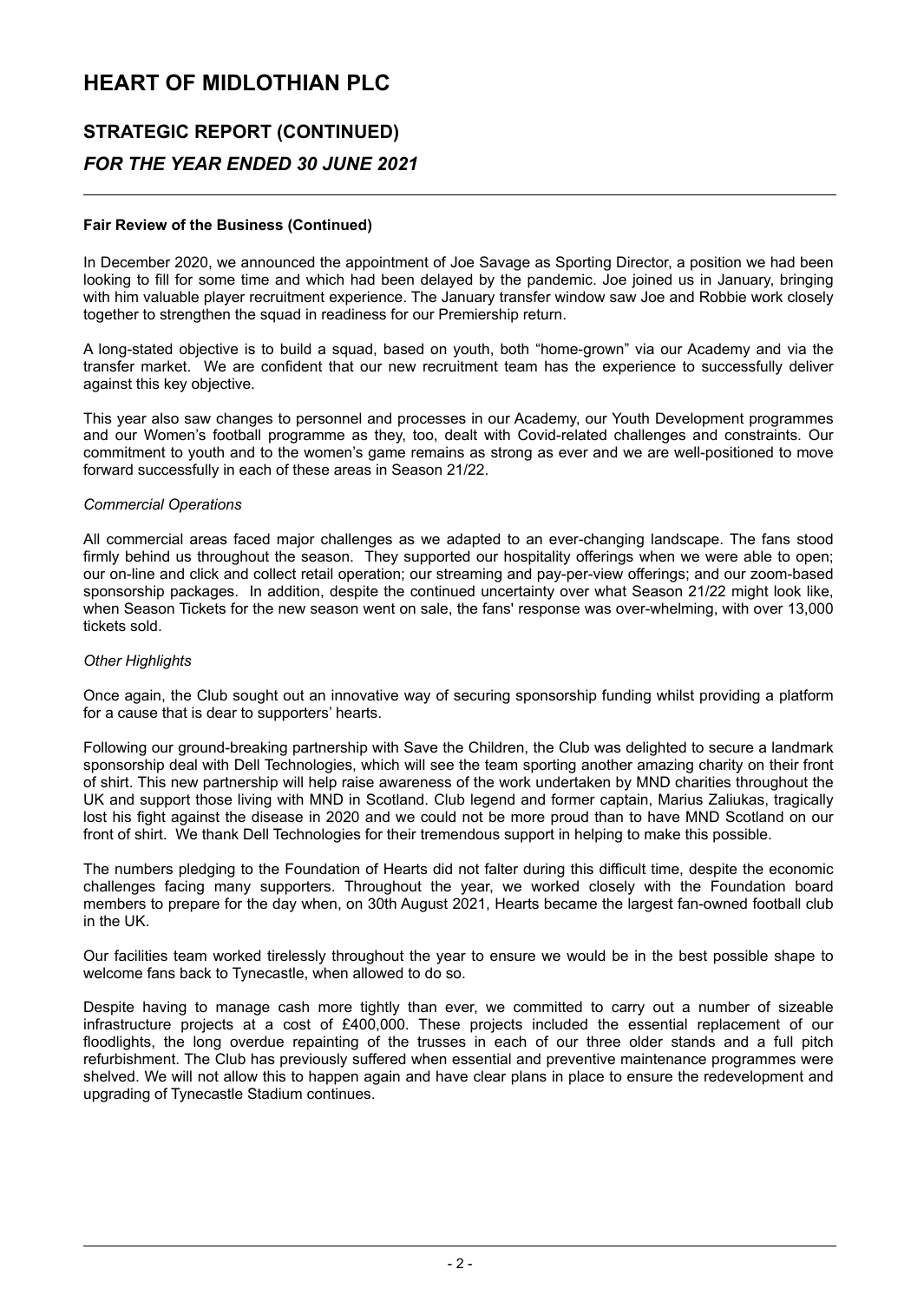# **STRATEGIC REPORT (CONTINUED)** *FOR THE YEAR ENDED 30 JUNE 2021*

#### **Fair Review of the Business (Continued)**

#### *Financials*

Our financial results for the year reflect the significant impact posed by the Covid pandemic. We are nevertheless pleased to announce a profit of over £2m for the year. As is clear from our figures, our principal benefactors, once again, made a number of very generous donations. Similarly, other donations, mainly from the Foundation of Hearts, helped us enormously during this difficult year.

Our reported Turnover is £7.7m, which is down by approximately £4.6m on the prior year. This reduction has arisen because of the trading limitations placed on the business from lockdown and associated restrictions and the impact of operating within the Championship rather than the Premiership.

Throughout the year, we continued to manage our staff costs and overheads in line with the trading uncertainties prevalent throughout the period. We continued to take full advantage of the Government's Furlough scheme as clearly shown in the Profit and Loss Account. We were also grateful for the receipt of the various grants available from the Government and various sporting bodies.

We generated a net gain from the sale of players of £944k, mainly as a result of the sale of Aaron Hickey to Bologna FC.

The company's balance sheet at 30 June 2021 remains strong with net assets of approximately £20m.

Our net cash inflow during the year was just over £200k. This arose through the generation of over £220k from the sale of players, offset by payments made in connection with the purchase of fixed assets and new player registrations and a net cash inflow of approximately £500k from operating activities.

This year has been extremely challenging. However, given the swift actions taken at the start of the pandemic back in March 2020, the company was in a robust position to deal with the continuing uncertainties during season 20/21. Whilst our financial results have been impacted by the pandemic, it is nevertheless pleasing to report a profit and to continue to present a strong balance sheet.

There is no denying the financial challenges that we and football as a whole have faced due to the global pandemic. Football clubs sit at the very heart of their communities and this has never been more apparent than over the last 18 months. They have an enormously important role to play. We should all be very proud of the way we have continued to support our local community through these troubled times. Our staff and our volunteers have been amazing. This work will continue and will go from strength to strength over the coming years as we continue to put our community and our supporters at the heart of everything we do.

To conclude, the Board would like to express its thanks to all of our employees, players, supporters, shareholders and other associates, including sponsors, commercial and community partners, for their continued support.

#### **Section 172(1) Statement**

The directors of the company, as those of all UK companies, must act in accordance with a set of general rules. These duties are detailed in section 172 of the UK Companies Act 206 which is summarised as follows:

A director of a company must act in the way they consider, in good faith, would be most likely to promote the success of the company for the benefit of its shareholders as a whole and, in doing so have regard (amongst other matters) to:

#### **The likely consequences of any decisions in the long-term.**

The Board is mindful that its strategic decisions can have long term implications for the business. These implications are carefully assessed on a routine business and in particular during the annual budgeting and quarterly reforecasting exercises.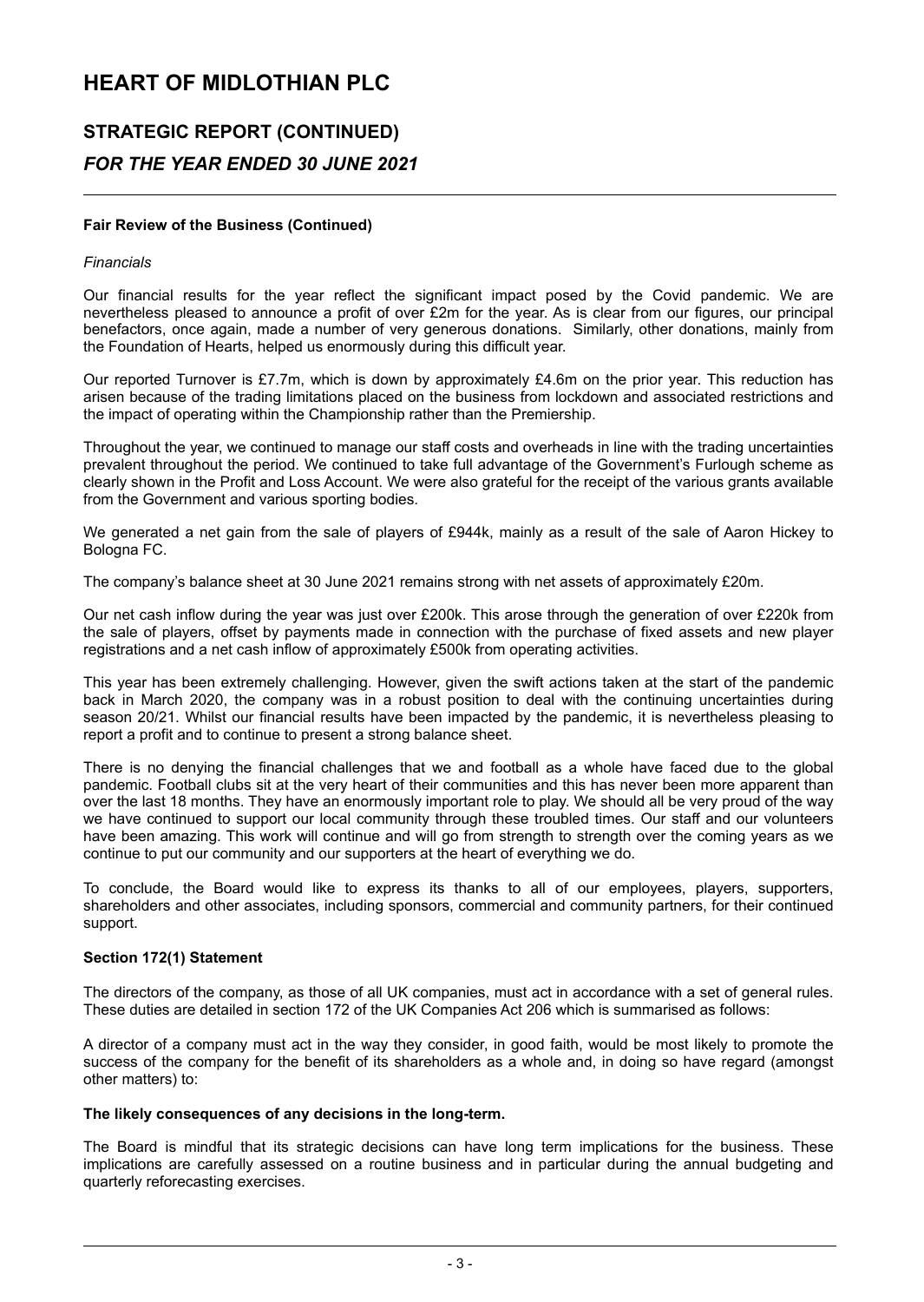# **STRATEGIC REPORT (CONTINUED)**

### *FOR THE YEAR ENDED 30 JUNE 2021*

#### **Section 172(1) Statement (Continued)**

#### **The interests of the company's employees.**

The Board takes active steps to ensure that the suggestions, views, and interests of the workforce are captured and considered in our decision-making. Active hands-on management by our Executive Team, ensure appropriate feedback to the Board.

#### **The need to foster the company's business relationships with suppliers, customers, and others.**

Suppliers – The Board seeks to balance the benefits of maintaining strong partnering relationships with key suppliers alongside the need to obtain value for money and the required quality and service levels for our customers.

Customers – The Board acknowledges the importance of its customer base and seeks to ensure that the interests of customers are considered in key decisions. Feedback is obtained via regular meetings with supporter groups.

#### **The impact of the company's operations on the community and the environment.**

The Board understands that the company plays a vital role in the local community. Our Corporate and Social Responsibility Statement on pages 5 to 7 detail this further.

#### **The desirability of the company maintaining a reputation for high standards of business conduct.**

The Board recognises the importance of operating a robust corporate governance framework and ensures this is maintained at all times.

#### **The need to act fairly as between shareholders of the company.**

The Company has just one class of share in issue and so all shareholders benefit from the same rights, as set out in the Company's articles of association and the Companies Act 2006. All shareholders have an opportunity to ask questions or represent their views formally to the Board at the AGM, or with directors after the meeting.

On behalf of the board

..............................

Dr A Budge **Director**  $110'$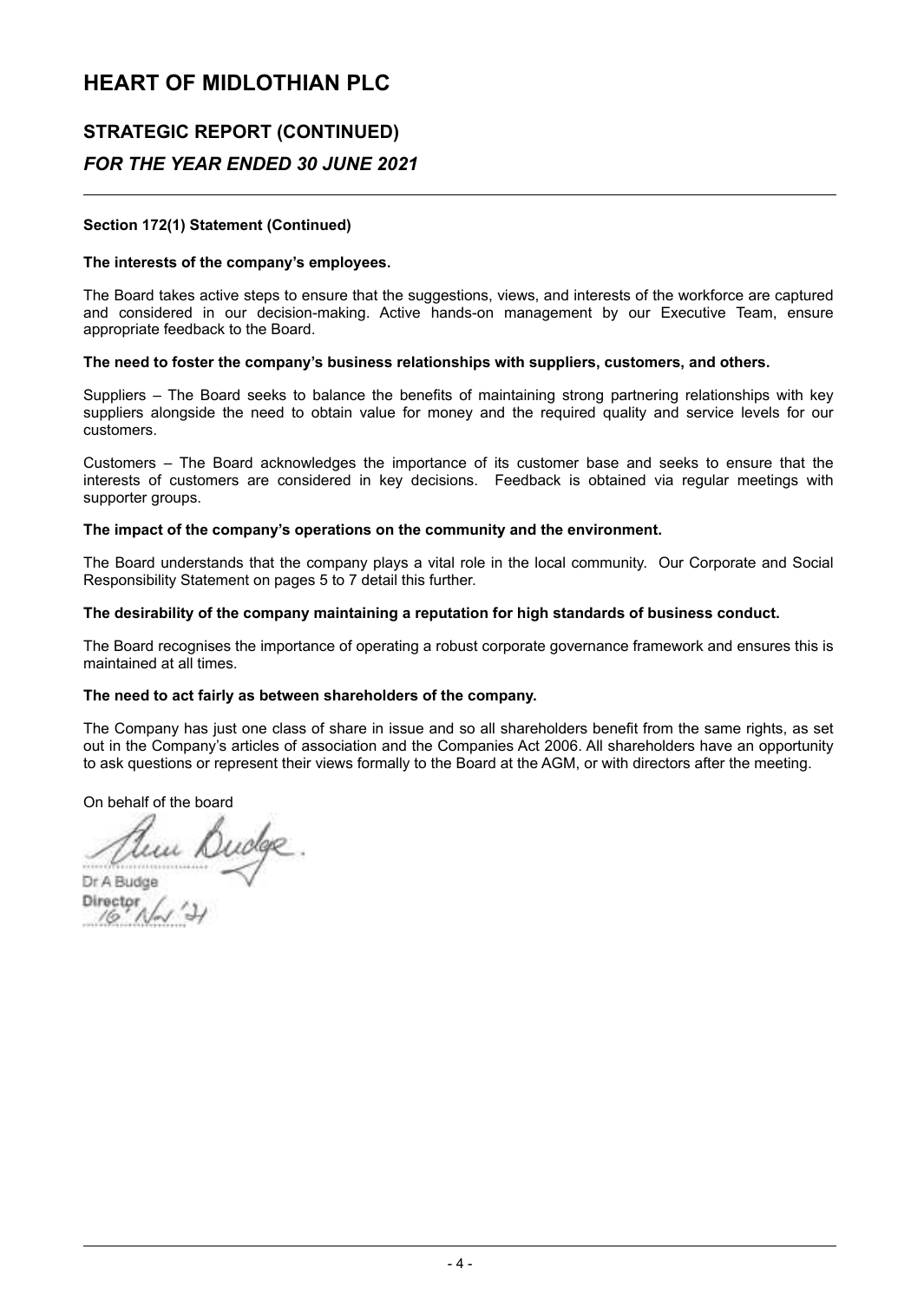# **CORPORATE SOCIAL RESPONSIBILITY STATEMENT** *FOR THE YEAR ENDED 30 JUNE 2021*

The directors present the corporate and social responsibility statement for the year ended 30 June 2021.

#### **Introductory Remarks**

Since its inception, Heart of Midlothian Football Club has been deeply rooted in its community. Today, Hearts galvanises a passionate and committed fanbase to help provide significant outreach programmes to those most in need of help and support. Together with the Club's independently regulated charity, Big Hearts, the Club is committed to improving the lives of vulnerable individuals and families across south-west Edinburgh. Community engagement is embedded at all levels in the Club and is focused on tackling a wide range of social issues through 'on-pitch' and 'off-pitch' programmes.

The continued impact of the pandemic throughout 2020 and 2021 has had a disproportionate impact on the communities we serve, particularly those in more economically challenged areas of the city. As a focal point in the community, we have used the prominence and accessibility of the stadium to deliver a broad range of support services.

Once again, we opened our doors to those in need of assistance, to legions of volunteers who wished to lend their time and skills to our support efforts and to partners and agencies charged with delivering mass testing and vaccination programmes. Throughout the past year, we have worked with NHS Scotland to host flu and COVID vaccination clinics as well as regular PCR testing services.

At the same time, we took advantage of the vast reach of the Club in the virtual world to reach out to over 200,000 followers across our social media platforms. These platforms enabled us to raise awareness of support services on offer and at the same time, to amplify the messages of our partners in the health and social care sectors.

#### **Big Hearts Charity and Community Football**

Big Hearts swiftly adapted their activities in response to the pandemic. After hosting projects at the Stadium for the past five years, our charity's staff and volunteers developed alternative ways to address the most urgent needs of vulnerable adults and children living in south-west Edinburgh. Working hand in hand with the Club, Big Hearts was able to extend the scope of its services to reach over 8,000 people: three times more than in the previous year.

The charity found new and innovative ways to provide support. Services were transitioned online, by being on the other end of the phone or by supporting families and individuals on a one-to-one basis at home. Working in this way, the charity delivered 14 different programmes and provided 400 hours of befriending. As well as providing regular telephone contact, Big Hearts despatched over 5000 reminiscence packs to vulnerable and isolated older people and 250 family relief parcels to those who were facing economic hardship.

When restrictions eased, Big Hearts also provided a safe environment for 83 drop-in wellbeing sessions. Many of these were hosted in Big Hearts new home in "The Shed" under the Wheatfield Stand.

Over 200 volunteers from the Hearts community have supported these services. 120 of these volunteers supported "Big Hearts Delivers Christmas" ensuring that 300 people enjoyed a hot dinner on Christmas Day, by distributing pre-cooked meals. They also delivered over 1200 bespoke gifts to children and older people.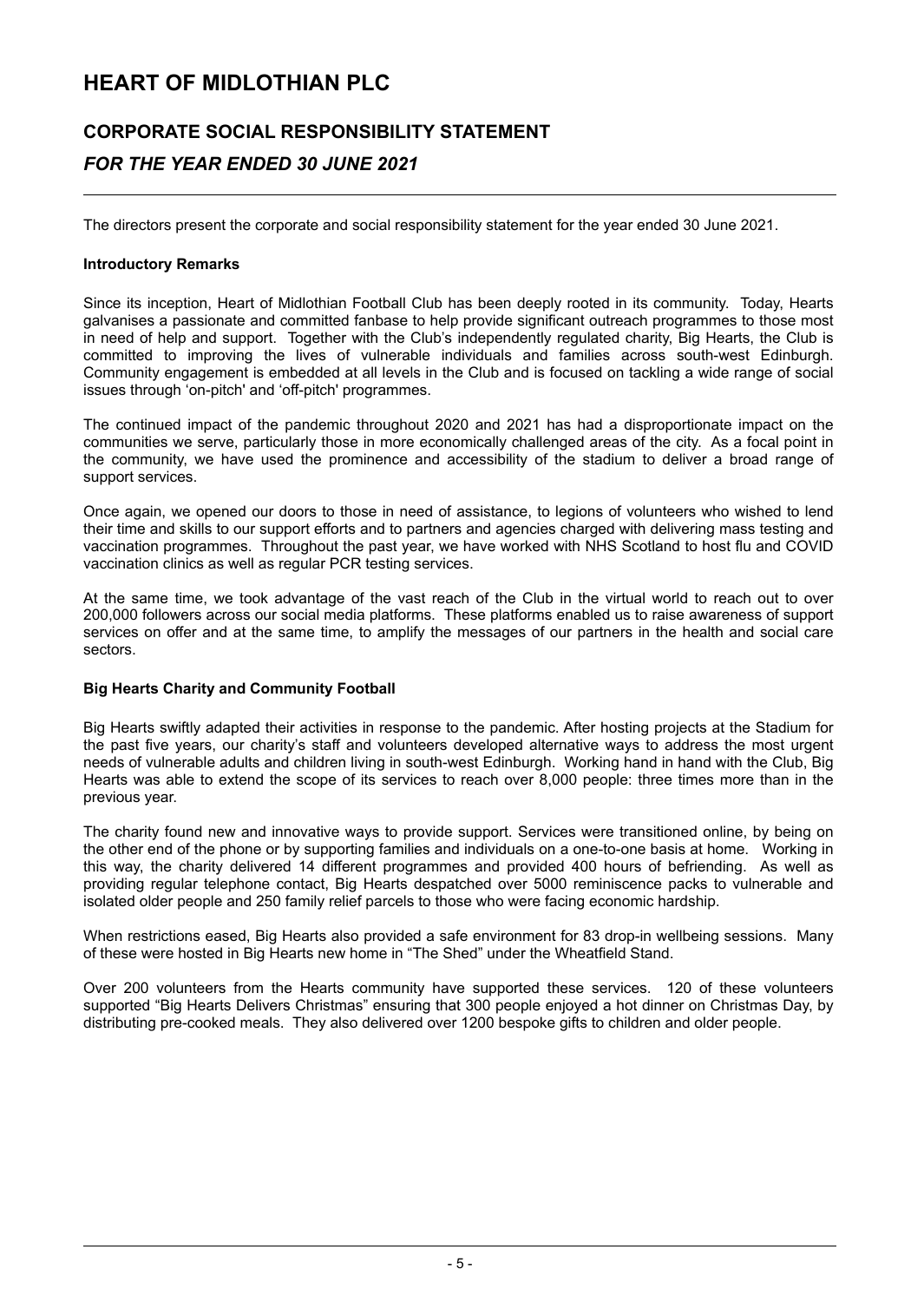# **CORPORATE SOCIAL RESPONSIBILITY STATEMENT (CONTINUED)** *FOR THE YEAR ENDED 30 JUNE 2021*

#### **Big Hearts Charity and Community Football (Continued)**

Big Hearts continues to grow and is guided by the following principles:

- Understanding people's needs to enable them to offer appropriate support to help improve their life circumstances.
- Building and delivering programmes which address the main challenges faced by adults and children in south-west Edinburgh.
- Acting as a proactive facilitator between local organisations, available resources and the communities they serve.

Reflecting these ambitions, Big Hearts activity will continue to focus on:

- Mental health: Delivering bespoke advice and peer-support to promote positive mental health at all ages.
- Social connections: Offering a safe and welcoming environment to build meaningful social connections.
- Equal opportunities: Ensuring access to services that support a better future, regardless of individuals' background or circumstances.

Our Community Football Department responded at the earliest possible opportunity to provide a much-needed outlet for young people who had experienced unprecedented levels of restrictions as a consequence of being locked down at home, in what, for some, were harrowing conditions. Our Play the Game courses and holiday camps were enjoyed by hundreds of youngsters at Tynecastle and at Oriam and we were able to run a greatly increased programme of activities. We recognised that it had become too difficult for many to travel and "took the show on the road" to deliver courses in partnership with clubs throughout the Lothians and Borders.

#### **Heritage Department and Innovation Centre**

Our Heritage Department continued with the work of digitising our significant collection of artefacts and memorabilia. Their workload increased during the winter when our museum was flooded. This caused damage to ceilings, floors, and cabinets, but fortunately, there was no damage to our collection, which was kept in safe storage until repairs could be carried out.

2021 marked the centenary of a women's football match played at Tynecastle with Bobby Walker as referee. Shortly after that game, support for women's football was withdrawn by footballing authorities, heralding a hiatus of over half a century before the game was officially recognised by the Scottish league body again.

Our Head of Heritage and our Museum manager worked closely with the producers of A War of Two Halves to research the history of the women's game at that time. The output of this was the play "Sweet FA". The production overcame significant restrictions to enable it to be performed in front of sold-out audiences at Tynecastle Park during the 2021 Edinburgh Festival.

The Memorial Garden continued to operate on a restricted schedule during the pandemic with plaque dedication services being delivered online and a map of plaques and photographs being made available to families.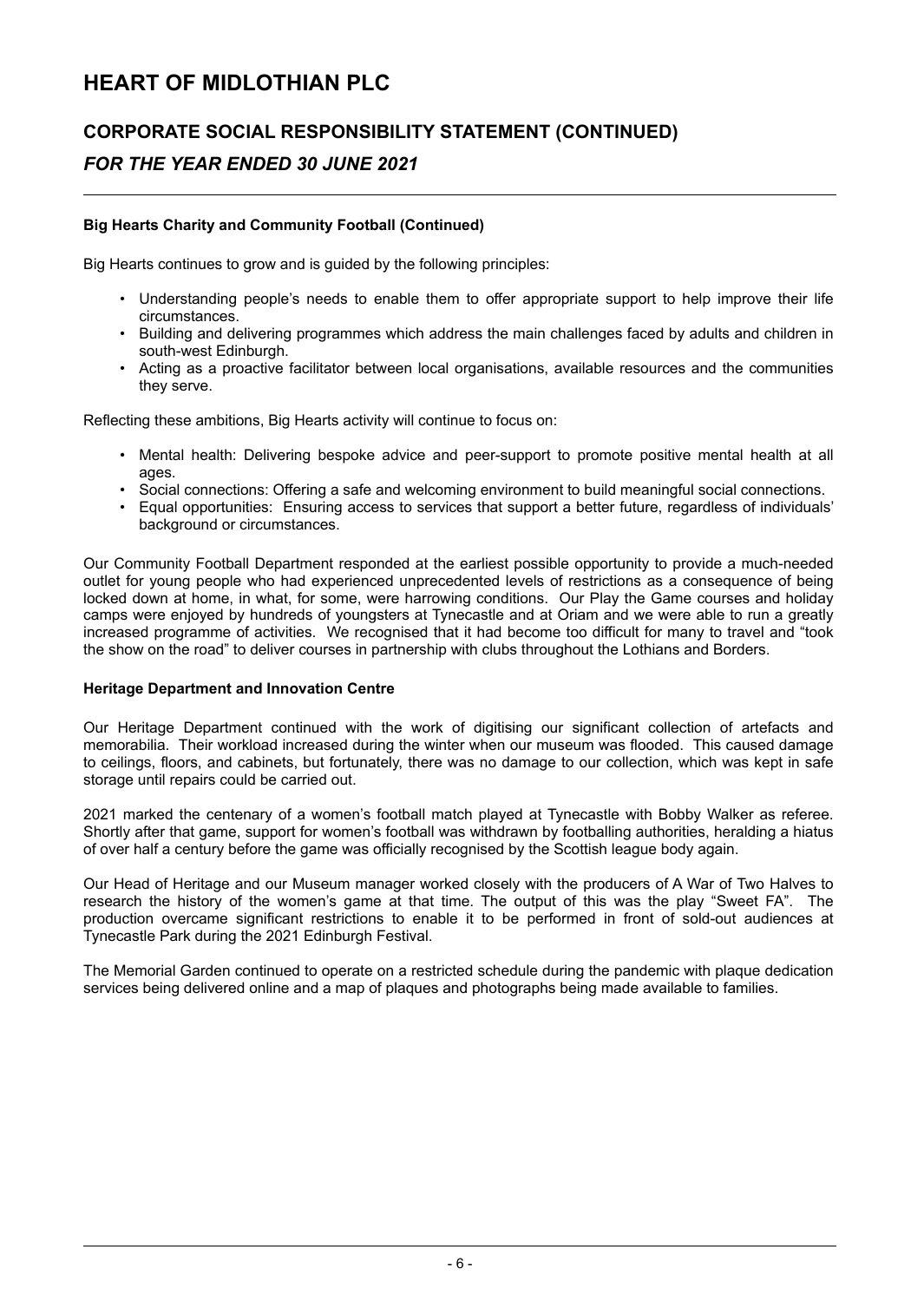# **CORPORATE SOCIAL RESPONSIBILITY STATEMENT (CONTINUED)**

### *FOR THE YEAR ENDED 30 JUNE 2021*

#### **Heritage Department and Innovation Centre (Continued)**

The Heart of Midlothian Innovation Centre sponsored by Baillie Gifford and supported by Dell Technologies continued to deliver an extensive range of programmes online.

The Innovation Centre Team worked with Connect Scotland to provide devices and connectivity to those families who had no access to the internet and no facilities for children to participate in home schooling.

Working with Big Hearts and community partners, 26 local families were identified, who urgently required assistance. Laptops and tablets were delivered to these families and a group of volunteers were trained to help them get online safely, access services and enable children to participate in online learning.

The team further expanded our free digital education programmes, all of which had been transitioned successfully online. These extra programmes attracted around 400 new participants from as far afield as the Isle of Skye to Devon, recruiting several new Jambos on the way. Students, aged between 12 and 16, built their own online shops and created apps focused on environmental issues.

We moved elements of our Community Football's "Joy of Moving" programme online and set technical and physical challenges for 900 primary pupils who were missing out on classroom sessions. Our team also worked with Skills Development Scotland and My World of Work to deliver a livestream session to schools across Scotland on the ways in which technology is used in sport and specifically in football. This encouraged even more participants to join our programmes.

Last but by no means least, we responded to the growing need to support young people aged between 16 and 24 to enter the job market by running a series of career clubs in conjunction with JobCentre Plus. This has helped us to shape new offerings that will boost young people's ability to gain employment in Scotland's digital economy.

#### **To conclude:**

We are immensely proud of the achievements of our charity, Big Hearts, our Community Football Department, our Heritage Department and our Innovation Centre. Working together, our teams and our charity supported over 9,000 people during the toughest days of the pandemic.

All of this work has been underpinned by the volunteering efforts of a highly engaged fanbase and the generosity of benefactors and sponsors. We are humbled by the support that has been offered over the past year. We will continue to promote the strong values that inspire our communities to stick together through challenging times and we will continue to use the power of sport to provide meaningful education, employability, health, social inclusion, environmental and sport-related programmes.

On behalf of the board

.............................. Dr A Budge

**Director**  $16'$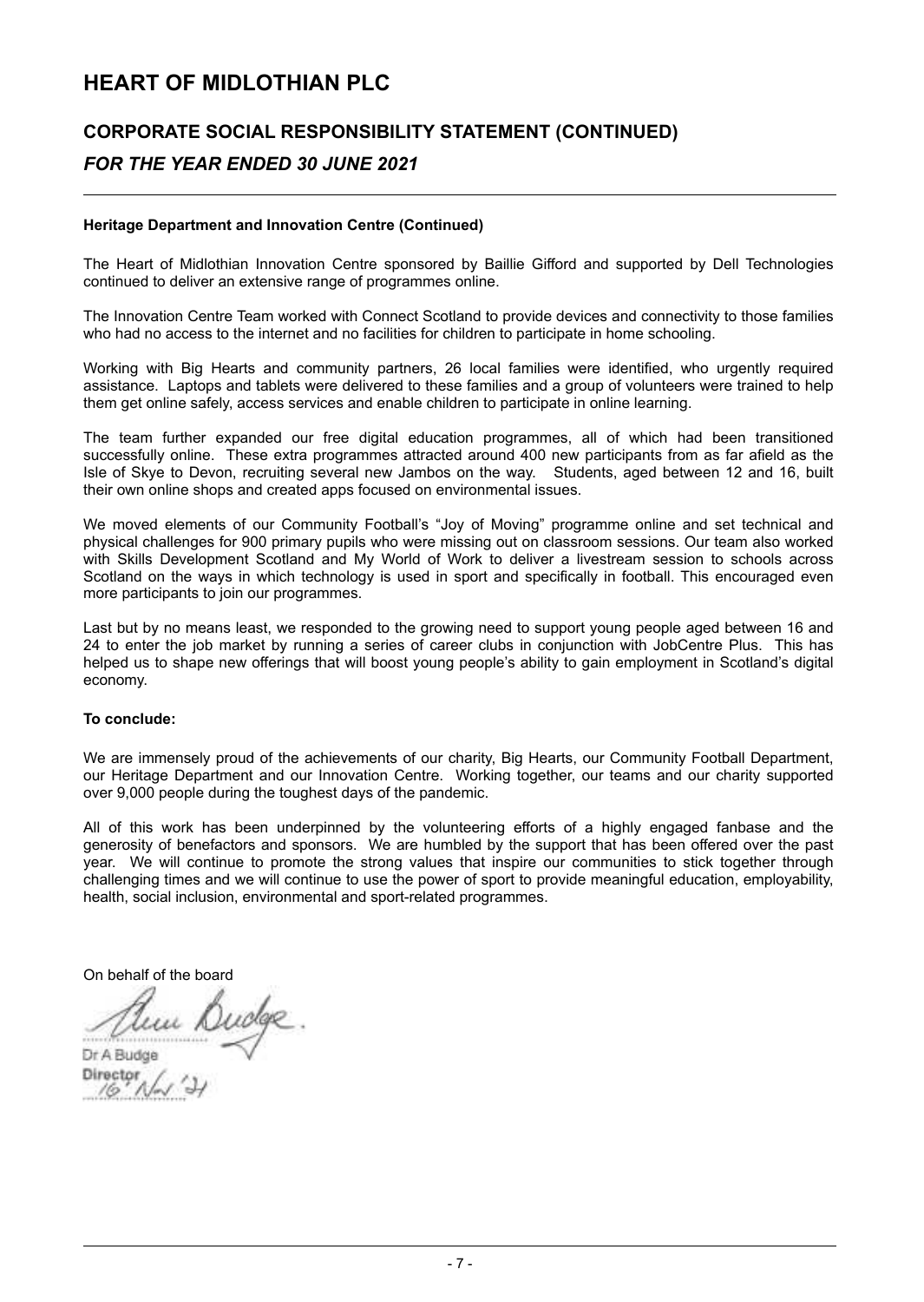# **DIRECTORS' REPORT** *FOR THE YEAR ENDED 30 JUNE 2021*

The directors present their report and financial statements for the year ended 30 June 2021.

#### **Principal activities**

The principal activity of the company is that of a professional football club.

#### **Directors**

The directors who held office during the year and up to the date of signature of the financial statements were as follows:

| Dr A Budge  |                             |
|-------------|-----------------------------|
| Dr T Hogg   | (Resigned 17 December 2020) |
| D Cumming   |                             |
| J Duncan    |                             |
| S Wallace   |                             |
| K D Windram |                             |
| A McKinlay  | (Appointed 17 August 2020)  |
| J Anderson  | (Appointed 1 July 2021)     |
|             |                             |

#### **Results and dividends**

The results for the year are set out on page 14.

No ordinary dividends were paid. The directors do not recommend payment of a final dividend.

#### **Disabled persons**

Applications for employment by disabled persons are always fully considered, bearing in mind the aptitudes of the applicant concerned. In the event of members of staff becoming disabled, every effort is made to ensure that their employment within the company continues and that the appropriate training is arranged. It is the policy of the company that the training, career development and promotion of disabled persons should, as far as possible, be identical to that of other employees.

#### **Employee involvement**

On matters affecting employees' interests, the company's policy is to consult and discuss with employees at regular communication briefings and through the annual appraisal process.

Information about matters of concern to employees is given through statements from the Chief Executive and other communication briefings. The purpose of these is to achieve a common awareness on the part of all employees of the financial and economic factors affecting company performance.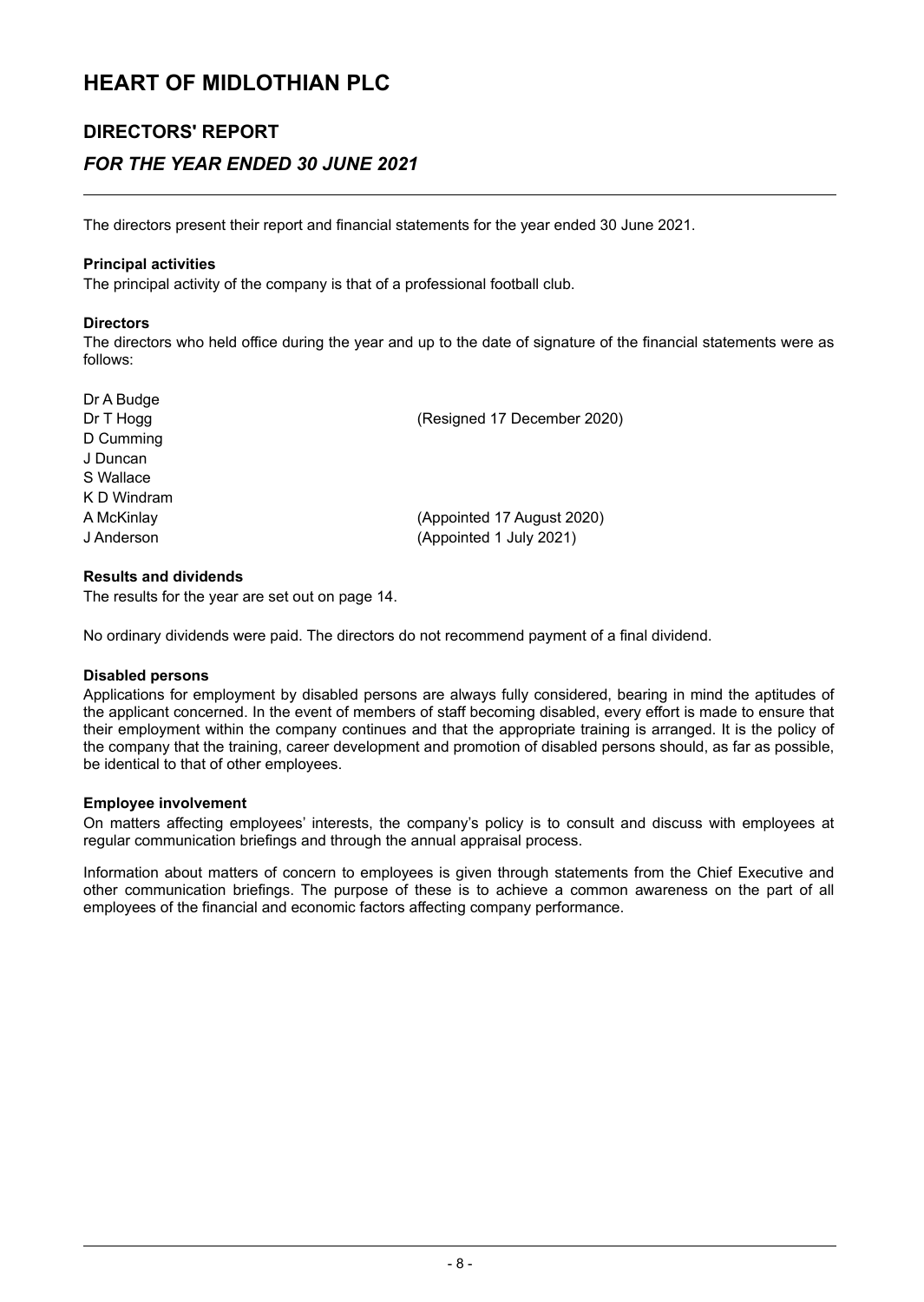# **DIRECTORS' REPORT (CONTINUED)**

### *FOR THE YEAR ENDED 30 JUNE 2021*

#### **Statement of directors' responsibilities**

The directors are responsible for preparing the Strategic Report, Corporate Social Responsibility Statement, Directors' Report and the financial statements in accordance with applicable law and regulations.

Company law requires the directors to prepare financial statements for each financial year. Under that law the directors have elected to prepare the financial statements in accordance with United Kingdom Generally Accepted Accounting Practice (United Kingdom Accounting Standards and applicable law). Under company law the directors must not approve the financial statements unless they are satisfied that they give a true and fair view of the state of affairs of the company and of the profit or loss of the company for that period. In preparing these financial statements, the directors are required to:

- select suitable accounting policies and then apply them consistently;

- make judgements and accounting estimates that are reasonable and prudent;

- state whether applicable UK Accounting Standards have been followed, subject to any material departures disclosed and explained in the financial statements;

- prepare the financial statements on the going concern basis unless it is inappropriate to presume that the company will continue in business.

The directors are responsible for keeping adequate accounting records that are sufficient to show and explain the company's transactions and disclose with reasonable accuracy at any time the financial position of the company and enable them to ensure that the financial statements comply with the Companies Act 2006. They are also responsible for safeguarding the assets of the company and hence for taking reasonable steps for the prevention and detection of fraud and other irregularities.

The directors are also responsible for the maintenance and integrity of the financial information included on the company's website. Legislation in the United Kingdom governing the preparation and dissemination of financial statements may differ from legislation in other jurisdictions.

#### **Statement of disclosure to auditor**

So far as each person who was a director at the date of approving this report is aware, there is no relevant audit information of which the company's auditor is unaware. Additionally, the directors individually have taken all the necessary steps that they ought to have taken as directors in order to make themselves aware of all relevant audit information and to establish that the company's auditor is aware of that information.

On behalf of the board

.............................. Dr A Budge

**Director**  $.02.1$ VeV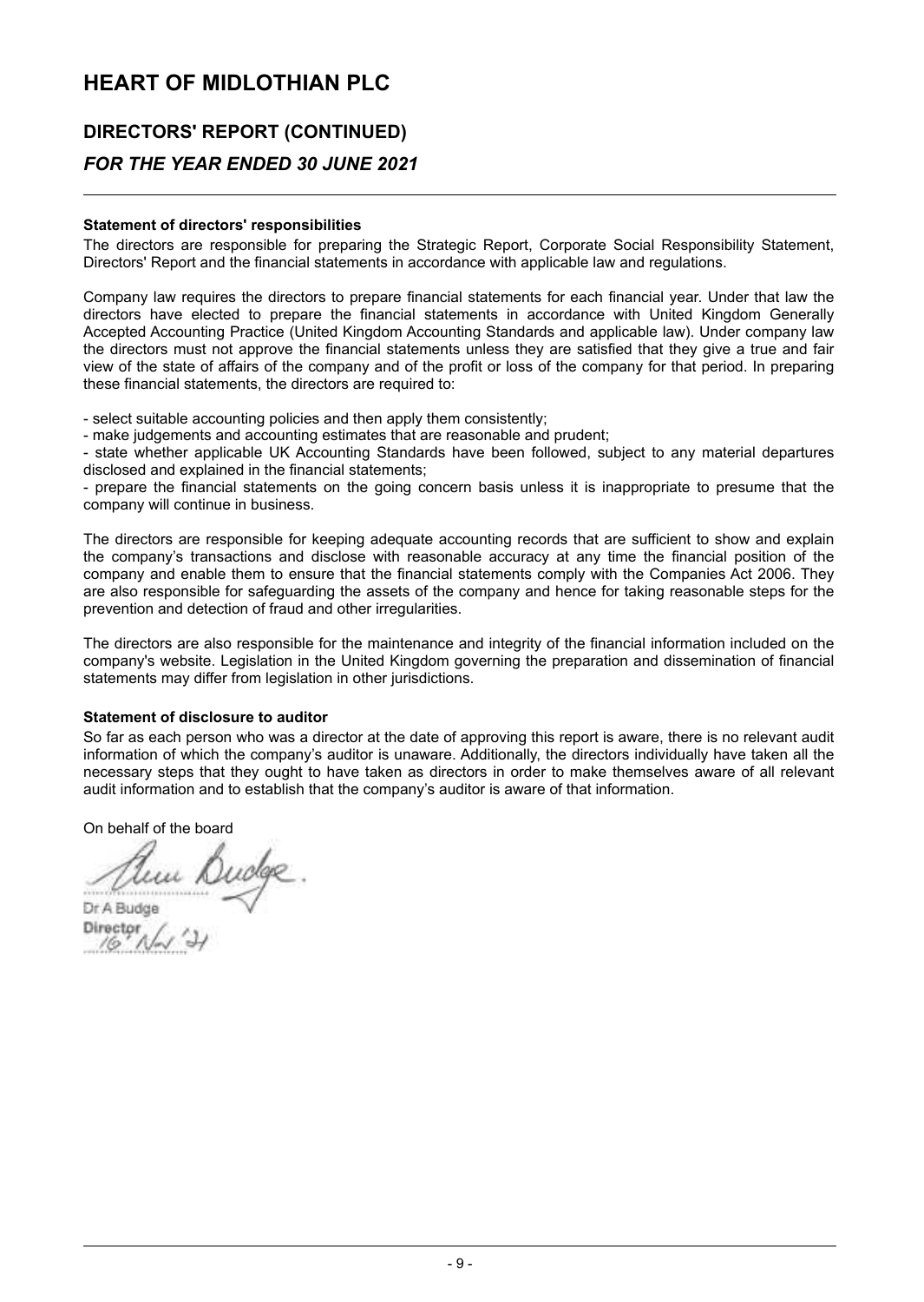### **INDEPENDENT AUDITOR'S REPORT**

### **TO THE MEMBERS OF HEART OF MIDLOTHIAN PLC**

#### **Opinion**

We have audited the financial statements of Heart of Midlothian plc (the 'company') for the year ended 30 June 2021 which comprise the Profit and Loss Account, the Balance Sheet, the Statement of Changes in Equity, the Statement of Cash Flows and notes to the financial statements, including a summary of significant accounting policies. The financial reporting framework that has been applied in their preparation is applicable law and United Kingdom Accounting Standards, including FRS 102 *The Financial Reporting Standard applicable in the UK and Republic of Ireland* (United Kingdom Generally Accepted Accounting Practice).

In our opinion the financial statements:

- give a true and fair view of the state of the company's affairs as at 30 June 2021 and of its profit for the year then ended;
- have been properly prepared in accordance with United Kingdom Generally Accepted Accounting Practice; and
- have been prepared in accordance with the requirements of the Companies Act 2006.

#### **Basis for opinion**

We conducted our audit in accordance with International Standards on Auditing (UK) (ISAs (UK)) and applicable law. Our responsibilities under those standards are further described in the *Auditor's responsibilities for the audit of the financial statements* section of our report. We are independent of the company in accordance with the ethical requirements that are relevant to our audit of the financial statements in the UK, including the FRC's Ethical Standard, and we have fulfilled our other ethical responsibilities in accordance with these requirements. We believe that the audit evidence we have obtained is sufficient and appropriate to provide a basis for our opinion.

#### **Conclusions relating to going concern**

In auditing the financial statements, we have concluded that the directors' use of the going concern basis of accounting in the preparation of the financial statements is appropriate.

Based on the work we have performed, we have not identified any material uncertainties relating to events or conditions that, individually or collectively, may cast significant doubt on the company's ability to continue as a going concern for a period of at least twelve months from when the financial statements are authorised for issue.

Our responsibilities and the responsibilities of the directors with respect to going concern are described in the relevant sections of this report.

#### **Other information**

The other information comprises the information included in the annual report other than the financial statements and our auditor's report thereon. The directors are responsible for the other information contained within the annual report. Our opinion on the financial statements does not cover the other information and, except to the extent otherwise explicitly stated in our report, we do not express any form of assurance conclusion thereon. Our responsibility is to read the other information and, in doing so, consider whether the other information is materially inconsistent with the financial statements or our knowledge obtained in the course of the audit, or otherwise appears to be materially misstated. If we identify such material inconsistencies or apparent material misstatements, we are required to determine whether this gives rise to a material misstatement in the financial statements themselves. If, based on the work we have performed, we conclude that there is a material misstatement of this other information, we are required to report that fact.

We have nothing to report in this regard.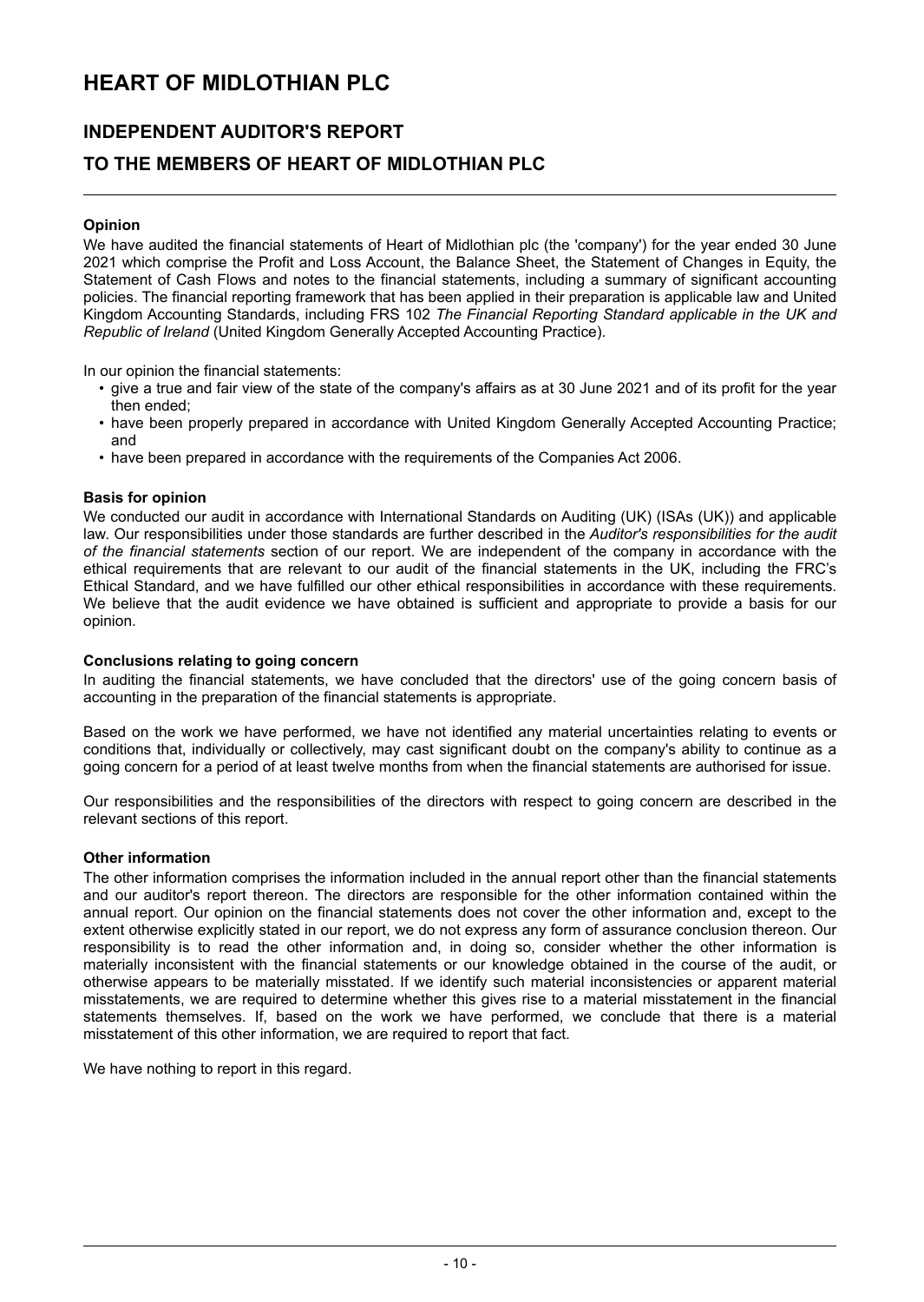# **INDEPENDENT AUDITOR'S REPORT (CONTINUED) TO THE MEMBERS OF HEART OF MIDLOTHIAN PLC**

#### **Opinions on other matters prescribed by the Companies Act 2006**

In our opinion, based on the work undertaken in the course of our audit:

- the information given in the strategic report and the directors' report for the financial year for which the financial statements are prepared is consistent with the financial statements; and
- the strategic report and the directors' report have been prepared in accordance with applicable legal requirements.

#### **Matters on which we are required to report by exception**

In the light of our knowledge and understanding of the company and its environment obtained in the course of the audit, we have not identified material misstatements in the strategic report and the directors' report.

We have nothing to report in respect of the following matters in relation to which the Companies Act 2006 requires us to report to you if, in our opinion:

- adequate accounting records have not been kept, or returns adequate for our audit have not been received from branches not visited by us; or
- the financial statements are not in agreement with the accounting records and returns; or
- certain disclosures of directors' remuneration specified by law are not made; or
- we have not received all the information and explanations we require for our audit.

#### **Responsibilities of directors**

As explained more fully in the Statement of directors' responsibilities, the directors are responsible for the preparation of the financial statements and for being satisfied that they give a true and fair view, and for such internal control as the directors determine is necessary to enable the preparation of financial statements that are free from material misstatement, whether due to fraud or error.

In preparing the financial statements, the directors are responsible for assessing the company's ability to continue as a going concern, disclosing, as applicable, matters related to going concern and using the going concern basis of accounting unless the directors either intend to liquidate the company or to cease operations, or have no realistic alternative but to do so.

#### **Auditor's responsibilities for the audit of the financial statements**

Our objectives are to obtain reasonable assurance about whether the financial statements as a whole are free from material misstatement, whether due to fraud or error, and to issue an auditor's report that includes our opinion. Reasonable assurance is a high level of assurance but is not a guarantee that an audit conducted in accordance with ISAs (UK) will always detect a material misstatement when it exists. Misstatements can arise from fraud or error and are considered material if, individually or in the aggregate, they could reasonably be expected to influence the economic decisions of users taken on the basis of these financial statements.

#### **Extent to which an audit is considered capable of detecting irregularities, including fraud**

Irregularities, including fraud, are instances of non-compliance with laws and regulations. We design procedures in line with our responsibilities, outlined above, to detect material misstatements in respect of irregularities, including fraud. The extent to which our procedures are capable of detecting irregularities, including fraud, is detailed below: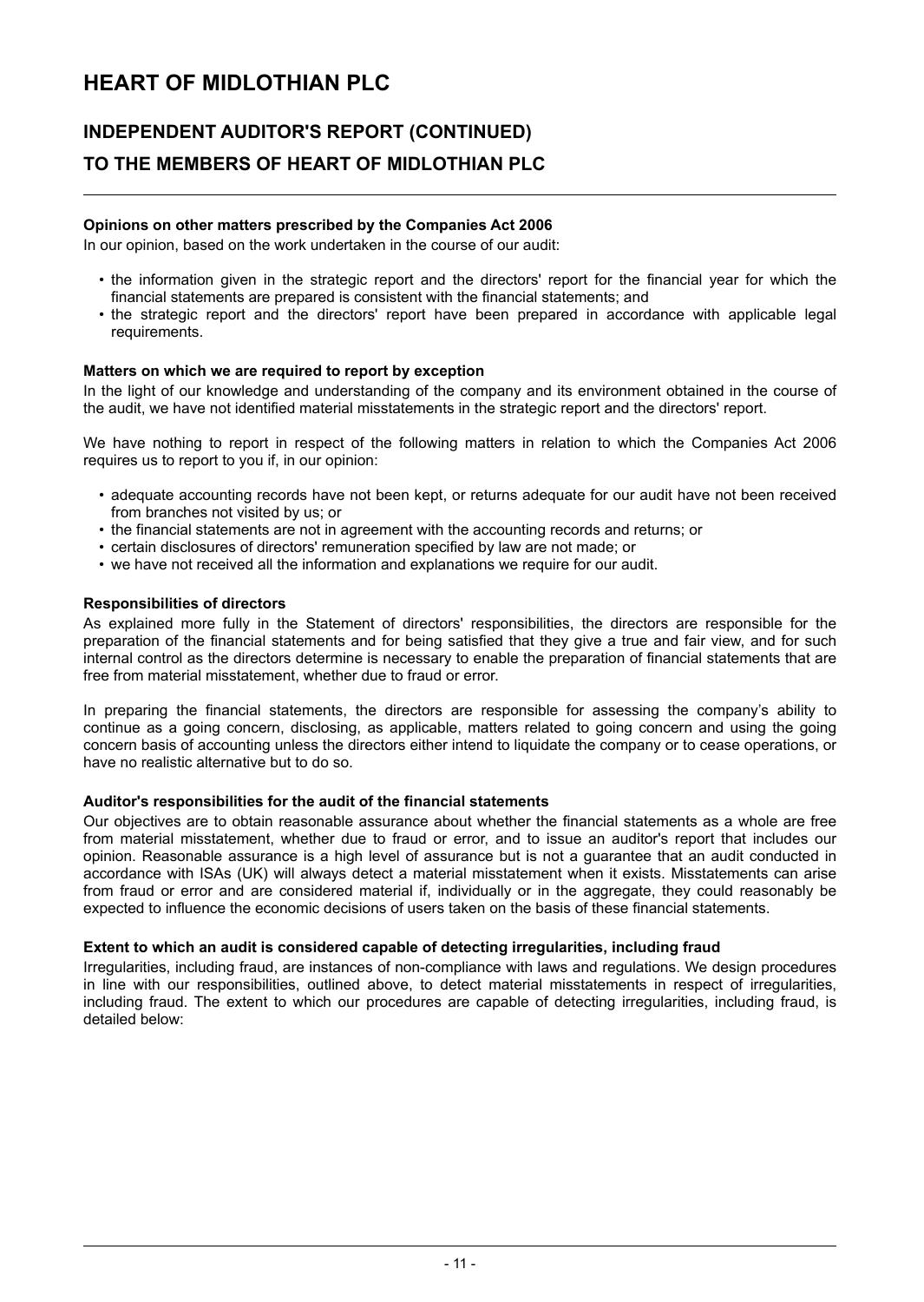# **INDEPENDENT AUDITOR'S REPORT (CONTINUED) TO THE MEMBERS OF HEART OF MIDLOTHIAN PLC**

We obtained an understanding of the legal and regulatory frameworks that are applicable to the company, focusing on provisions of those laws and regulations that had a direct effect on the determination of material amounts and disclosures in the financial statements. The most relevant frameworks we identified include:

- Companies Act 2006
- Corporation Tax legislation
- VAT legislation

We gained an understanding of how the company is complying with these laws and regulations by making enquiries of management and those charged with governance. We corroborated these enquiries through our review of submitted returns, relevant correspondence with regulatory bodies and board meeting minutes.

We assessed the susceptibility of the company's financial statements to material misstatement, including how fraud might occur, by meeting with management and those charged with governance to understand where it was considered there was susceptibility to fraud. This evaluation also considered how management and those charged with governance were remunerated and whether this provided an incentive for fraudulent activity. We considered the overall control environment and how management and those charged with governance oversee the implementation and operation of controls. In areas of the financial statements where the risks were considered to be higher, we performed procedures to address each identified risk.

The following procedures were performed to provide reasonable assurance that the financial statements were free of material fraud or error:

- Reviewing minutes of meetings of those charged with governance;
- Reviewing the level of and reasoning behind the company's procurement of legal and professional services;
- Performing audit work procedures over the risk of management override of controls, including testing of journal entries and other adjustments for appropriateness, evaluating the business rationale of significant transactions outside the normal course of business and reviewing judgements made by management in their calculation of accounting estimates for potential management bias

Our audit procedures were designed to respond to the risk of material misstatements in the financial statements, recognising that the risk of not detecting a material risk due to fraud is higher than the risk of not detecting one resulting from error, as fraud may involve intentional concealment, forgery, collusion, omission or misrepresentation. There are inherent limitations in the audit procedures performed and the further removed noncompliance with laws and regulations is from the events and transactions reflected in the financial statements, the less likely we are to become aware of it.

A further description of our responsibilities is available on the Financial Reporting Council's website at: https:// www.frc.org.uk/Our-Work/Audit/Audit-and-assurance/Standards-and-guidance/Standards-and-guidance-forauditors/Auditors-responsibilities-for-audit/Description-of-auditors-responsibilities-for-audit.aspx. This description forms part of our auditor's report.

Because of the inherent limitations of an audit, there is a risk that we will not detect all irregularities, including those leading to a material misstatement in the financial statements or non-compliance with regulation. This risk increases the more that compliance with a law or regulation is removed from the events and transactions reflected in the financial statements, as we will be less likely to become aware of instances of non-compliance. The risk is also greater regarding irregularities occurring due to fraud rather than error, as fraud involves intentional concealment, forgery, collusion, omission or misrepresentation.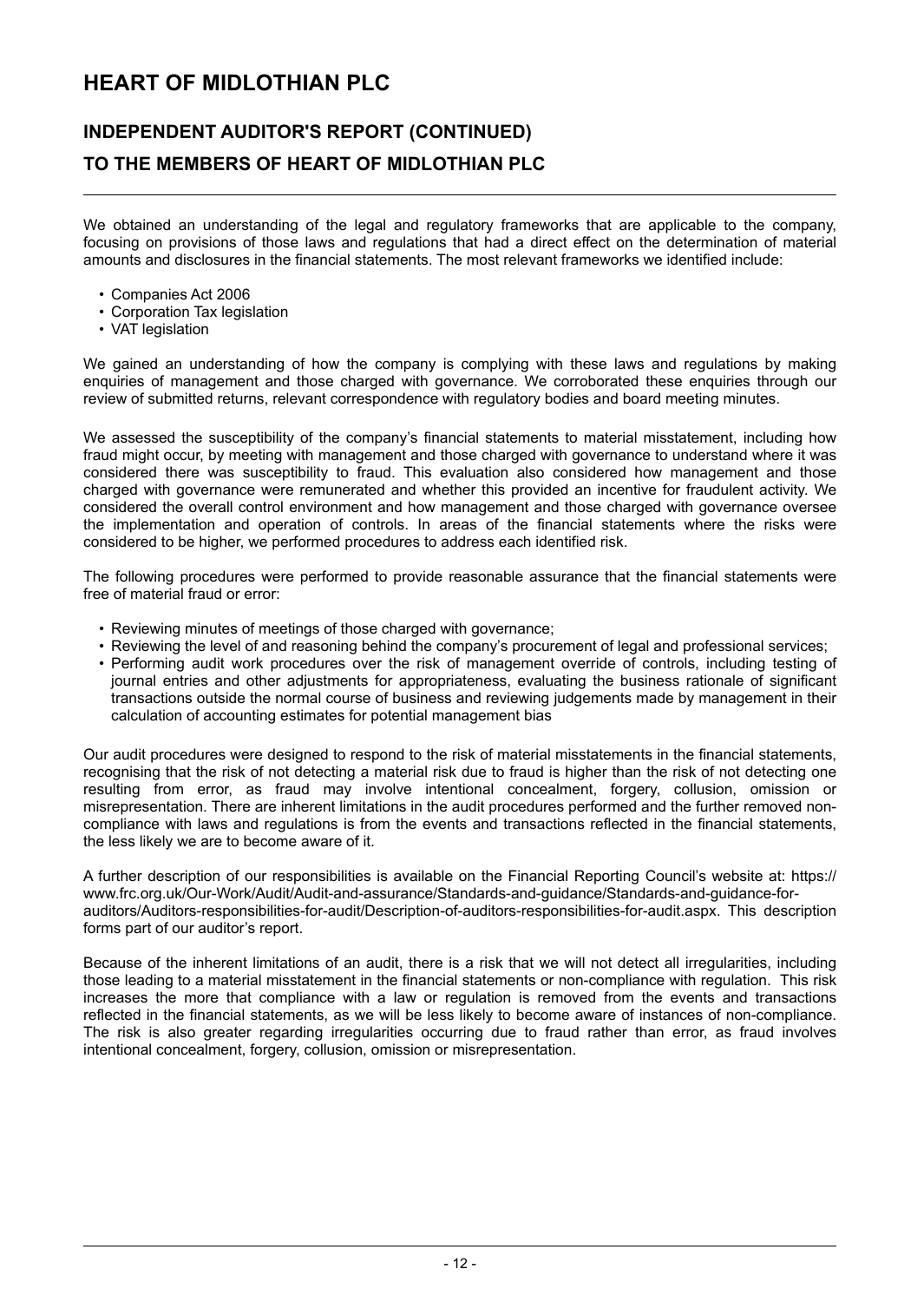# **INDEPENDENT AUDITOR'S REPORT (CONTINUED) TO THE MEMBERS OF HEART OF MIDLOTHIAN PLC**

#### **Use of our report**

This report is made solely to the company's members, as a body, in accordance with Chapter 3 of Part 16 of the Companies Act 2006. Our audit work has been undertaken so that we might state to the company's members those matters we are required to state to them in an auditor's report and for no other purpose. To the fullest extent permitted by law, we do not accept or assume responsibility to anyone other than the company and the company's members, as a body, for our audit work, for this report, or for the opinions we have formed.

**Irvine Spowart (Senior Statutory Auditor)**

**For and on behalf of Johnston Carmichael LLP** .........................

**Chartered Accountants Statutory Auditor** 7-11 Melville Street

**Edinburgh** EH3 7PE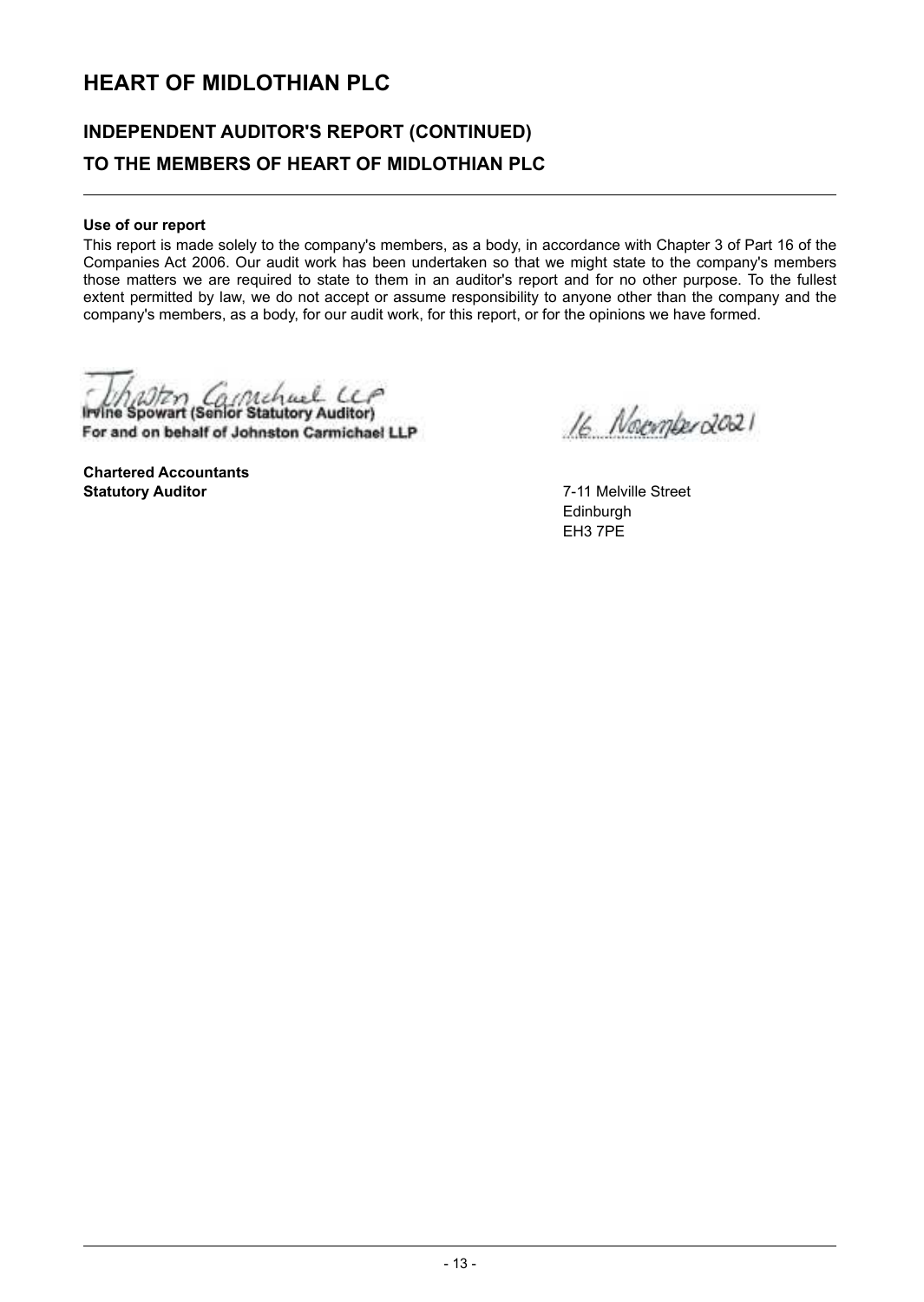### **PROFIT AND LOSS ACCOUNT** *FOR THE YEAR ENDED 30 JUNE 2021*

|                                                                                                             |                         | <b>Operations</b><br>excluding |                 |                                                   |                              |                              |
|-------------------------------------------------------------------------------------------------------------|-------------------------|--------------------------------|-----------------|---------------------------------------------------|------------------------------|------------------------------|
|                                                                                                             | <b>Notes</b>            | player<br>trading<br>£000      | trading<br>£000 | <b>Player Exceptional</b><br><b>Items</b><br>£000 | 2021<br><b>Total</b><br>£000 | 2020<br><b>Total</b><br>£000 |
| <b>Turnover</b>                                                                                             | $\mathbf 3$             | 6,416                          |                 | 1,276                                             | 7,692                        | 12,270                       |
| Staff costs                                                                                                 | 6                       | (5,671)                        |                 | (1,831)                                           | (7, 502)                     | (8,776)                      |
| Other operating charges                                                                                     |                         | (4, 165)                       |                 |                                                   | (4, 165)                     | (5,064)                      |
| Donations                                                                                                   | $\boldsymbol{9}$        | 6,385                          |                 |                                                   | 6,385                        | 3,733                        |
| Loan fee income                                                                                             |                         |                                | 247             |                                                   | 247                          | 143                          |
| Profit on ordinary activities before<br>interest, depreciation, amortisation<br>and other exceptional items |                         | 2,965                          | 247             | (555)                                             | 2,657                        | 2,306                        |
| Depreciation and other amounts written                                                                      |                         |                                |                 |                                                   |                              |                              |
| off tangible and intangible fixed assets                                                                    | 13, 14                  | (1, 190)                       | (253)           |                                                   | (1, 443)                     | (1, 519)                     |
| Gain on sale of players' registrations                                                                      | $\overline{\mathbf{4}}$ |                                | 944             |                                                   | 944                          | 344                          |
| <b>Exceptional legal costs</b>                                                                              | 21                      |                                |                 |                                                   |                              | (646)                        |
| Profit on ordinary activities before                                                                        |                         |                                |                 |                                                   |                              |                              |
| interest                                                                                                    | 8                       | 1,775                          | 938             | (555)                                             | 2,158                        | 485                          |
| Interest payable and similar charges                                                                        | 11                      |                                |                 |                                                   | (143)                        | (56)                         |
| Profit on ordinary activities before                                                                        |                         |                                |                 |                                                   |                              |                              |
| taxation                                                                                                    |                         |                                |                 |                                                   | 2,015                        | 429                          |
| Taxation                                                                                                    | 12                      |                                |                 |                                                   |                              | 44                           |
| Profit for the financial year                                                                               |                         |                                |                 |                                                   | 2,015                        | 473                          |

The profit and loss account has been prepared on the basis that all operations are continuing operations.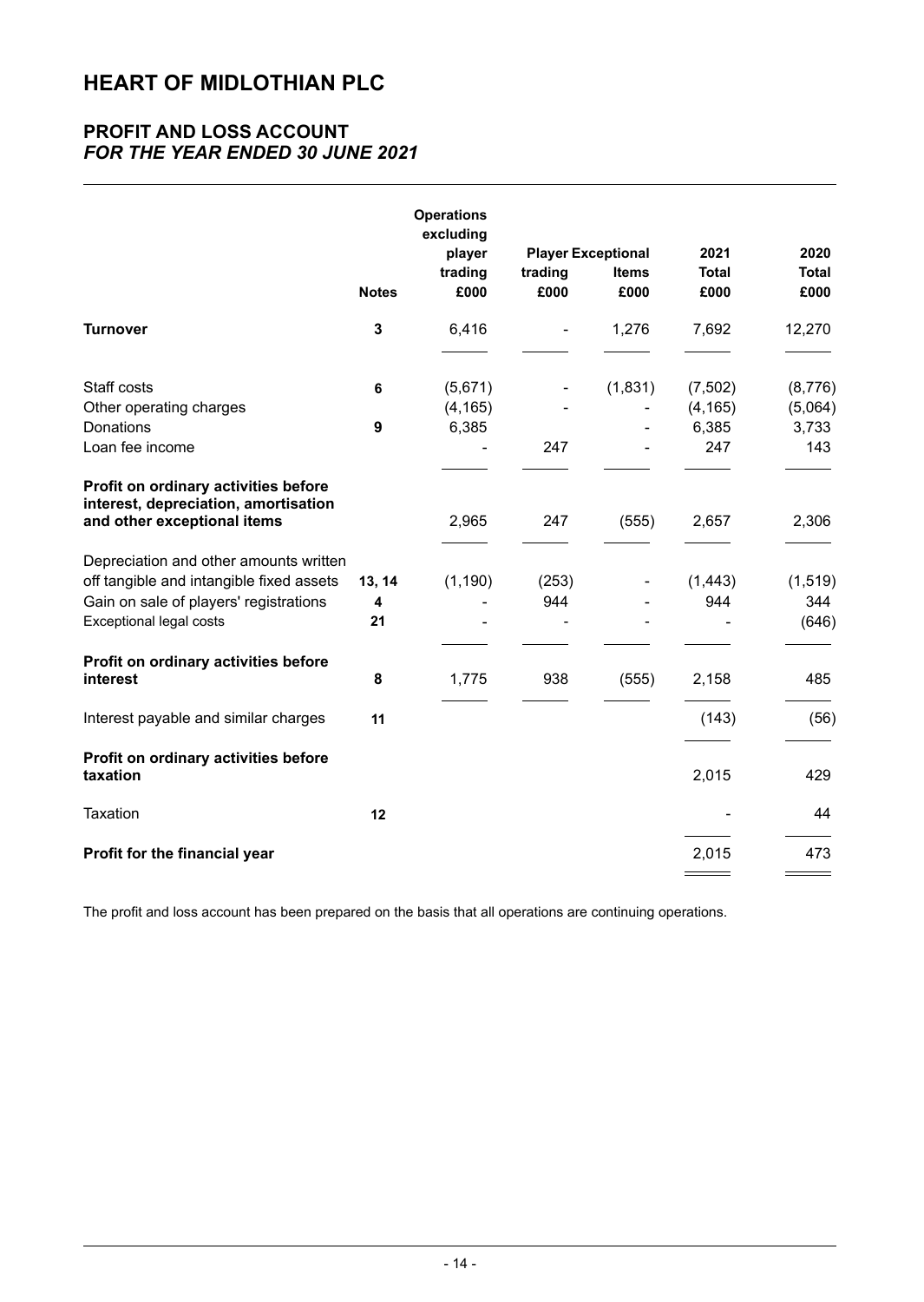### **BALANCE SHEET**

### *AS AT 30 JUNE 2021*

|                                                                   |              |           | 2021      |           | 2020      |
|-------------------------------------------------------------------|--------------|-----------|-----------|-----------|-----------|
|                                                                   | <b>Notes</b> | £000      | £000      | £000      | £000      |
| <b>Fixed assets</b>                                               |              |           |           |           |           |
| Intangible assets                                                 | 13           |           | 332       |           | 481       |
| Tangible assets                                                   | 14           |           | 26,528    |           | 27,514    |
|                                                                   |              |           | 26,860    |           | 27,995    |
| <b>Current assets</b>                                             |              |           |           |           |           |
| <b>Stocks</b>                                                     | 15           | 609       |           | 579       |           |
| <b>Debtors</b>                                                    | 16           | 1,779     |           | 610       |           |
| Cash at bank and in hand                                          |              | 2,591     |           | 2,376     |           |
|                                                                   |              | 4,979     |           | 3,565     |           |
| Creditors: amounts falling due within<br>one year                 | 17           | (10, 679) |           | (12, 874) |           |
| <b>Net current liabilities</b>                                    |              |           | (5,700)   |           | (9,309)   |
| <b>Total assets less current liabilities</b>                      |              |           | 21,160    |           | 18,686    |
| <b>Creditors: amounts falling due after</b><br>more than one year | 18           |           | (1, 195)  |           | (90)      |
| <b>Provisions for liabilities</b>                                 | 21           |           |           |           | (646)     |
| <b>Net assets</b>                                                 |              |           | 19,965    |           | 17,950    |
| <b>Capital and reserves</b>                                       |              |           |           |           |           |
| Called up share capital                                           | 24           |           | 15,648    |           | 15,648    |
| Share premium account                                             | 26           |           | 11,769    |           | 11,769    |
| <b>Revaluation reserve</b>                                        | 25           |           | 159       |           | 159       |
| Other reserves                                                    | 27           |           | 9,210     |           | 7,544     |
| Profit and loss reserves                                          |              |           | (16, 821) |           | (17, 170) |
| <b>Total equity</b>                                               |              |           | 19,965    |           | 17,950    |

The financial statements were approved by the board of directors and authorised for issue on **1996** 1997 and are signed on its behalf by:

.............................. Dr A Budge

**Director**

**Company Registration No. SC005863**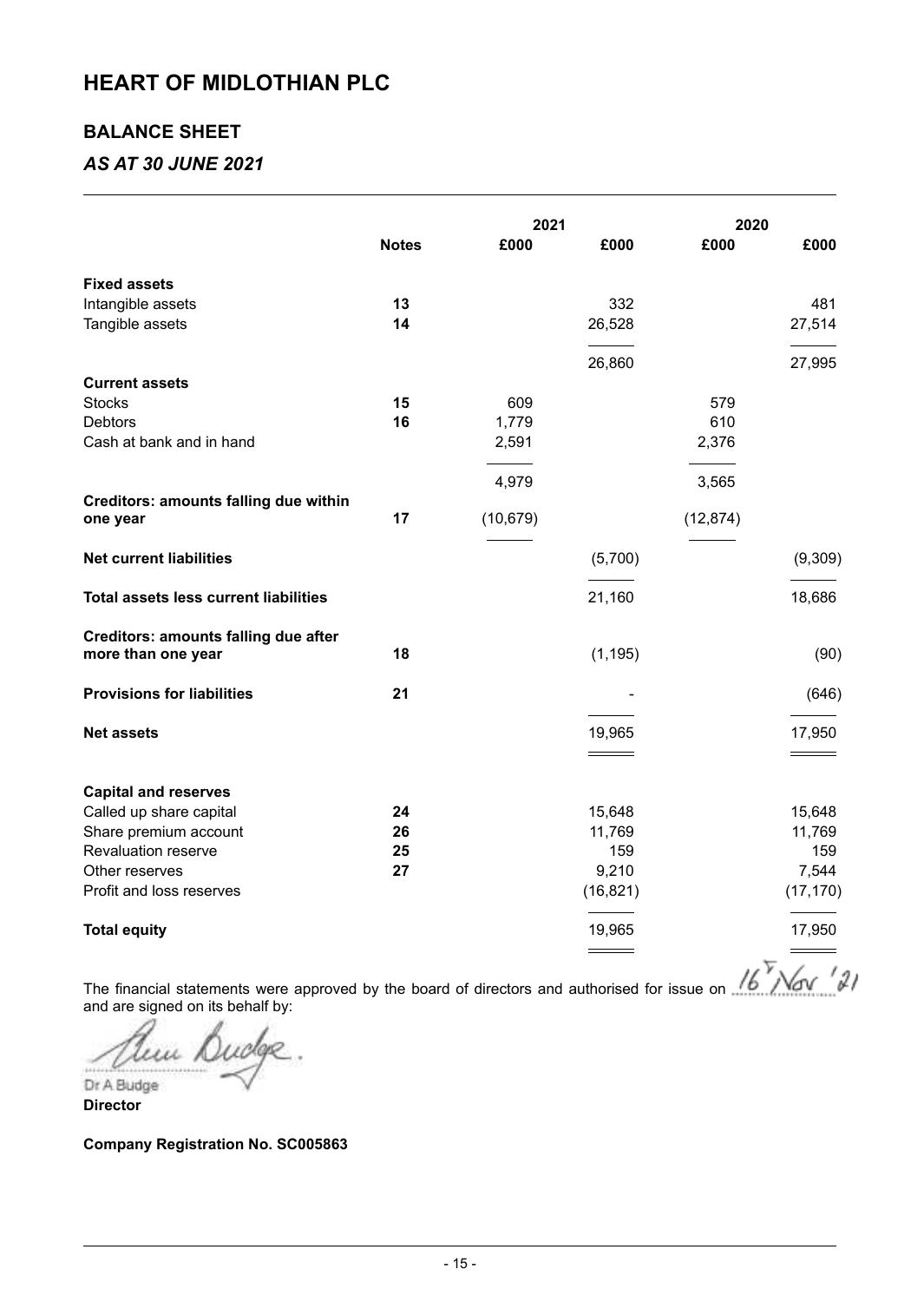# **STATEMENT OF CHANGES IN EQUITY**

*FOR THE YEAR ENDED 30 JUNE 2021*

|                                                                           |              |                          | <b>Share</b><br><b>Share Revaluation</b><br>capital<br>premium<br>reserve<br>account |                          | Other<br>reserves                 | <b>Profit and</b><br>loss<br>reserves | <b>Total</b>                      |
|---------------------------------------------------------------------------|--------------|--------------------------|--------------------------------------------------------------------------------------|--------------------------|-----------------------------------|---------------------------------------|-----------------------------------|
|                                                                           | <b>Notes</b> | £000                     | £000                                                                                 | £000                     | £000                              | £000                                  | £000                              |
| Balance at 1 July 2019                                                    |              | 15,648                   | 11,769                                                                               | 159                      | 6,941                             | (17,040)                              | 17,477                            |
| Period ended 30 June 2020:<br>Profit for the year<br>Transfer of reserves |              | $\overline{\phantom{a}}$ | $\overline{\phantom{a}}$                                                             | $\overline{\phantom{a}}$ | $\qquad \qquad$<br>603            | 473<br>(603)                          | 473<br>$\overline{\phantom{0}}$   |
| Balance at 30 June 2020                                                   |              | 15,648                   | 11,769                                                                               | 159                      | 7,544                             | (17, 170)                             | 17,950                            |
| Period ended 30 June 2021:<br>Profit for the year<br>Transfer of reserves | 27           | $\overline{\phantom{a}}$ | $\qquad \qquad \blacksquare$                                                         | $\overline{\phantom{a}}$ | $\overline{\phantom{a}}$<br>1,666 | 2,015<br>(1,666)                      | 2,015<br>$\overline{\phantom{a}}$ |
| Balance at 30 June 2021                                                   |              | 15,648                   | 11,769                                                                               | 159                      | 9,210                             | (16, 821)                             | 19,965                            |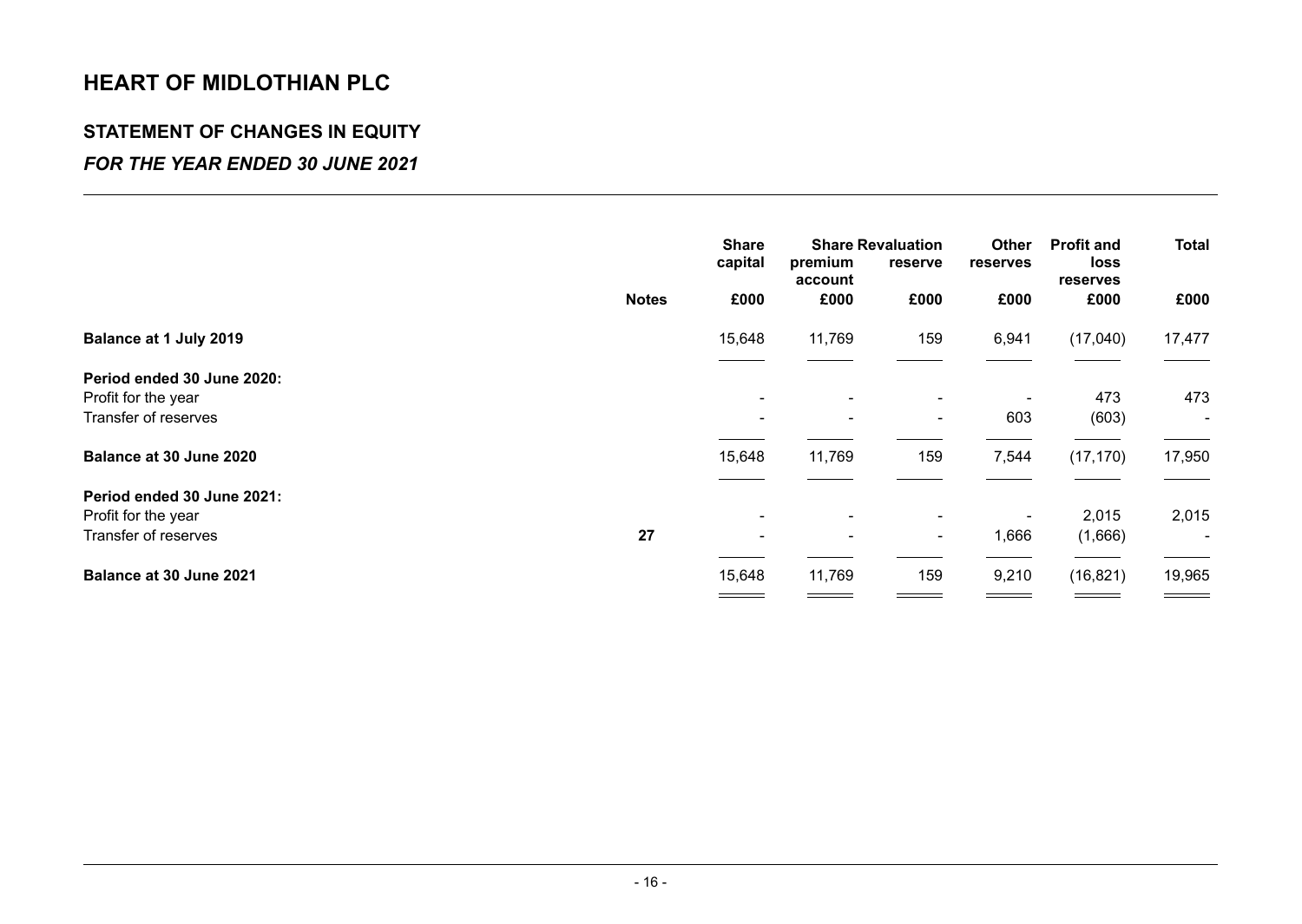# **STATEMENT OF CASH FLOWS**

*FOR THE YEAR ENDED 30 JUNE 2021*

|                                                | <b>Notes</b> | 2021<br>£000 | £000  | 2020<br>£000 | £000  |
|------------------------------------------------|--------------|--------------|-------|--------------|-------|
| <b>Cash flows from operating activities</b>    |              |              |       |              |       |
| Cash generated from operations                 | 35           |              | 470   |              | 763   |
| <b>Investing activities</b>                    |              |              |       |              |       |
| Payments to acquire player registrations       |              | (233)        |       | (369)        |       |
| Receipts from sale of player registrations     |              | 224          |       | 376          |       |
| Purchase of tangible fixed assets              |              | (204)        |       | (305)        |       |
| Income taxes received                          |              |              |       | 44           |       |
| Net cash used in investing activities          |              |              | (213) |              | (254) |
| <b>Financing activities</b>                    |              |              |       |              |       |
| Receipt/(Repayment of) related party loan      |              |              |       | 297          |       |
| Funds received from Bidco (1874) Ltd           |              |              |       | 1,225        |       |
| Receipt/(Repayment of) other loans             |              | 171          |       |              |       |
| Interest and arrangement fees paid             |              | (143)        |       | (56)         |       |
| Repayment of finance leases obligations        |              | (70)         |       | (190)        |       |
| Net cash (used in)/generated from              |              |              |       |              |       |
| financing activities                           |              |              | (42)  |              | 1,276 |
| Net increase in cash and cash equivalents      |              |              | 215   |              | 1,785 |
| Cash and cash equivalents at beginning of year |              |              | 2,376 |              | 591   |
| Cash and cash equivalents at end of year       |              |              | 2,591 |              | 2,376 |
|                                                |              |              |       |              |       |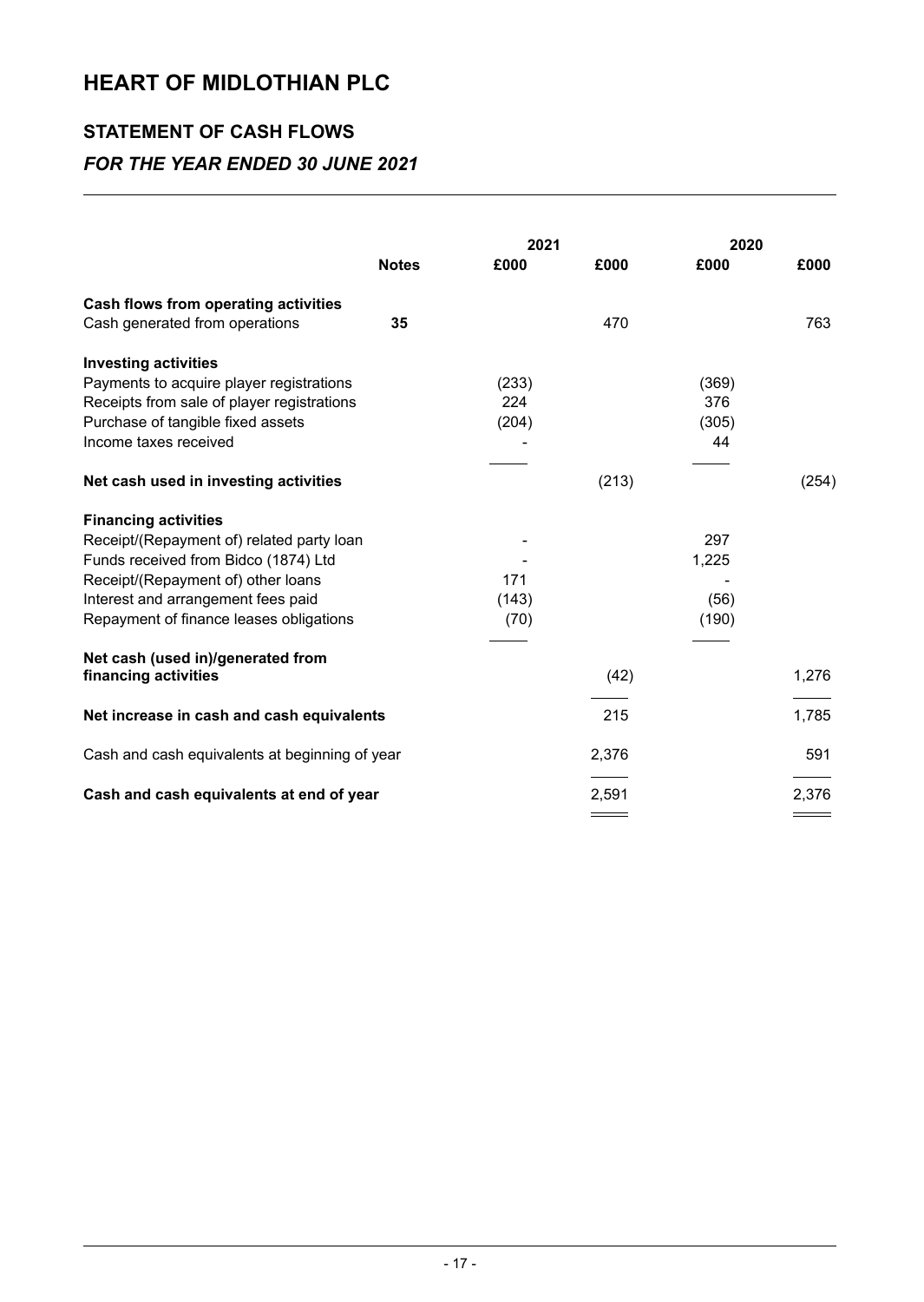### **NOTES TO THE FINANCIAL STATEMENTS**

### *FOR THE YEAR ENDED 30 JUNE 2021*

#### **1 Accounting policies**

#### **Company information**

Heart of Midlothian plc is a public company limited by shares incorporated in Scotland. The registered office is Collins House, Rutland Square, Edinburgh, EH1 2AA and its principal place of business is Tynecastle Park, Gorgie Road, Edinburgh, EH11 2NL.

#### **1.1 Accounting convention**

These financial statements have been prepared in accordance with FRS 102 "The Financial Reporting Standard applicable in the UK and Republic of Ireland" ("FRS 102") and the requirements of the Companies Act 2006.

The financial statements are prepared in sterling, which is the functional currency of the company. Monetary amounts in these financial statements are rounded to the nearest £000.

The financial statements have been prepared on the historical cost convention, modified to include the revaluation of certain tangible fixed assets and certain financial instruments at fair value. The principal accounting policies adopted are set out below.

This company is a qualifying entity for the purposes of FRS 102, being a member of a group where the parent of that group prepares publicly available consolidated financial statements, including this company, which are intended to give a true and fair view of the assets, liabilities, financial position and profit or loss of the group. The company has therefore taken advantage of exemptions from the following disclosure requirements:

- Section 4 'Statement of Financial Position' Reconciliation of the opening and closing number of shares;
- Section 11 'Basic Financial Instruments' and Section 12 'Other Financial Instrument Issues' Interest income/expense and net gains/losses for each category of financial instrument; basis of determining fair values; details of collateral, loan defaults or breaches, details of hedges, hedging fair value changes recognised in profit or loss and in other comprehensive income;

The company has taken advantage of the exemption under section 402 of the Companies Act 2006 not to prepare consolidated accounts, as the company's only subsidiary, Tynecastle Events Limited, is dormant and its inclusion is not material for the purpose of giving a true and fair view of the group. These financial statements present information about the company as an individual entity and not about its group.

As at 30 June 2021 Heart of Midlothian plc is a subsidiary of Bidco (1874) Limited, which has its registered office at Collins House, Rutland Square, Edinburgh, Midlothian, EH1 2AA. The results of Heart of Midlothian plc are included in the consolidated financial statements of Bidco (1874) Limited which are available from Companies House, Fourth Floor, Edinburgh Quay 2, 139 Fountainbridge, Edinburgh, EH3 9FF.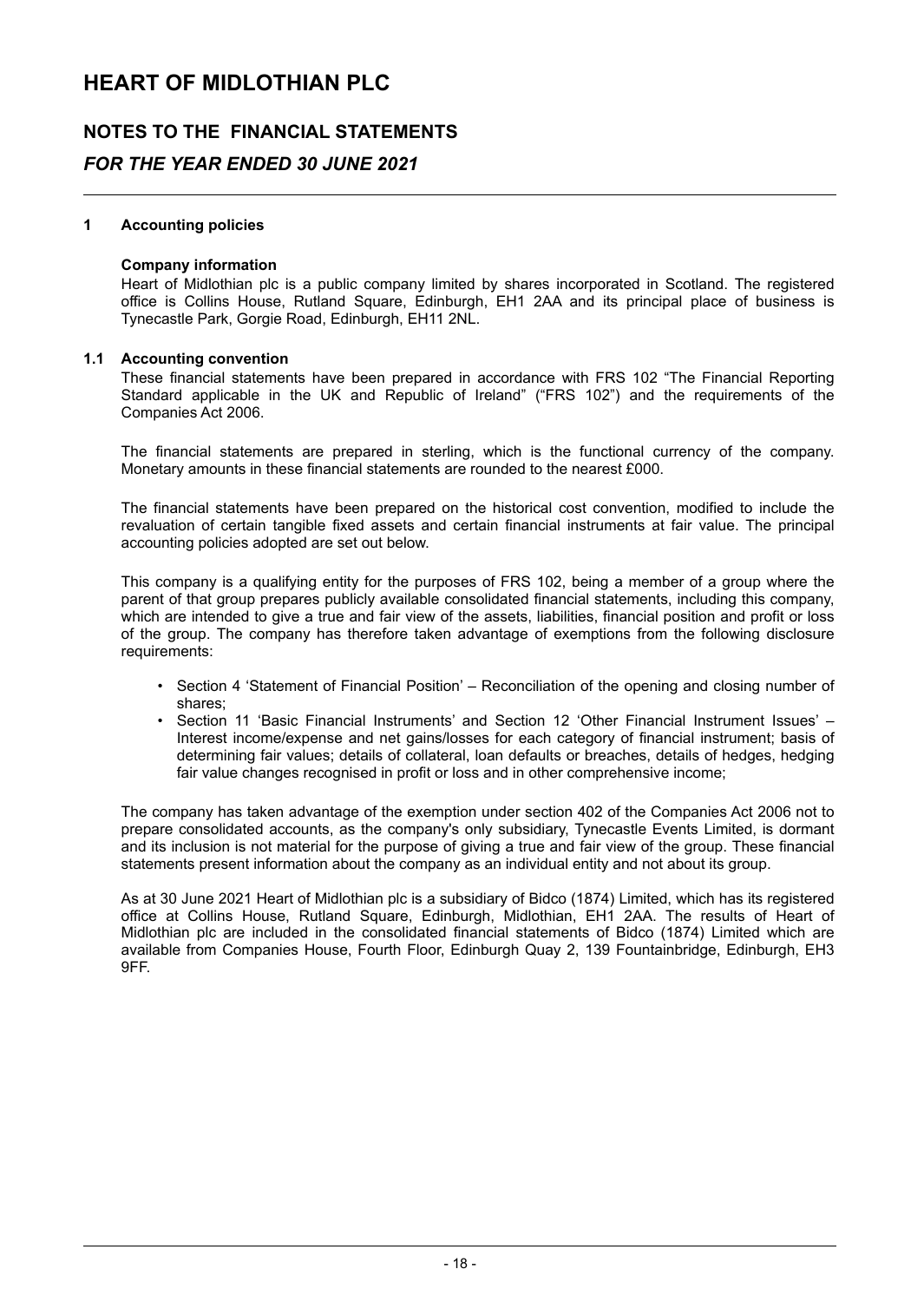# **NOTES TO THE FINANCIAL STATEMENTS (CONTINUED)**

### *FOR THE YEAR ENDED 30 JUNE 2021*

### **1 Accounting policies (Continued)**

#### **1.2 Going concern**

The directors have prepared cash flow projections through to 30 June 2023. The projections include:

- The committed long-term support of the company's principal benefactor.
- The post year-end waiver of the £2.4m senior loan by the Foundation of Hearts Limited.
- The post year-end renegotiation of the short-term facilities provided by Bidco (1874) Limited and the loan facility provided by a director, into a Consolidated Loan facility with no required repayments before November 2022.
- The continued support of the Foundation of Hearts Limited.
- The continued support of supporters, sponsors and other Club partners.
- The likelihood that the revenue streams, particularly in the Hospitality and Retail sectors of the business will continue to thrive, given the relaxation of pandemic restrictions.

The projections indicate that the company should remain cash positive during the period they cover. Whilst the company is not wholly dependant on the cash inflows from the Foundation of Hearts to continue as a going concern, the contributions from the Foundation, particularly post-ownership, continue to be a vital element of Club funding.

Having reviewed the cash flow projections, the directors believe that the company has the ability to continue as a going concern for the foreseeable future.

#### **1.3 Turnover**

Turnover represents amounts receivable for goods and services net of VAT and trade discounts, from football and related commercial activities.

The fixed element of broadcasting revenues is recognised over the duration of the football season, whilst facility fees for live coverage or highlights are recognised when earned.

Income from the sale of season tickets in respect of the coming season is deferred at the year end and recognised throughout the year based on the number of matches.

Donation income has been separately presented on the face of the profit and loss account.

Following the completion of the purchasing of the loan participation rights in the prior year from Bidco (1874) Limited, further amounts have been extended by Foundation of Hearts Limited to the company under a subordinated loan agreement. Amounts received have been accounted for as donations as they are unlikely to be repaid under the agreement.

#### **1.4 Players' registrations, transfer fees and signing on fees**

Costs associated with the acquisition of players' registrations are capitalised as intangible fixed assets. These costs are fully amortised, in equal annual instalments, over the period of the respective players' contracts based on nil residual values. Players' registrations are written down for impairment when the carrying amount exceeds the estimated amount recoverable through continued registration with the Club or sale. Profits or losses on the disposal of player registrations are recognised in the profit and loss account in the year in which the transfer contract is signed and represents the transfer fee receivable, net of any transaction costs, less the unamortised cost of the player's original registration.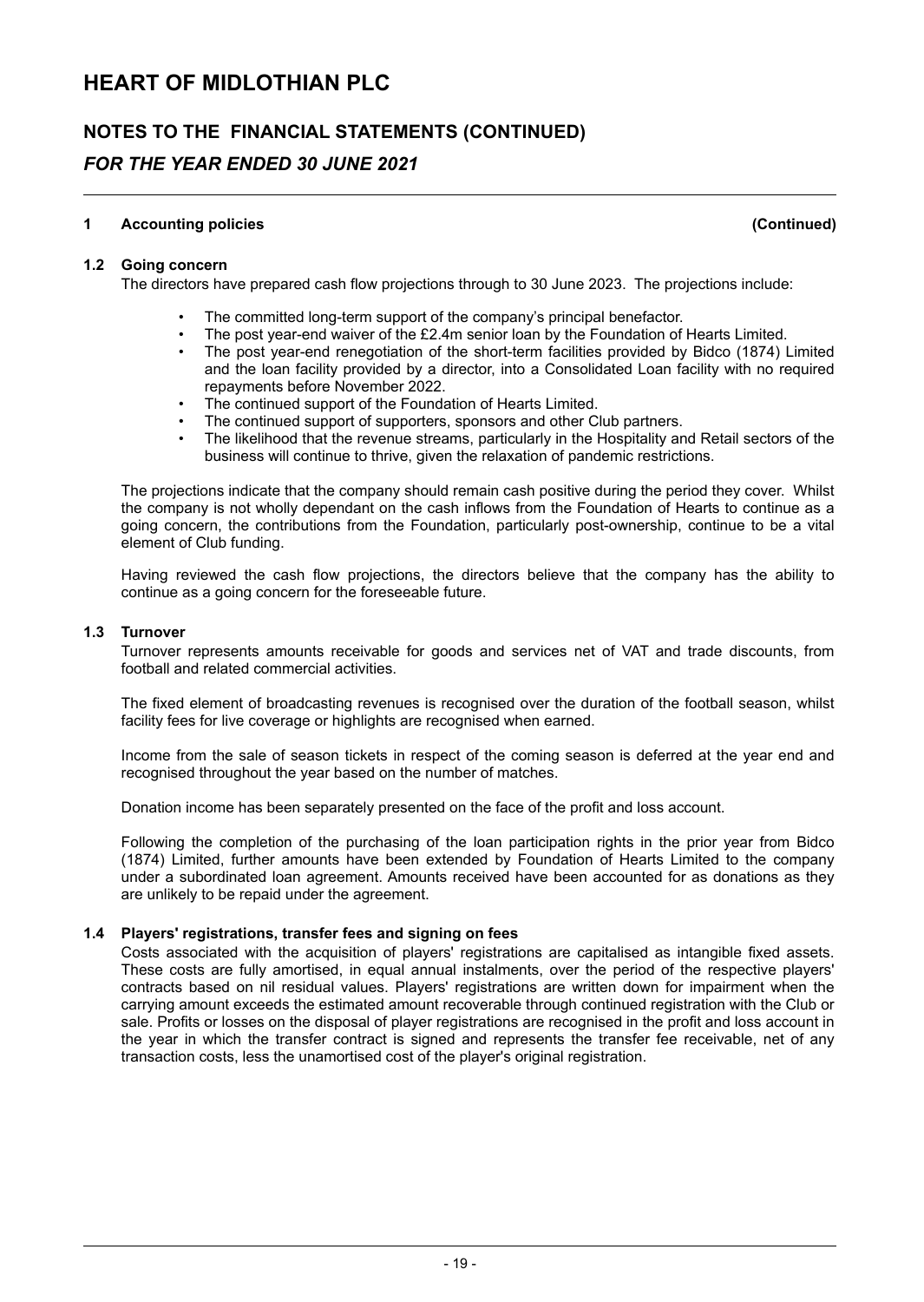# **NOTES TO THE FINANCIAL STATEMENTS (CONTINUED)**

### *FOR THE YEAR ENDED 30 JUNE 2021*

#### **1 Accounting policies (Continued)**

#### **1.5 Tangible fixed assets**

Tangible fixed assets are initially measured at cost and subsequently measured at cost or valuation, net of depreciation and any impairment losses.

Under FRS102 Section 35, the company has elected to freeze the previous GAAP revaluation of freehold land and buildings and memorabilia and treat it as deemed cost as at the revaluation date. Freehold land and property is depreciated from the valuation date, memorabilia and assets in the course of construction are not depreciated.

Depreciation is provided at rates calculated to write off the cost or valuation less estimated residual value of each asset over its expected useful life, as follows:

| Land and buildings freehold | Depreciated over a period of 20 to 50 years |
|-----------------------------|---------------------------------------------|
| Leasehold property          | Depreciated over 25 year term of lease      |
| Plant and equipment         | Direclated over a period of 3 to 10 years   |
| Memorabilia                 | See above                                   |

The gain or loss arising on the disposal of an asset is determined as the difference between the sale proceeds and the carrying value of the asset, and is credited or charged to the profit and loss account.

#### **1.6 Impairment of fixed assets**

At each reporting end date, the company reviews the carrying amounts of its tangible and intangible assets to determine whether there is any indication that those assets have suffered an impairment loss. If any such indication exists, the recoverable amount of the asset is estimated in order to determine the extent of the impairment loss (if any). Where it is not possible to estimate the recoverable amount of an individual asset, the company estimates the recoverable amount of the cash-generating unit to which the asset belongs.

Recoverable amount is the higher of fair value less costs to sell and value in use. In assessing value in use, the estimated future cash flows are discounted to their present value using a pre-tax discount rate that reflects current market assessments of the time value of money and the risks specific to the asset for which the estimates of future cash flows have not been adjusted.

If the recoverable amount of an asset (or cash-generating unit) is estimated to be less than its carrying amount, the carrying amount of the asset (or cash-generating unit) is reduced to its recoverable amount. An impairment loss is recognised immediately in the profit and loss account, unless the relevant asset is carried at a revalued amount, in which case the impairment loss is treated as a revaluation decrease.

Recognised impairment losses are reversed if, and only if, the reasons for the impairment loss have ceased to apply. Where an impairment loss subsequently reverses, the carrying amount of the asset (or cash-generating unit) is increased to the revised estimate of its recoverable amount, but so that the increased carrying amount does not exceed the carrying amount that would have been determined had no impairment loss been recognised for the asset (or cash-generating unit) in prior years. A reversal of an impairment loss is recognised immediately in the profit and loss account, unless the relevant asset is carried at a revalued amount, in which case the reversal of the impairment loss is treated as a revaluation increase.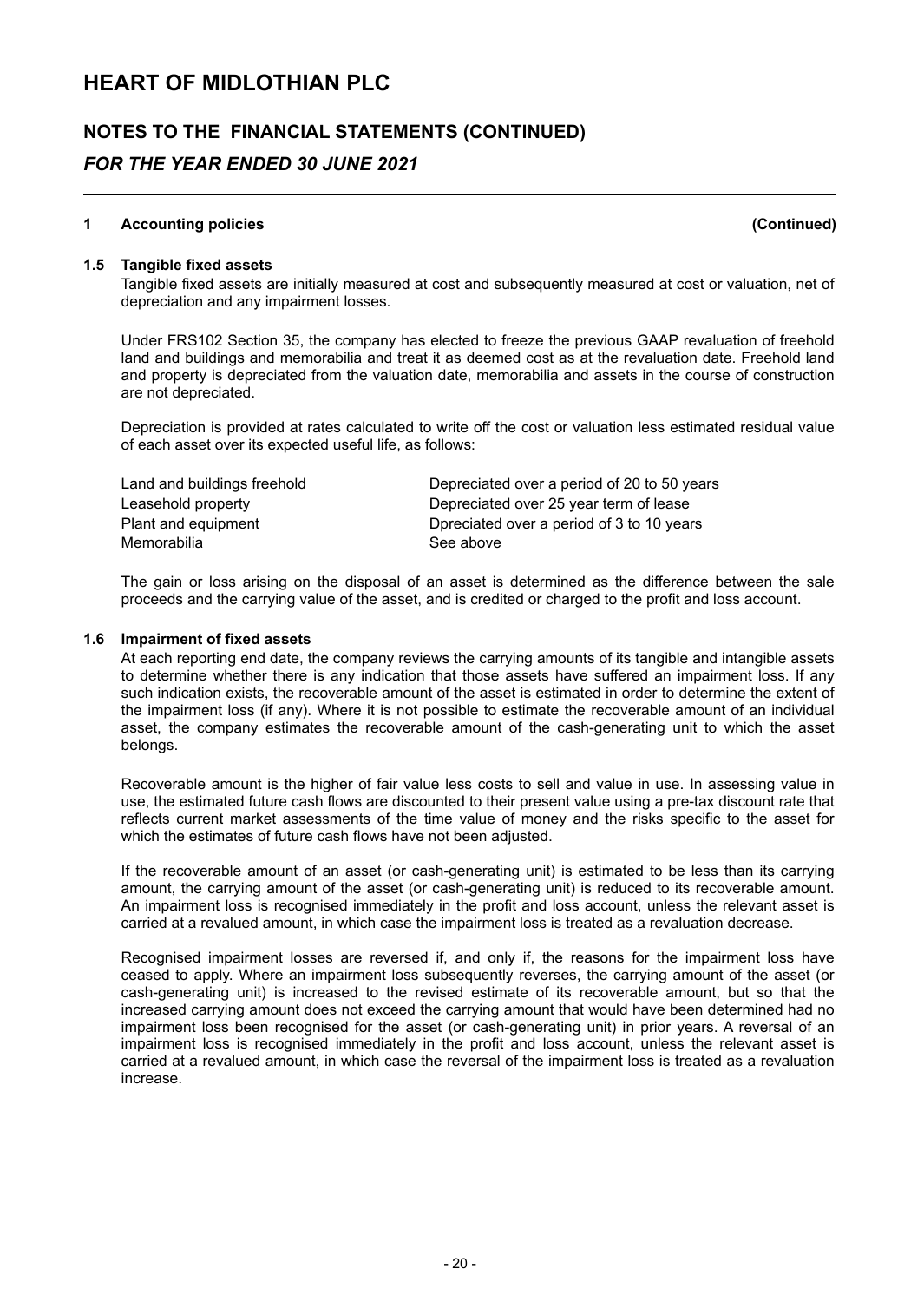# **NOTES TO THE FINANCIAL STATEMENTS (CONTINUED)**

### *FOR THE YEAR ENDED 30 JUNE 2021*

#### **1 Accounting policies (Continued)**

#### **1.7 Stocks**

Stocks are stated at the lower of cost and estimated selling price less costs to sell. Cost comprises direct materials and, where applicable, those overheads that have been incurred in bringing the stocks to their present location and condition.

At each reporting date, an assessment is made for impairment. Any excess of the carrying amount of stocks over its estimated selling price less costs to sell is recognised as an impairment in the profit and loss account. Reversals of impairment losses are also recognised in the profit and loss account.

#### **1.8 Cash and cash equivalents**

Cash and cash equivalents include cash in hand, deposits held at call with banks and other short-term liquid investments with original maturities of three months or less.

#### **1.9 Financial instruments**

The company has elected to apply the provisions of Section 11 'Basic Financial Instruments' and Section 12 'Other Financial Instruments Issues' of FRS 102 to all of its financial instruments.

Financial instruments are recognised in the company's balance sheet when the company becomes party to the contractual provisions of the instrument.

Financial assets and liabilities are offset, with the net amounts presented in the financial statements, when there is a legally enforceable right to set off the recognised amounts and there is an intention to settle on a net basis or to realise the asset and settle the liability simultaneously.

#### *Basic financial assets*

Basic financial assets, which include trade and other debtors and cash and bank balances, are initially measured at transaction price including transaction costs and are subsequently carried at amortised cost using the effective interest method unless the arrangement constitutes a financing transaction, where the transaction is measured at the present value of the future receipts discounted at a market rate of interest.

#### *Impairment of financial assets*

Financial assets, other than those held at fair value through the profit and loss account, are assessed for indicators of impairment at each reporting end date.

Financial assets are impaired where there is objective evidence that, as a result of one or more events that occurred after the initial recognition of the financial asset, the estimated future cash flows have been affected. If an asset is impaired, the impairment loss is the difference between the carrying amount and the present value of the estimated cash flows discounted at the asset's original effective interest rate. The impairment loss is recognised in the profit and loss account.

If there is a decrease in the impairment loss arising from an event occurring after the impairment was recognised, the impairment is reversed. The reversal is such that the current carrying amount does not exceed what the carrying amount would have been, had the impairment not previously been recognised. The impairment reversal is recognised in the profit and loss account.

#### *Derecognition of financial assets*

Financial assets are derecognised only when the contractual rights to the cash flows from the asset expire or are settled, or when the company transfers the financial asset and substantially all the risks and rewards of ownership to another entity, or if some significant risks and rewards of ownership are retained but control of the asset has transferred to another party that is able to sell the asset in its entirety to an unrelated third party.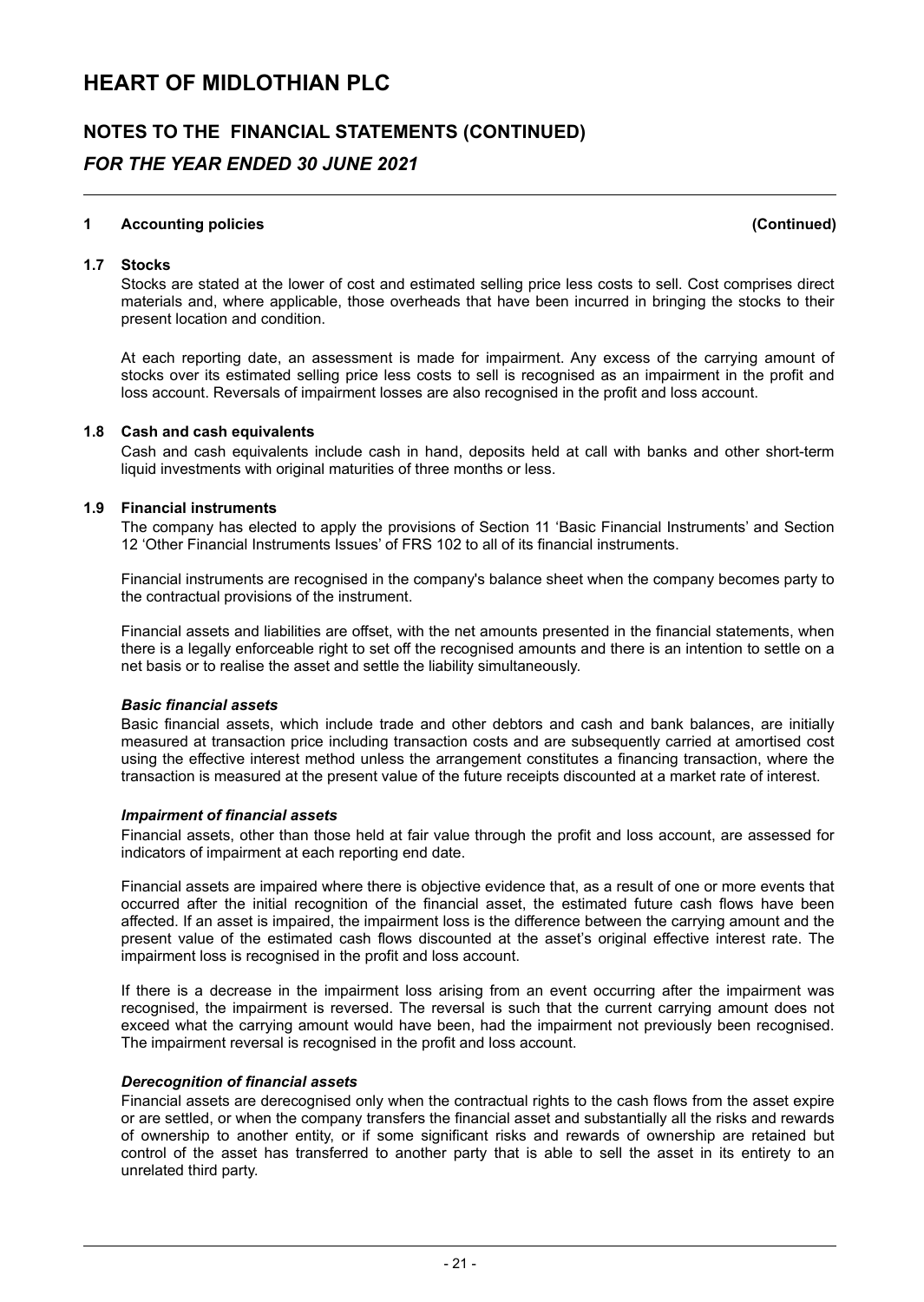### **NOTES TO THE FINANCIAL STATEMENTS (CONTINUED)** *FOR THE YEAR ENDED 30 JUNE 2021*

#### **1 Accounting policies (Continued)**

#### *Classification of financial liabilities*

Financial liabilities and equity instruments are classified according to the substance of the contractual arrangements entered into. An equity instrument is any contract that evidences a residual interest in the assets of the company after deducting all of its liabilities.

Basic financial liabilities, including trade and other creditors and loans from fellow group companies are initially recognised at transaction price unless the arrangement constitutes a financing transaction, where the debt instrument is measured at the present value of the future payments discounted at a market rate of interest.

Debt instruments are subsequently carried at amortised cost, using the effective interest rate method.

Trade creditors are obligations to pay for goods or services that have been acquired in the ordinary course of business from suppliers. Accounts payable are classified as current liabilities if payment is due within one year or less. If not, they are presented as non-current liabilities. Trade creditors are recognised initially at transaction price and subsequently measured at amortised cost using the effective interest method.

#### *Other financial liabilities*

Debt instruments that do not meet the conditions in FRS 102 paragraph 11.9 are subsequently measured at fair value through profit or loss. Debt instruments may be designated as being measured at fair value though profit or loss to eliminate or reduce an accounting mismatch or if the instruments are measured and their performance evaluated on a fair value basis in accordance with a documented risk management or investment strategy.

#### *Derecognition of financial liabilities*

Financial liabilities are derecognised when the company's contractual obligations expire or are discharged or cancelled.

#### **1.10 Equity instruments**

Equity instruments issued by the company are recorded at the proceeds received, net of direct issue costs.

#### **1.11 Taxation**

The tax expense represents the sum of the tax currently payable and deferred tax.

#### *Current tax*

The tax currently payable is based on taxable profit for the year. Taxable profit differs from net profit as reported in the profit and loss account because it excludes items of income or expense that are taxable or deductible in other years and it further excludes items that are never taxable or deductible. The company's liability for current tax is calculated using tax rates that have been enacted or substantively enacted by the reporting end date.

#### *Deferred tax*

Deferred tax is provided in full on timing differences which result in an obligation at the balance sheet date to pay more tax, or right to pay less tax, at a future date, at rates expected to apply when they crystallise based on current tax rates and law. Timing differences arise from inclusion of items of income and expenditure in taxation computations in periods different from those in which they are included in the financial statements. Deferred tax assets are recognised to the extent that it is regarded as more likely than not they will be recovered. Deferred tax assets and liabilities are not discounted.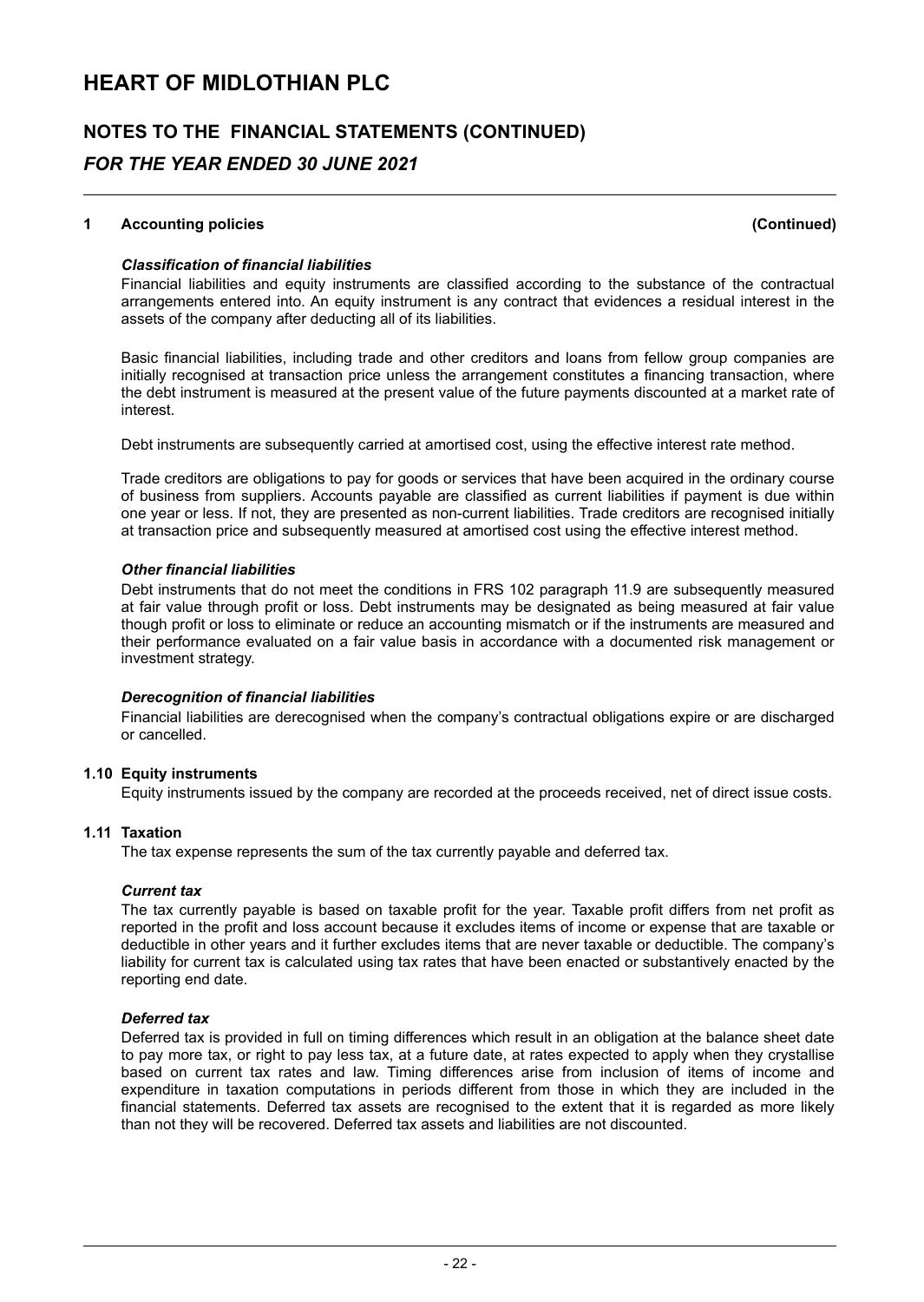### **NOTES TO THE FINANCIAL STATEMENTS (CONTINUED)** *FOR THE YEAR ENDED 30 JUNE 2021*

#### **1 Accounting policies (Continued)**

#### **1.12 Provisions**

Provisions are recognised when the company has a legal or constructive present obligation as a result of a past event, it is probable that the company will be required to settle that obligation and a reliable estimate can be made of the amount of the obligation.

The amount recognised as a provision is the best estimate of the consideration required to settle the present obligation at the reporting end date, taking into account the risks and uncertainties surrounding the obligation. Where the effect of the time value of money is material, the amount expected to be required to settle the obligation is recognised at present value. When a provision is measured at present value, the unwinding of the discount is recognised as a finance cost in profit or loss in the period in which it arises.

#### **1.13 Employee benefits**

The costs of short-term employee benefits are recognised as a liability and an expense.

The cost of any unused holiday entitlement is recognised in the period in which the employee's services are received.

Termination benefits are recognised immediately as an expense when the company is demonstrably committed to terminate the employment of an employee or to provide termination benefits.

#### **1.14 Retirement benefits**

Payments to defined contribution retirement benefit schemes are charged as an expense as they fall due.

#### **1.15 Leases**

Leases are classified as finance leases whenever the terms of the lease transfer substantially all the risks and rewards of ownership to the lessees. All other leases are classified as operating leases.

Assets held under finance leases are recognised as assets at the lower of the assets fair value at the date of inception and the present value of the minimum lease payments. The related liability is included in the balance sheet as a finance lease obligation. Lease payments are treated as consisting of capital and interest elements. The interest is charged to profit or loss so as to produce a constant periodic rate of interest on the remaining balance of the liability.

Rentals payable under operating leases, including any lease incentives received, are charged to profit or loss on a straight line basis over the term of the relevant lease except where another more systematic basis is more representative of the time pattern in which economic benefits from the leases asset are consumed.

#### **1.16 Government grants**

Government grants are recognised at the fair value of the asset received or receivable when there is reasonable assurance that the grant conditions will be met and the grants will be received.

Government grants are recognised in accordance with the performance model. A grant that specifies performance conditions is recognised in income when the performance conditions are met. Where a grant does not specify performance conditions it is recognised in income when the proceeds are received or receivable. A grant received before the recognition criteria are satisfied is recognised as a liability.

A grant has been provided for employee costs as part of the government's Job Retention Scheme.

#### **1.17 Exceptional Items**

The company classifies certain one-off charges or credits that have a material impact on the company's financial results as exceptional items. These are disclosed separately to provide further understanding of the financial performance of the company.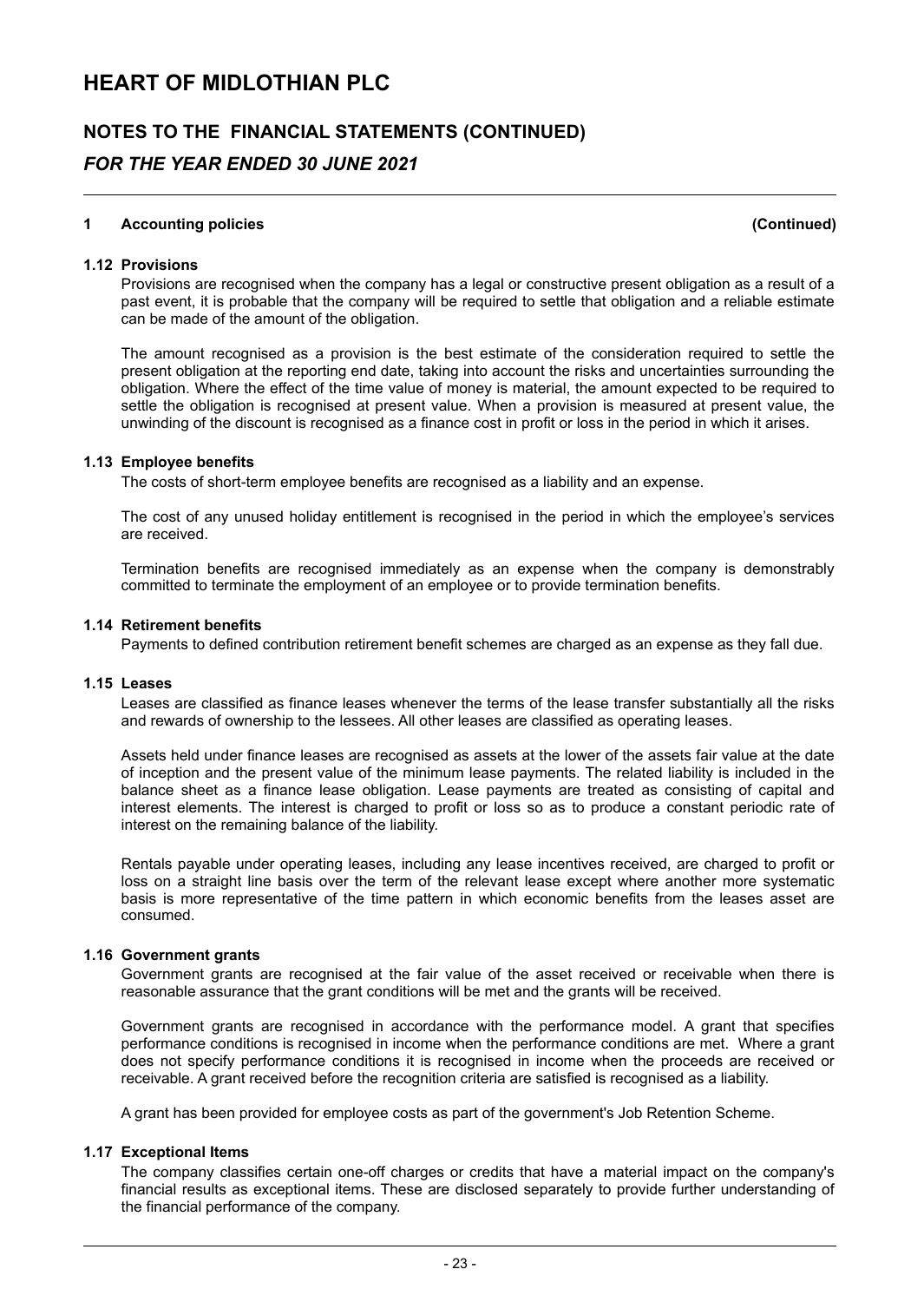# **NOTES TO THE FINANCIAL STATEMENTS (CONTINUED)** *FOR THE YEAR ENDED 30 JUNE 2021*

#### **2 Judgements and key sources of estimation uncertainty**

In the application of the company's accounting policies, the directors are required to make judgements, estimates and assumptions about the carrying amount of assets and liabilities that are not readily apparent from other sources. The estimates and associated assumptions are based on historical experience and other factors that are considered to be relevant. Actual results may differ from these estimates.

The estimates and underlying assumptions are reviewed on an ongoing basis. Revisions to accounting estimates are recognised in the period in which the estimate is revised where the revision affects only that period, or in the period of the revision and future periods where the revision affects both current and future periods.

#### **Key sources of estimation uncertainty**

The estimates and assumptions which have a significant risk of causing a material adjustment to the carrying amount of assets and liabilities are as follows.

#### *Carrying value of player registrations*

The costs of player registration and transfer fees are written off over the term of the players' contracts. The directors review the value of these assets each year to identify if there is any impairment in the value of them. Where an impairment is identified, it is recognised in the profit and loss account.

#### *Depreciation and estimated useful life of tangible assets*

The directors must estimate the useful life and residual value of tangible assets, and determine a suitable depreciation rate over which to write down these assets. Details of these estimates are included in note 1.5. The directors also review the carrying value of tangible assets for any potential impairment. Where an impairment is identified, it is recognised in the profit and loss account.

#### **3 Turnover and other revenue**

An analysis of the company's turnover is as follows:

|                                        | 2021  | 2020   |
|----------------------------------------|-------|--------|
|                                        | £000  | £000   |
| Turnover analysed by class of business |       |        |
| Gate receipts                          | 1,813 | 5,086  |
| Sponsorship and advertising            | 747   | 873    |
| Broadcasting rights                    | 348   | 127    |
| Commercial                             | 1.591 | 3,152  |
| UEFA solidarity and prize money        | 1,689 | 1,920  |
| Other operating income                 | 1,504 | 1,112  |
|                                        | 7.692 | 12,270 |
|                                        |       |        |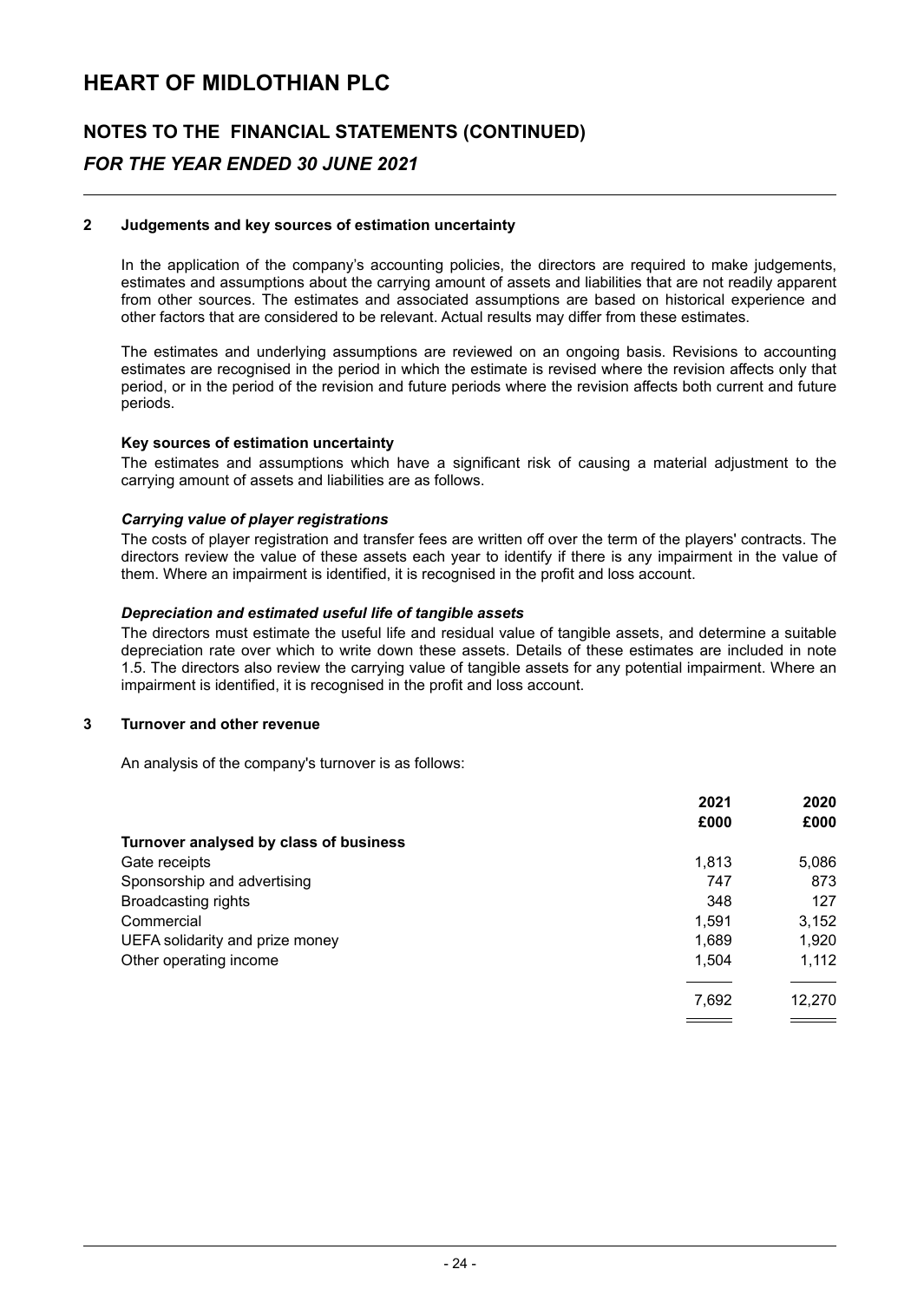# **NOTES TO THE FINANCIAL STATEMENTS (CONTINUED)** *FOR THE YEAR ENDED 30 JUNE 2021*

| 3 | Turnover and other revenue                                     |              | (Continued)              |
|---|----------------------------------------------------------------|--------------|--------------------------|
|   |                                                                | 2021<br>£000 | 2020<br>£000             |
|   | Other revenue / amounts included within other operating income |              |                          |
|   | Furlough grants received                                       | 726          | 742                      |
|   | Government grant received                                      | 500          | $\qquad \qquad -$        |
|   | SPFL Trust grant received                                      | 50           | $\overline{\phantom{0}}$ |
|   |                                                                |              |                          |
|   |                                                                | 1,276        | 742                      |
|   |                                                                |              |                          |

Grants received consist of monies in response to the Covid-19 pandemic, including the Covid-19 Job Retention Scheme.

|                                          | 2021<br>£000 | 2020<br>£000             |
|------------------------------------------|--------------|--------------------------|
| Turnover analysed by geographical market |              |                          |
| UK                                       | 7.692        | 12.270                   |
|                                          |              | $\overline{\phantom{a}}$ |

Broadcasting rights consists of monies received from Cup television income and the Club's internal TV streaming subscriptions. Other broadcasting income, received as part of the SPFL prize money, is included within UEFA solidarity and prize money.

#### **4 Gain on sale of player registrations**

|   |                                                       | 2021<br>£000 | 2020<br>£000 |
|---|-------------------------------------------------------|--------------|--------------|
|   | Proceeds from sale of player registrations            | 1,073        | 376          |
|   | Costs of player registrations sold or terminated      | (129)        | (32)         |
|   | Gain on sale of players                               | 944          | 344          |
| 5 | <b>Auditor's remuneration</b>                         |              |              |
|   |                                                       | 2021         | 2020         |
|   | Fees payable to the company's auditor and associates: | £000         | £000         |
|   | For audit services                                    |              |              |
|   | Audit of the financial statements of the company      | 23           | 20           |
|   | For other services                                    |              |              |
|   | Taxation compliance services                          | 7            | 7            |
|   | Other taxation services                               | 17           | 19           |
|   | All other non-audit services                          |              | 3            |
|   |                                                       | 24           | 29           |
|   |                                                       |              |              |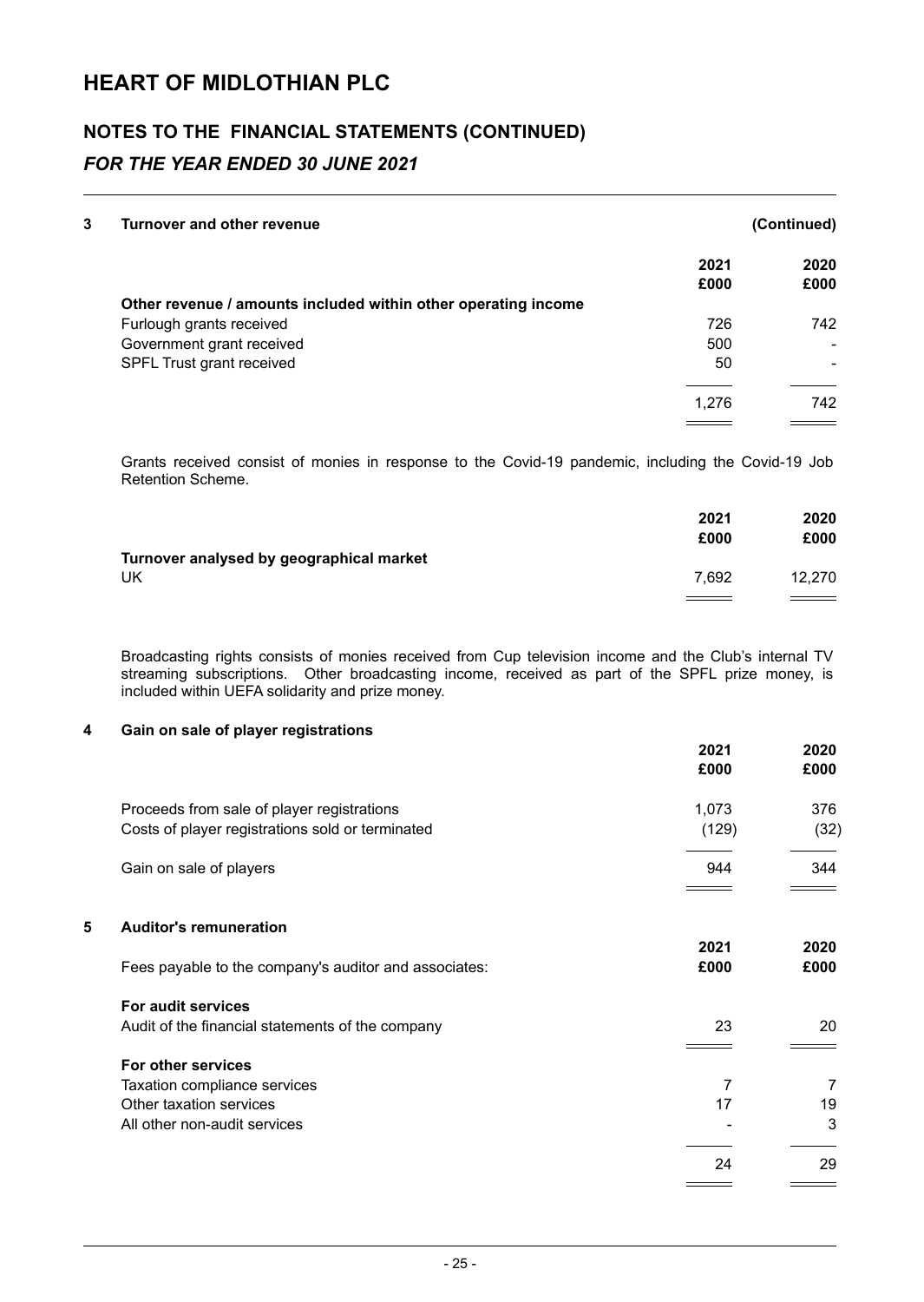# **NOTES TO THE FINANCIAL STATEMENTS (CONTINUED)** *FOR THE YEAR ENDED 30 JUNE 2021*

#### **6 Employees**

The average monthly number of persons (including directors) employed by the company during the year was:

|                                                                                     | 2021<br><b>Number</b> | 2020<br><b>Number</b> |
|-------------------------------------------------------------------------------------|-----------------------|-----------------------|
| Players, coaching and football support staff<br>Administration and commercial staff | 89<br>87              | 114<br>89             |
|                                                                                     |                       |                       |
| Total                                                                               | 176                   | 203                   |
|                                                                                     |                       |                       |
| Part-time matchday staff                                                            | 22                    | 122                   |
|                                                                                     |                       |                       |
| Their aggregate remuneration comprised:                                             |                       |                       |
|                                                                                     | 2021                  | 2020                  |
|                                                                                     | £000                  | £000                  |
| Wages and salaries                                                                  | 6,724                 | 7,862                 |
| Social security costs                                                               | 706                   | 836                   |
| Pension costs                                                                       | 72                    | 78                    |
|                                                                                     | 7,502                 | 8,776                 |
|                                                                                     |                       |                       |

The company incurred £1,831k (2020 - £1,858k) of salary costs in relation to individuals who were placed on the Covid-19 Job Retention Scheme.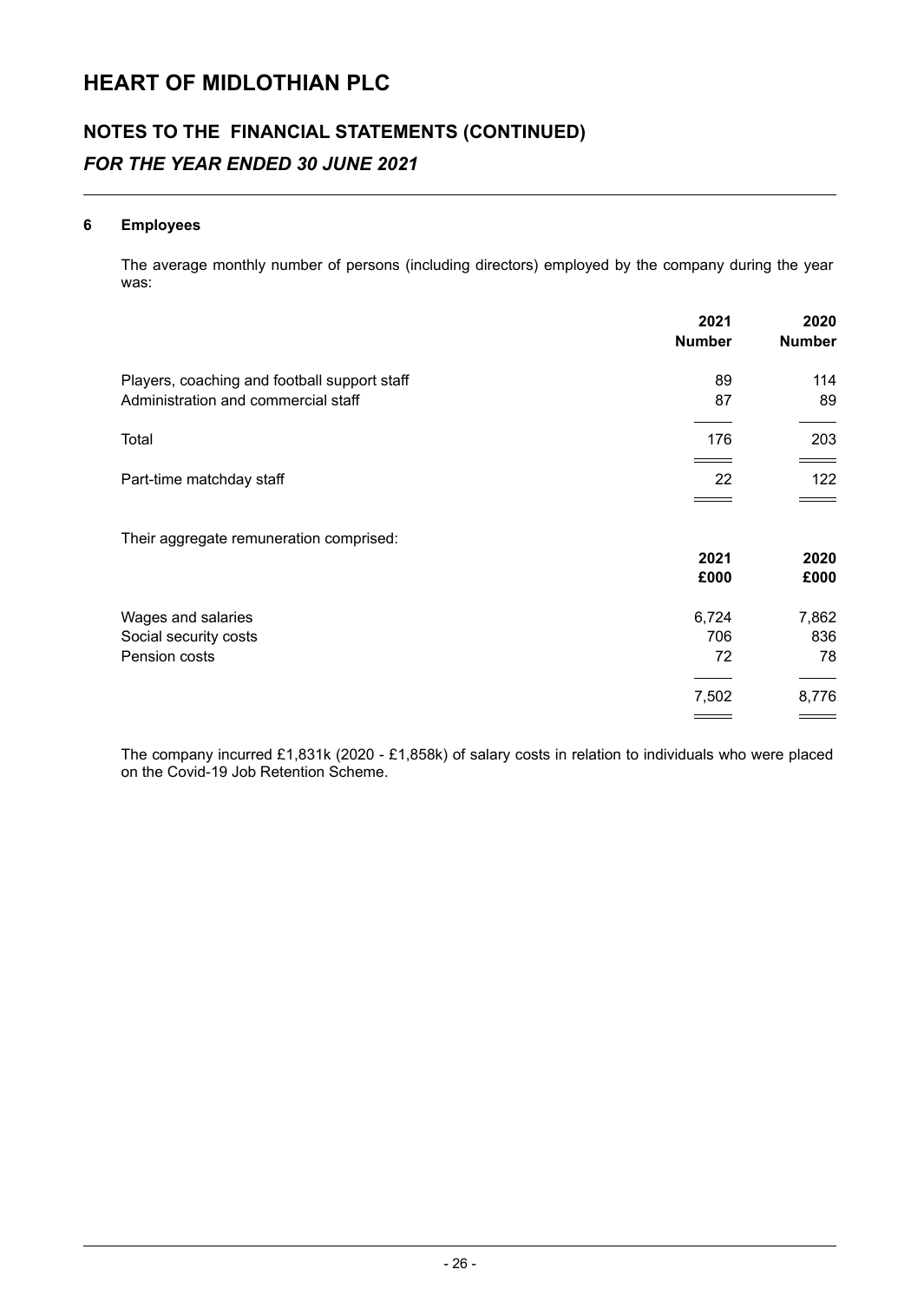# **NOTES TO THE FINANCIAL STATEMENTS (CONTINUED)** *FOR THE YEAR ENDED 30 JUNE 2021*

#### **7 Directors' remuneration**

|                                      | 2021<br>£000 | 2020<br>£000 |
|--------------------------------------|--------------|--------------|
| Remuneration for qualifying services | 187<br>___   | 208<br>_____ |

The number of directors for whom retirement benefits are accruing under defined contribution schemes amounted to 2 (2020 - 2).

As total directors' remuneration was less than £200,000 in the current year, no disclosure is provided for the highest paid director.

#### **8 Profit on ordinary activities**

|                                                                                                     | 2021<br>£000 | 2020<br>£000 |
|-----------------------------------------------------------------------------------------------------|--------------|--------------|
| Profit on ordinary activities before interest for the year is stated after<br>charging/(crediting): |              |              |
| Depreciation of owned tangible fixed assets                                                         | 1.190        | 1.168        |
| Amortisation of intangible assets                                                                   | 253          | 351          |
| Cost of stocks recognised as an expense                                                             | 636          | 776          |
| Impairment of stocks recognised or reversed                                                         | 13           | 3            |
| Operating lease charges                                                                             | 315          | 275          |
|                                                                                                     |              |              |

#### **9 Donations**

Included in donations is the following:

|                            | 2021<br>£000 | 2020<br>£000 |
|----------------------------|--------------|--------------|
| Donations from benefactors | 4,715        | 3,000        |
| Donations from FOH         | 1,666        | 603          |
| Other donations            | 4            | 130          |
|                            |              |              |
|                            | 6,385        | 3,733        |
|                            |              |              |

The company's principal benefactors have continued to support the business during the year with a total donation contribution of £4,715k (2020 - £3,000k).

The Foundation of Hearts provided donations amounting to £1,666k (2020 - £603k) directly to the company, following the final instalment of the repayment of the £2.4m loan to Bidco (1874) Limited in January 2020. For further information see note 27.

Other donations of £4k (2020 - £130k) comprise ad hoc monies received from supporters and other individuals.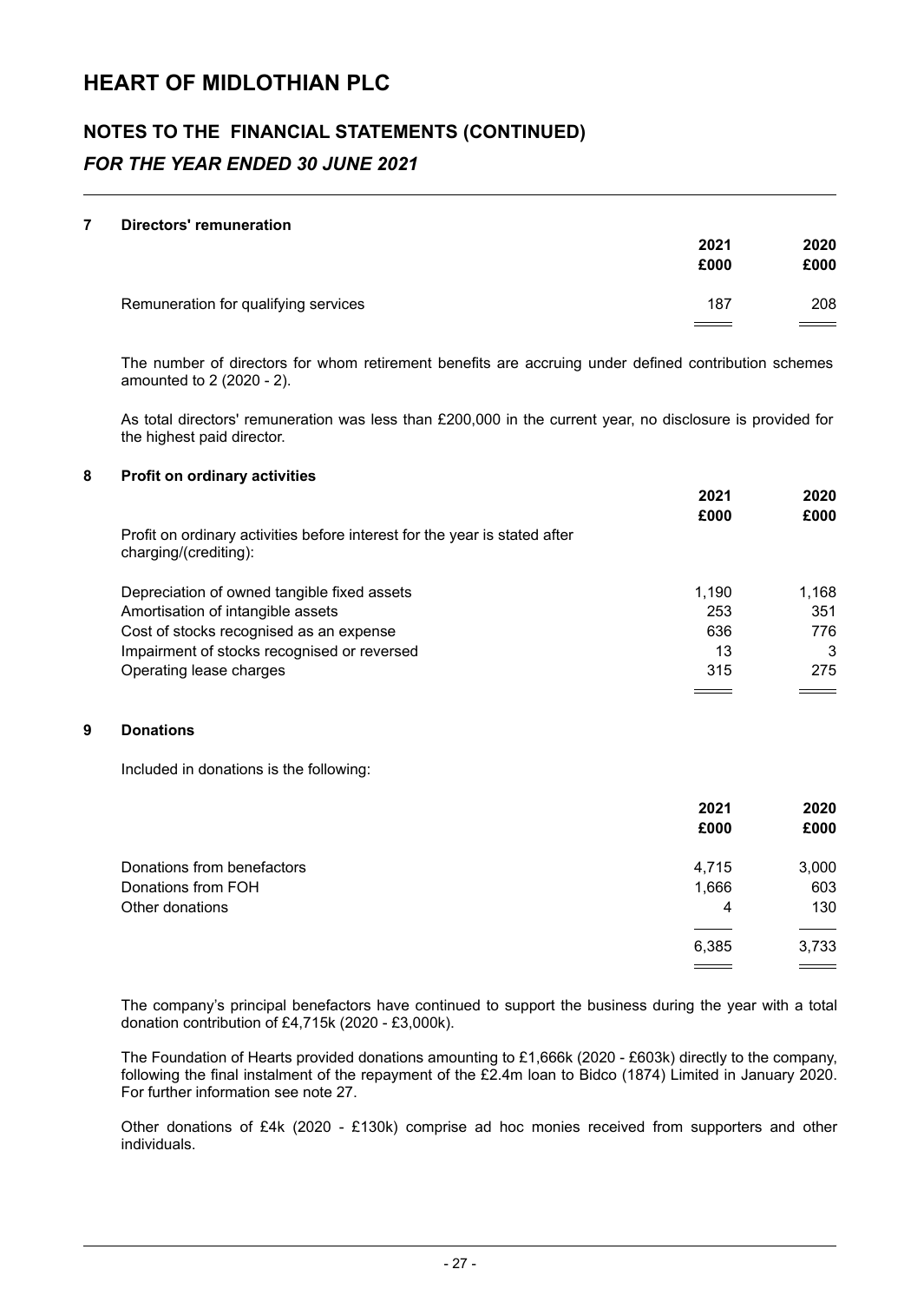# **NOTES TO THE FINANCIAL STATEMENTS (CONTINUED)** *FOR THE YEAR ENDED 30 JUNE 2021*

#### **10 Exceptional items**

The exceptional costs relating to the Covid-19 pandemic are as shown below:

|                                     | 2021<br>£000 | 2020<br>£000             |
|-------------------------------------|--------------|--------------------------|
| Wage costs for furloughed employees | 1,831        | 1,858                    |
| Furlough grant income               | (726)        | (742)                    |
| Government grant income             | (500)        |                          |
| SPFL Trust grant income             | (50)         | $\overline{\phantom{a}}$ |
|                                     |              |                          |
|                                     | 555          | 1,116                    |
|                                     |              |                          |
| Legal costs                         |              | 646                      |
|                                     |              |                          |
|                                     | 555          | 1,762                    |
|                                     |              |                          |

The costs of all employees who were placed on furlough during the year amounted to £1,831k (2020 – £1,858k). In connection with this, furlough grant income of £726k (2020 - £742k) was received from the UK Government. Additional grants were received from the UK Government and the SPFL Trust in relation to Covid-19 amounting to £550k (2020 - £nil).

The exceptional legal costs in the prior year relate to the dispute between the company and The Scottish Professional Football League Limited over the conclusion of the 2019/20 season. See note 21 for further information.

#### **11 Interest payable and similar charges**

|                                                               | 2021 | 2020 |
|---------------------------------------------------------------|------|------|
|                                                               | £000 | £000 |
| Interest on financial liabilities measured at amortised cost: |      |      |
| Late payment interest                                         | 33   |      |
| Interest on finance leases and hire purchase contracts        | 15   | 23   |
| Interest payable to group undertakings                        | 70   | 18   |
| Interest payable to related parties                           | 25   | 15   |
|                                                               |      |      |
|                                                               | 143  | 56   |

The late payment interest relates to interest due on Covid-19 related deferred PAYE payments, in accordance with a Time to Pay Arrangement, agreed with HMRC during the year.

More details about interest payable and similar expenses is explained in note 19.

#### **12 Taxation**

|                                                      | 2021<br>£000  | 2020<br>£000 |
|------------------------------------------------------|---------------|--------------|
| <b>Current tax</b>                                   |               | (44)         |
| UK corporation tax on profits for the current period | ۰<br>$\equiv$ | $\sim$       |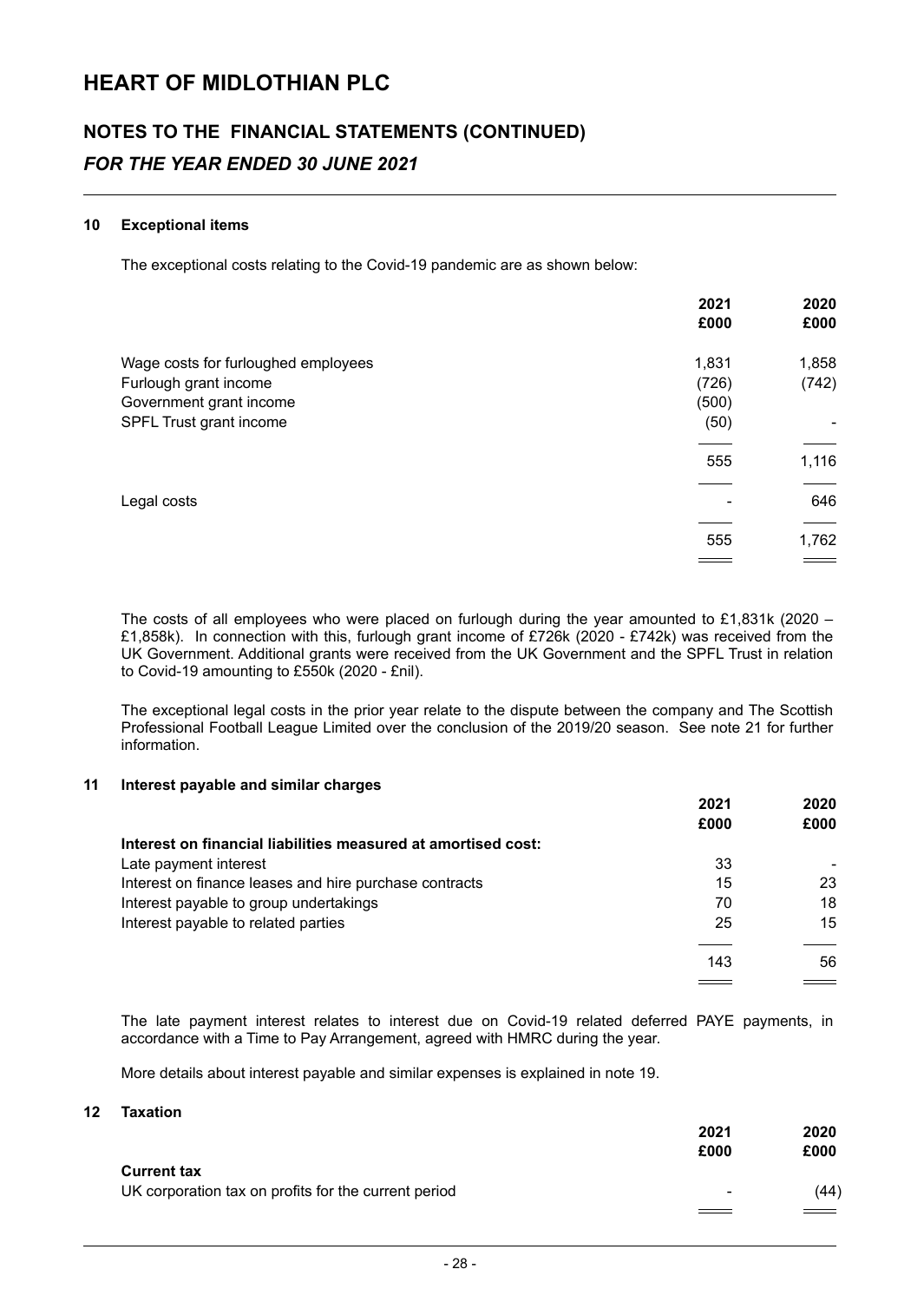# **NOTES TO THE FINANCIAL STATEMENTS (CONTINUED)** *FOR THE YEAR ENDED 30 JUNE 2021*

#### **12 Taxation (Continued)**

The actual credit for the year can be reconciled to the expected charge/(credit) for the year based on the profit or loss and the standard rate of tax as follows:

|                                                                                                          | 2021<br>£000 | 2020<br>£000 |
|----------------------------------------------------------------------------------------------------------|--------------|--------------|
| Profit before taxation                                                                                   | 2.015        | 429          |
| Expected tax charge based on the standard rate of corporation tax in the UK                              |              |              |
| of 19.00% (2020: 19.00%)<br>Tax effect of expenses that are not deductible in determining taxable profit | 383<br>24    | 82           |
| Tax effect of income not taxable in determining taxable profit                                           | (2)          |              |
| Change in unrecognised deferred tax assets<br>Permanent capital allowances in excess of depreciation     | 2,734<br>108 | 921<br>111   |
| Deferred tax adjustments in respect of prior years                                                       | (3,247)      | (1, 158)     |
| Tax credit for the year                                                                                  |              | (44)         |
|                                                                                                          |              |              |

### **13 Intangible fixed assets**

|                                    | Players'<br>registrations |
|------------------------------------|---------------------------|
|                                    | £000                      |
| Cost                               |                           |
| At 1 July 2020                     | 1,165                     |
| Additions                          | 233                       |
| Disposals                          | (654)                     |
| At 30 June 2021                    | 744                       |
|                                    |                           |
| <b>Amortisation and impairment</b> |                           |
| At 1 July 2020                     | 684                       |
| Amortisation charged for the year  | 253                       |
| Disposals                          | (525)                     |
| At 30 June 2021                    | 412                       |
|                                    |                           |
| <b>Carrying amount</b>             |                           |
| At 30 June 2021                    | 332                       |
| At 30 June 2020                    | 481                       |
|                                    |                           |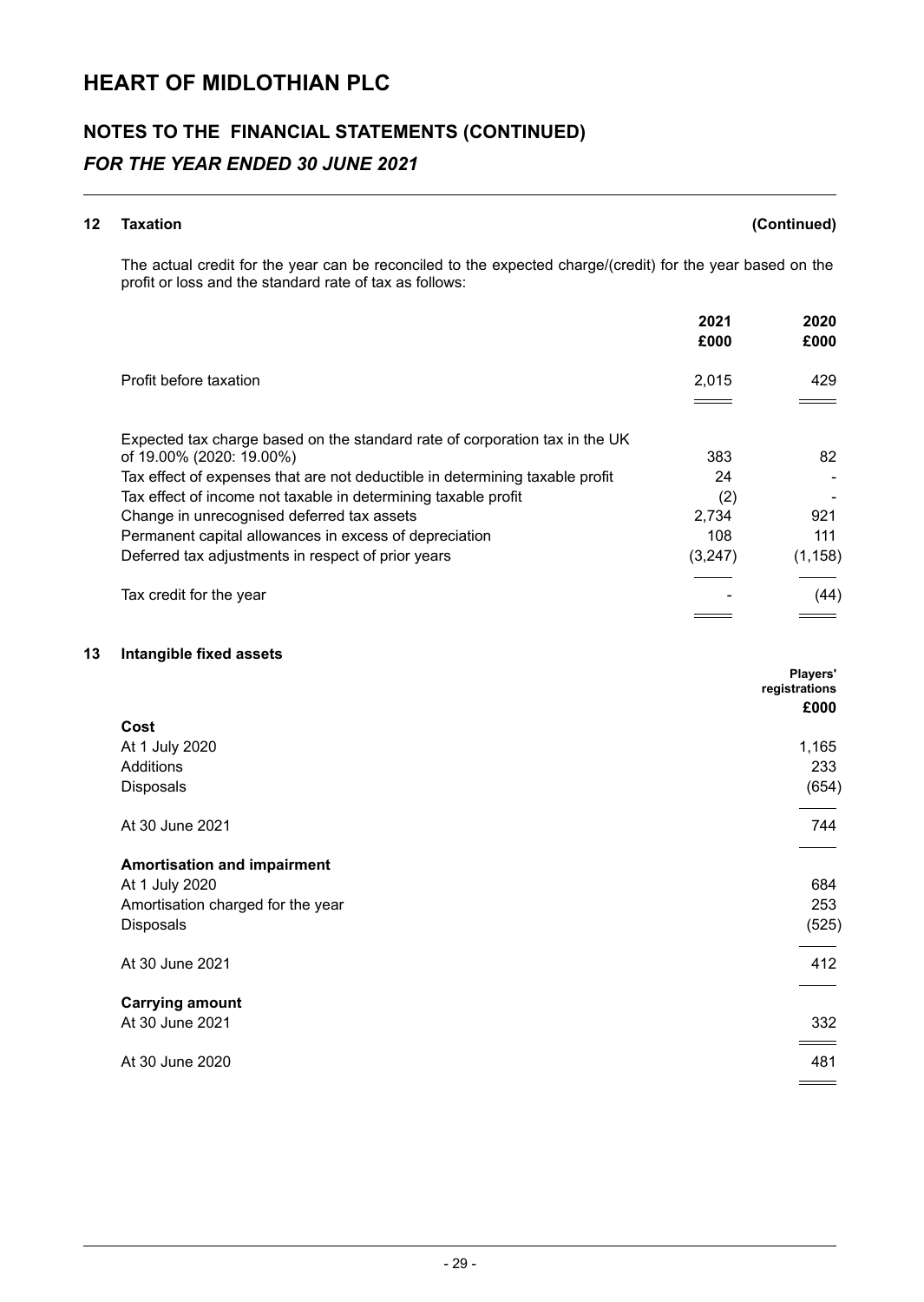# **NOTES TO THE FINANCIAL STATEMENTS (CONTINUED)** *FOR THE YEAR ENDED 30 JUNE 2021*

| 14 | <b>Tangible fixed assets</b>                                                 |                                          |                       |           |                                                      |                          |              |
|----|------------------------------------------------------------------------------|------------------------------------------|-----------------------|-----------|------------------------------------------------------|--------------------------|--------------|
|    |                                                                              | <b>Land and</b><br>buildings<br>freehold | Leasehold<br>property | equipment | Plant and Assets in the<br>course of<br>construction | Memorabilia              | <b>Total</b> |
|    |                                                                              | £000                                     | £000                  | £000      | £000                                                 | £000                     | £000         |
|    | Cost                                                                         |                                          |                       |           |                                                      |                          |              |
|    | At 1 July 2020                                                               | 23,311                                   | 2,544                 | 7,922     | $\overline{\phantom{a}}$                             | 167                      | 33,944       |
|    | Additions                                                                    | 26                                       | $\blacksquare$        | 67        | 111                                                  | $\overline{\phantom{0}}$ | 204          |
|    | At 30 June 2021                                                              | 23,337                                   | 2,544                 | 7,989     | 111                                                  | 167                      | 34,148       |
|    | <b>Depreciation and</b><br>impairment                                        |                                          |                       |           |                                                      |                          |              |
|    | At 1 July 2020                                                               | 1,585                                    | 1,628                 | 3,217     |                                                      |                          | 6,430        |
|    | Depreciation charged in                                                      |                                          |                       |           |                                                      |                          |              |
|    | the year                                                                     | 510                                      | 101                   | 579       |                                                      |                          | 1,190        |
|    | At 30 June 2021                                                              | 2,095                                    | 1,729                 | 3,796     |                                                      |                          | 7,620        |
|    | <b>Carrying amount</b>                                                       |                                          |                       |           |                                                      |                          |              |
|    | At 30 June 2021                                                              | 21,242                                   | 815                   | 4,193     | 111                                                  | 167                      | 26,528       |
|    | At 30 June 2020                                                              | 21,726<br>===                            | 916                   | 4,705     | $\overline{a}$                                       | 167                      | 27,514       |
| 15 | <b>Stocks</b>                                                                |                                          |                       |           |                                                      |                          |              |
|    |                                                                              |                                          |                       |           |                                                      | 2021                     | 2020         |
|    |                                                                              |                                          |                       |           |                                                      | £000                     | £000         |
|    | Finished goods and goods for resale                                          |                                          |                       |           |                                                      | 609                      | 579          |
|    | Inventories are stated after provisions for impairment of £68k (2020 - £55k) |                                          |                       |           |                                                      |                          |              |
|    |                                                                              |                                          |                       |           |                                                      |                          |              |
| 16 | <b>Debtors</b>                                                               |                                          |                       |           |                                                      | 2021                     | 2020         |
|    | Amounts falling due within one year:                                         |                                          |                       |           |                                                      | £000                     | £000         |
|    |                                                                              |                                          |                       |           |                                                      |                          |              |

| 266   | 106 |
|-------|-----|
|       | 2   |
| 1.294 | 303 |
| 219   | 199 |
| 1.779 | 610 |
|       |     |

 $=$ 

 $\equiv$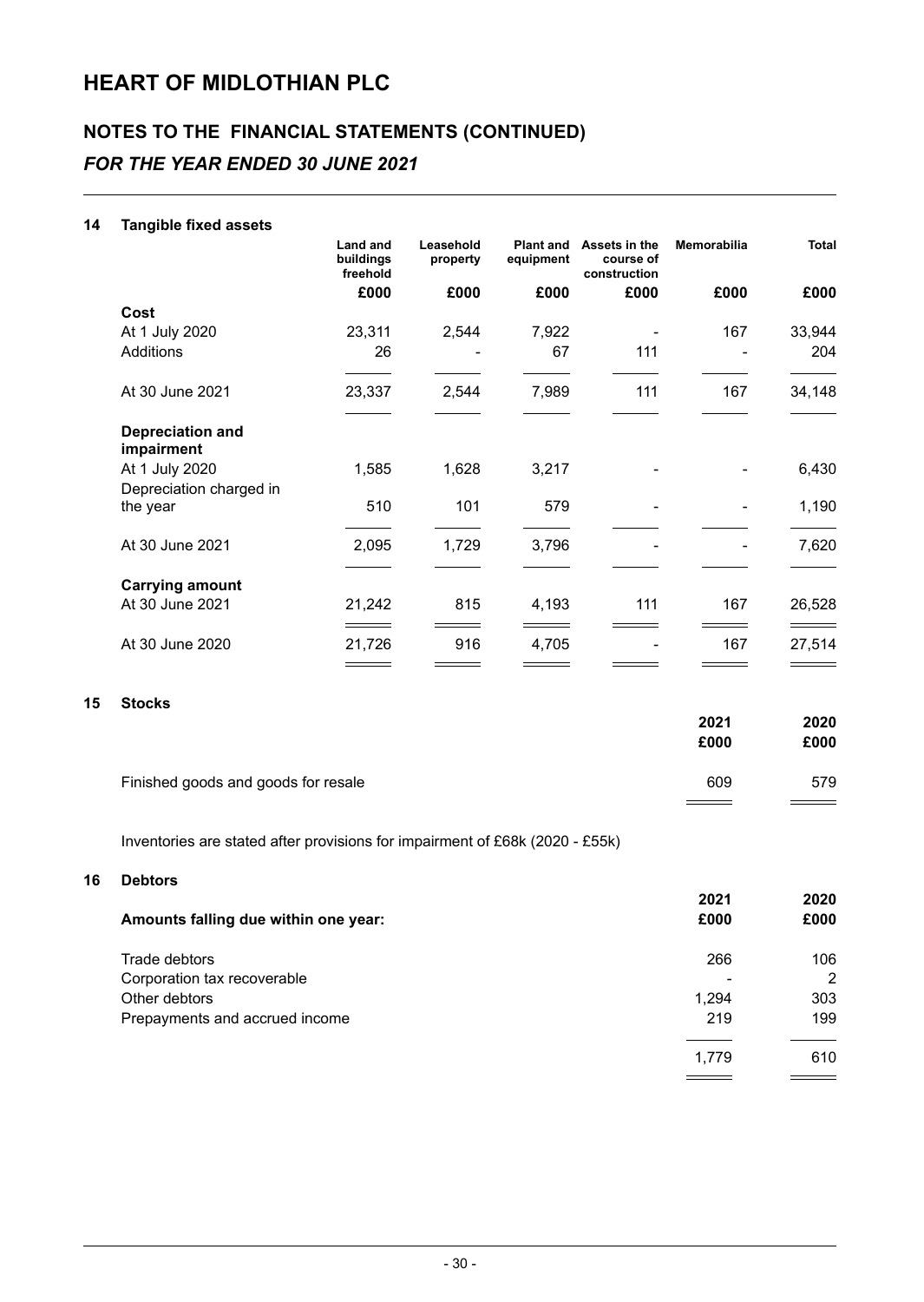# **NOTES TO THE FINANCIAL STATEMENTS (CONTINUED)** *FOR THE YEAR ENDED 30 JUNE 2021*

#### **17 Creditors: amounts falling due within one year**

|                                    |              | 2021   | 2020   |
|------------------------------------|--------------|--------|--------|
|                                    | <b>Notes</b> | £000   | £000   |
| Loans and overdrafts               | 19           | 4,531  | 5,494  |
| Obligations under finance leases   | 20           | 29     | 70     |
| Trade creditors                    |              | 1,819  | 1,541  |
| Other taxation and social security |              | 511    | 1,467  |
| Deferred income                    | 22           | 3,213  | 3,464  |
| Other creditors and accruals       |              | 576    | 838    |
|                                    |              | 10,679 | 12,874 |
|                                    |              |        |        |

The company took full advantage of the Government support available during the current pandemic and agreed deferrals with HMRC in connection with PAYE monies due. A Time To Pay Arrangement was agreed with HMRC, with all deferred monies repaid over the course of season 2020/21.

#### **18 Creditors: amounts falling due after more than one year**

|                                  | <b>Notes</b> | 2021<br>£000 | 2020<br>£000 |
|----------------------------------|--------------|--------------|--------------|
| Loans and overdrafts             | 19           | 1,134        | -            |
| Obligations under finance leases | 20           | 61           | 90           |
|                                  |              |              |              |
|                                  |              | 1,195        | 90           |
|                                  |              |              |              |

#### **19 Loans and overdrafts**

|                                                 | 2021  | 2020  |
|-------------------------------------------------|-------|-------|
|                                                 | £000  | £000  |
| Other loans                                     | 171   |       |
| Loans from group undertakings - senior loan     | 2,400 | 2,400 |
| Loans from group undertakings - short-term loan | 2,095 | 2,095 |
| Loans from related parties                      | 999   | 999   |
|                                                 | 5,665 | 5,494 |
|                                                 |       |       |
| Payable within one year                         | 4,531 | 5,494 |
| Payable after one year                          | 1,134 |       |
|                                                 |       |       |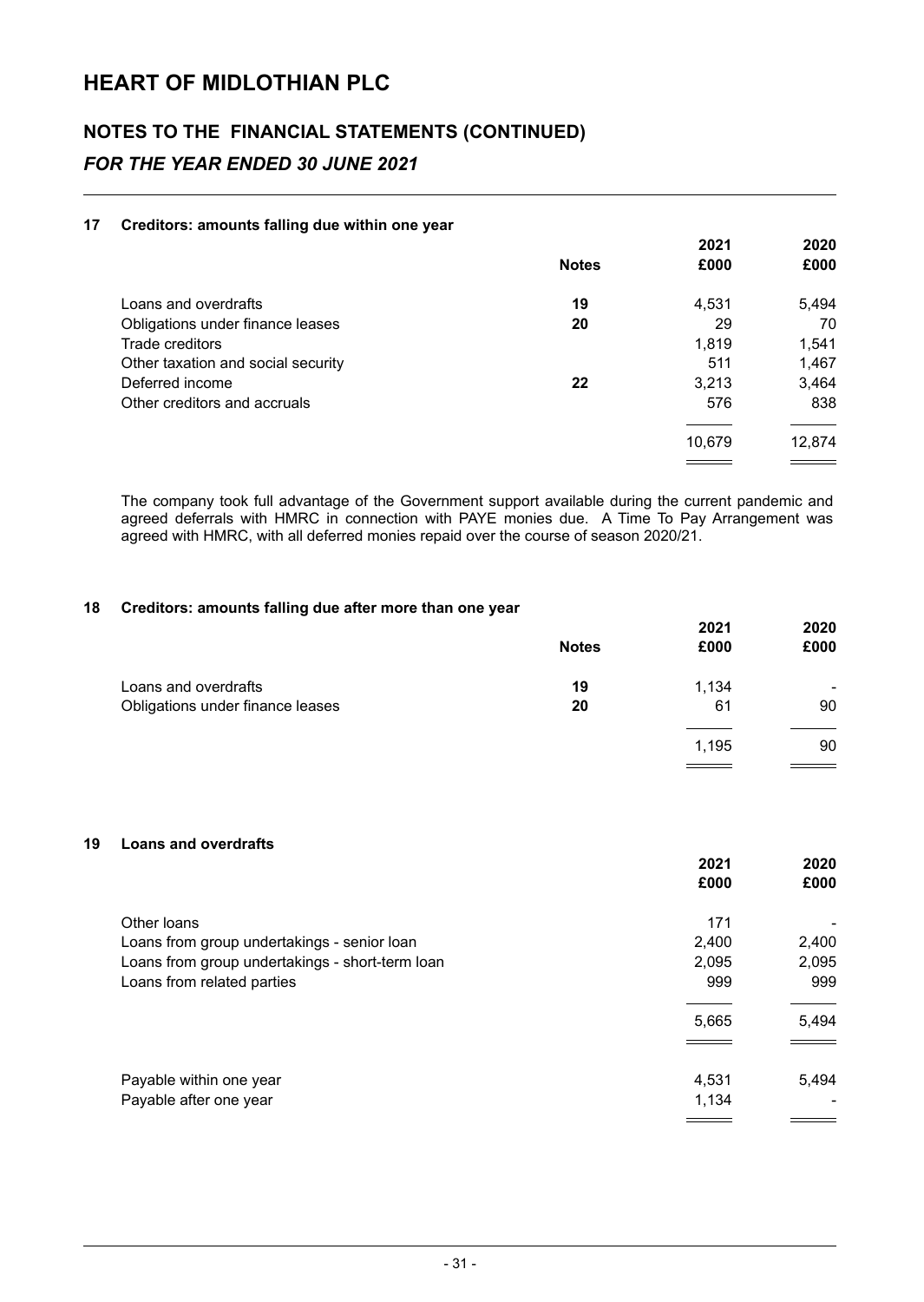## **NOTES TO THE FINANCIAL STATEMENTS (CONTINUED)** *FOR THE YEAR ENDED 30 JUNE 2021*

#### **19 Loans and overdrafts (Continued)**

In the prior year and in accordance with the Repayment and Funding Support Agreement entered into in May 2014, the Foundation of Hearts acquired total participation rights in the senior loan between Bidco (1874) Limited and Heart of Midlothian plc of £2.4m. Post year end the Foundation of Hearts acquired the senior debt from Bidco (1874) Limited after paying the final £100k for the acquisition of the 75.1% shareholding. On 31 August 2021 the £2.4m senior loan was waived by the Foundation of Hearts.

In 2019, a director provided a £1m loan facility to the company. During the year the director varied the facility, such that no repayment of the loan was due until October 2023. At 30 June 2021, £999k (2020 - £999k) of this facility has been drawn down by the company. The facility incurred interest at the market rate.

The total short-term facilities owed to Bidco (1874) Limited at 30 June 2021 amounted to £2,095k (2020 - £2,095k). These facilities were provided on an interest free basis from inception in June 2018 through to 30 June 2020.

Post year end, the short-term facilities along with the directors £1m loan facility noted above, were renegotiated into a Consolidated Loan Agreement between Bidco (1874) Limited and Heart of Midlothian plc with effect from 30 August 2021. Interest on this consolidated loan is at the market rate and accrued from 1 July 2020. The Consolidated Loan Agreement specifies monthly loan repayments commencing no later than 1 November 2022 and running for a period of no more than 24 months. The consolidated loan is secured by a standard security over Tynecastle Stadium and a floating charge over the assets of the company.

Other loans amounting to £171k relate to the provision of a loan under the government's Coronavirus Business Interruption Loan Scheme. This amount is repayable in monthly instalments over the next 5 years.

#### **20 Finance lease obligations**

| Future minimum lease payments due under finance leases: | 2021<br>£000 | 2020<br>£000 |
|---------------------------------------------------------|--------------|--------------|
| Within one year                                         | 34           | 78           |
| In two to five years                                    | 65           | 100          |
|                                                         | 99           | 178          |
| Less: future finance charges                            | (9)          | (18)         |
|                                                         | 90           | 160          |
|                                                         |              |              |

The company has historically entered into a number of finance leases in order to acquire new kitchen, lounge and TV/AV equipment. Leases include purchase options at the end of the lease period, and no restrictions are placed on the use of the assets. All leases are on a fixed repayment basis and no arrangements have been entered into for contingent rental payments.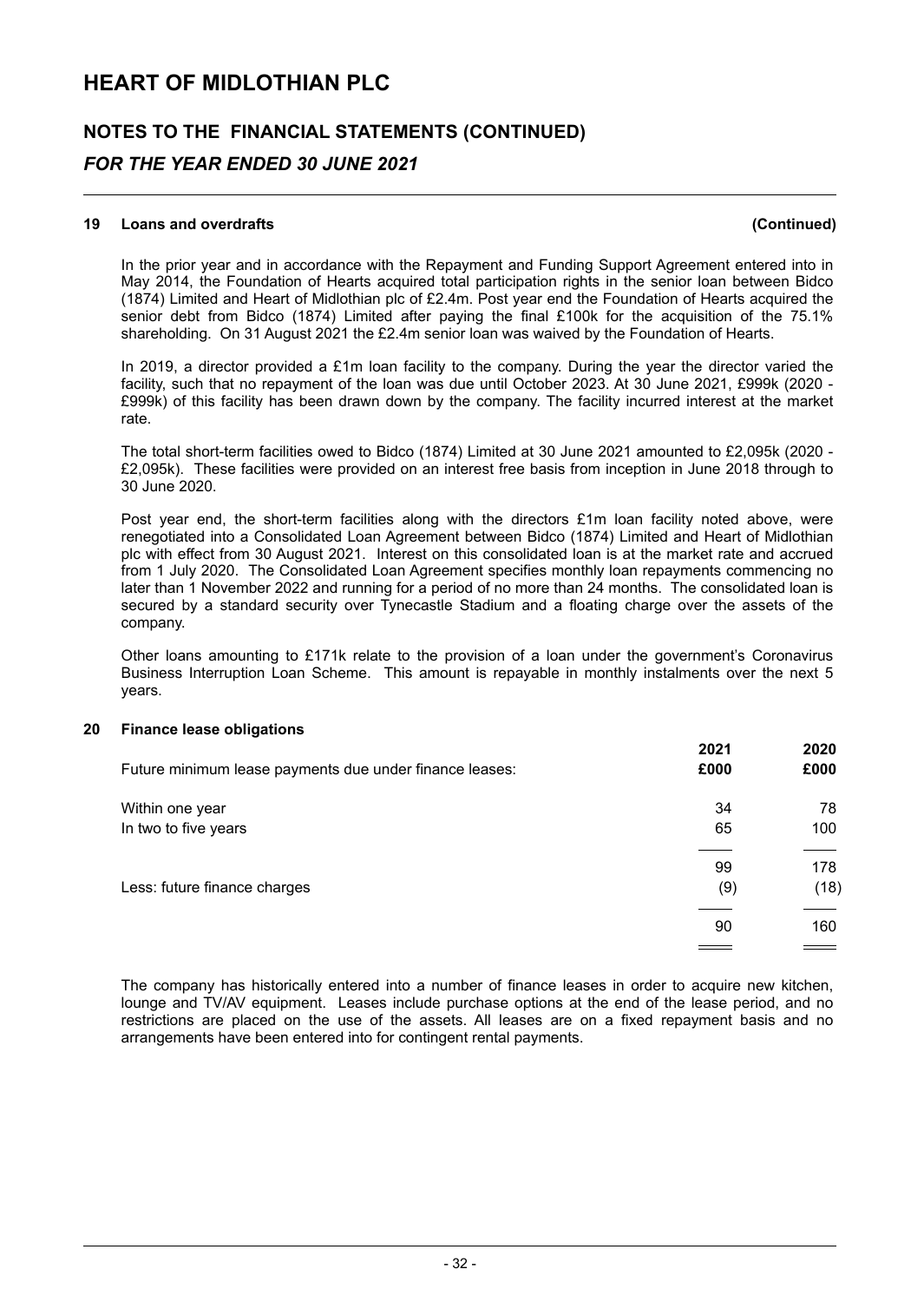# **NOTES TO THE FINANCIAL STATEMENTS (CONTINUED)** *FOR THE YEAR ENDED 30 JUNE 2021*

#### **21 Provisions for liabilities**

#### **Provisions for legal costs**

|                                      | 2021<br>£000             | 2020<br>£000 |
|--------------------------------------|--------------------------|--------------|
| Exceptional provision for legal fees | -                        | 646          |
|                                      |                          |              |
|                                      | $\overline{\phantom{0}}$ | 646          |
|                                      |                          |              |

The provision for legal fees in the 2020 financial year relates to the dispute between Heart of Midlothian plc and the Scottish Professional Football League Limited over the enforced relegation of Hearts FC, following the cessation of the 2019/20 season, resulting from the Covid-19 pandemic. A legal process ensued firstly via the Court of Session and then via the Scottish Football Associations's Arbitration process. The action was not found in the company's favour and as such the company became liable for relevant costs and expenses. Full provision was made in the prior year for all associated costs.

#### **Unrecognised deferred tax asset**

The potential deferred tax asset not recognised in the financial statements as follows:

|                                | 2021<br>£000 | 2020<br>£000 |
|--------------------------------|--------------|--------------|
| Fixed asset timing differences |              | (32)         |
| Other timing differences       |              | 37           |
| Tax losses available           | 13,530       | 10,791       |
|                                | 13,530       | 10,796       |
|                                |              |              |

The potential deferred tax asset has not been recognised in accordance with the accounting policy set out in note 1, because it is not clear that suitable taxable profits will be available in the forseeable future for offset.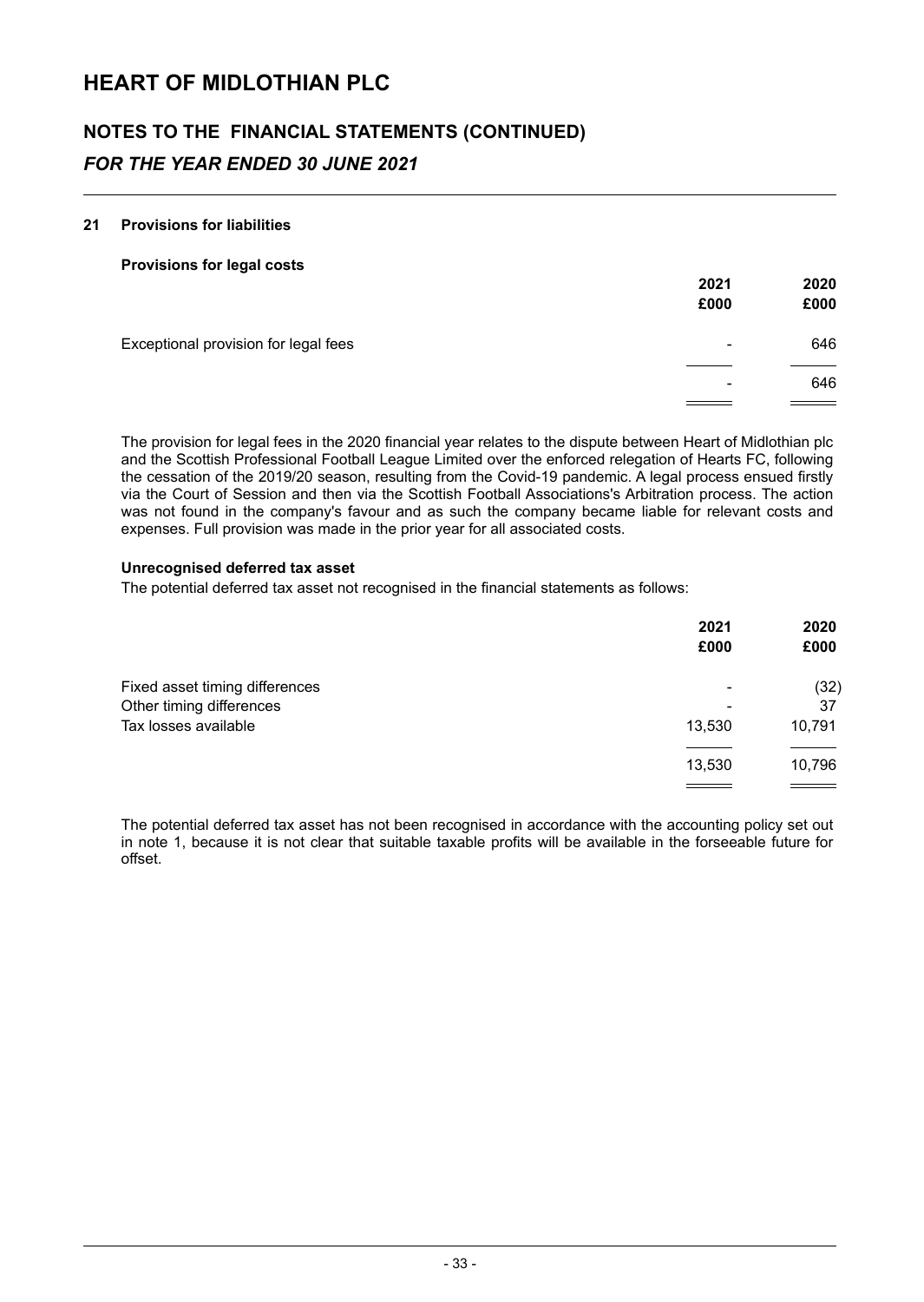# **NOTES TO THE FINANCIAL STATEMENTS (CONTINUED)**

### *FOR THE YEAR ENDED 30 JUNE 2021*

#### **22 Deferred income**

|    |                                                                     | 2021<br>£000 | 2020<br>£000 |
|----|---------------------------------------------------------------------|--------------|--------------|
|    | Other deferred income                                               | 3,213        | 3,464        |
|    |                                                                     | 3,213        | 3,464        |
| 23 | <b>Retirement benefit schemes</b>                                   |              |              |
|    | <b>Defined contribution schemes</b>                                 | 2021<br>£000 | 2020<br>£000 |
|    | Charge to profit or loss in respect of defined contribution schemes | 72           | 78           |

The company operates a defined contribution pension scheme for all qualifying employees. The assets of the scheme are held separately from those of the company in an independently administered fund.

#### **24 Share capital**

|                                         | 2021<br>£000 | 2020<br>£000 |
|-----------------------------------------|--------------|--------------|
| <b>Ordinary share capital</b>           |              |              |
| <b>Issued and fully paid</b>            |              |              |
| 156,478,232 Ordinary shares of 10p each | 15.648       | 15.648       |
|                                         |              |              |

Each share has equal voting rights and is entitled to one vote each.

### **25 Revaluation reserve**

The revaluation reserve represents the revaluation of memorabilia as at 31 July 1998, based on the open market value. The memorabilia was previously carried at £nil cost.

#### **26 Share premium account**

The share premium account represents amounts received in excess of the par value of a share.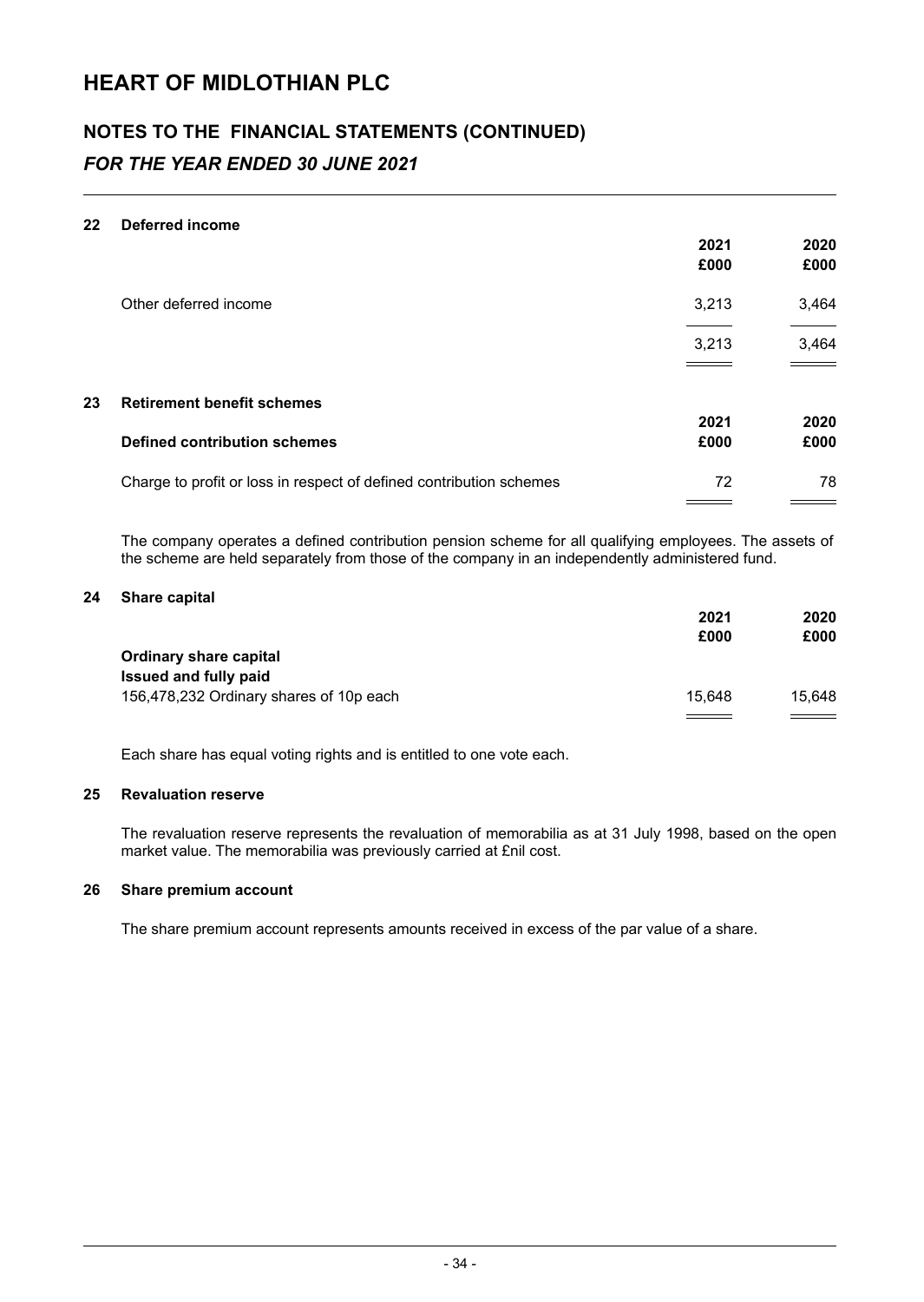# **NOTES TO THE FINANCIAL STATEMENTS (CONTINUED)**

*FOR THE YEAR ENDED 30 JUNE 2021*

#### **27 Other reserves**

|                                                        | <b>Foundation of</b><br><b>Hearts working</b><br>capital reserve | <b>Foundation of</b><br><b>Hearts stadium</b><br>redevelopment<br>reserve | <b>Total</b> |
|--------------------------------------------------------|------------------------------------------------------------------|---------------------------------------------------------------------------|--------------|
|                                                        | £000                                                             | £000                                                                      | £000         |
| At 1 July 2019                                         | 3,941                                                            | 3,000                                                                     | 6,941        |
| Transfer of Foundation of Hearts donations from profit |                                                                  |                                                                           |              |
| and loss reserve                                       | 603                                                              |                                                                           | 603          |
| At 30 June 2020                                        | 4,544                                                            | 3,000                                                                     | 7,544        |
|                                                        |                                                                  |                                                                           |              |
| Transfer of Foundation of Hearts donations from profit |                                                                  |                                                                           |              |
| and loss reserve                                       | 1,666                                                            |                                                                           | 1,666        |
| At 30 June 2021                                        | 6,210                                                            | 3,000                                                                     | 9,210        |
|                                                        |                                                                  |                                                                           |              |

The Foundation of Hearts working capital reserve represents the funding received from Foundation of Hearts Limited in the first two years of its support to the company, which ended on 9 May 2016. These funds were deemed not to be repayable to Foundation of Hearts Limited and were therefore classified as equity rather than as a liability.

The Foundation of Hearts stadium redevelopment reserve represents the funds advanced by Foundation of Hearts Limited, subsequent to the end of the initial two year period, for the redevelopment of Tynecastle stadium. The Repayment and Funding Support Agreement entered into in May 2014 between Bidco (1874) Limited and Foundation of Hearts Limited, was updated in January 2017 to facilitate this. For the period from May 2016 to May 2018 a total of £3m was provided. These funds are also not repayable to Foundation of Hearts Limited and are classed as equity rather than as a liability.

In accordance with the amendments to this Agreement, a total of 35% of the voting rights attached to the shares held by Bidco (1874) Limited in the company, were transferred to Foundation of Hearts Limited, following the completion of the £3m participation in the redevelopment project. This transfer was completed in May 2018.

In May 2018, in accordance with the Repayment and Funding Support Agreement, the Foundation of Hearts commenced the purchase of participation rights in the Bidco (1874) Limited senior loan. The full £2.4m was acquired during the year ended 30 June 2020. On 30 August 2021 the Foundation of Hearts legally acquired the senior debt from Bidco (1874) Limited after paying the final £100k for the acquisition of the 75.1% shareholding. On 31 August 2021 the £2.4m senior loan was waived by the Foundation of Hearts.

Further to the completion of the purchase of the £2.4m participation rights, the Foundation has contributed a further £1,666k during the year ended 30 June 2021 (2020 - £603k). These monies were deemed to be non-repayable and as such have been recognised in the Profit and Loss Account and subsequently transferred to the Foundation of Hearts Working Capital Reserve, in keeping with the first two years of working capital funding.

Foundation of Hearts Limited holds a standard security over Tynecastle Stadium. Foundation of Hearts Limited also holds a floating charge over the assets of the company. All securities held by Foundation of Hearts Limited are subordinated behind the security held by Bidco (1874) Limited.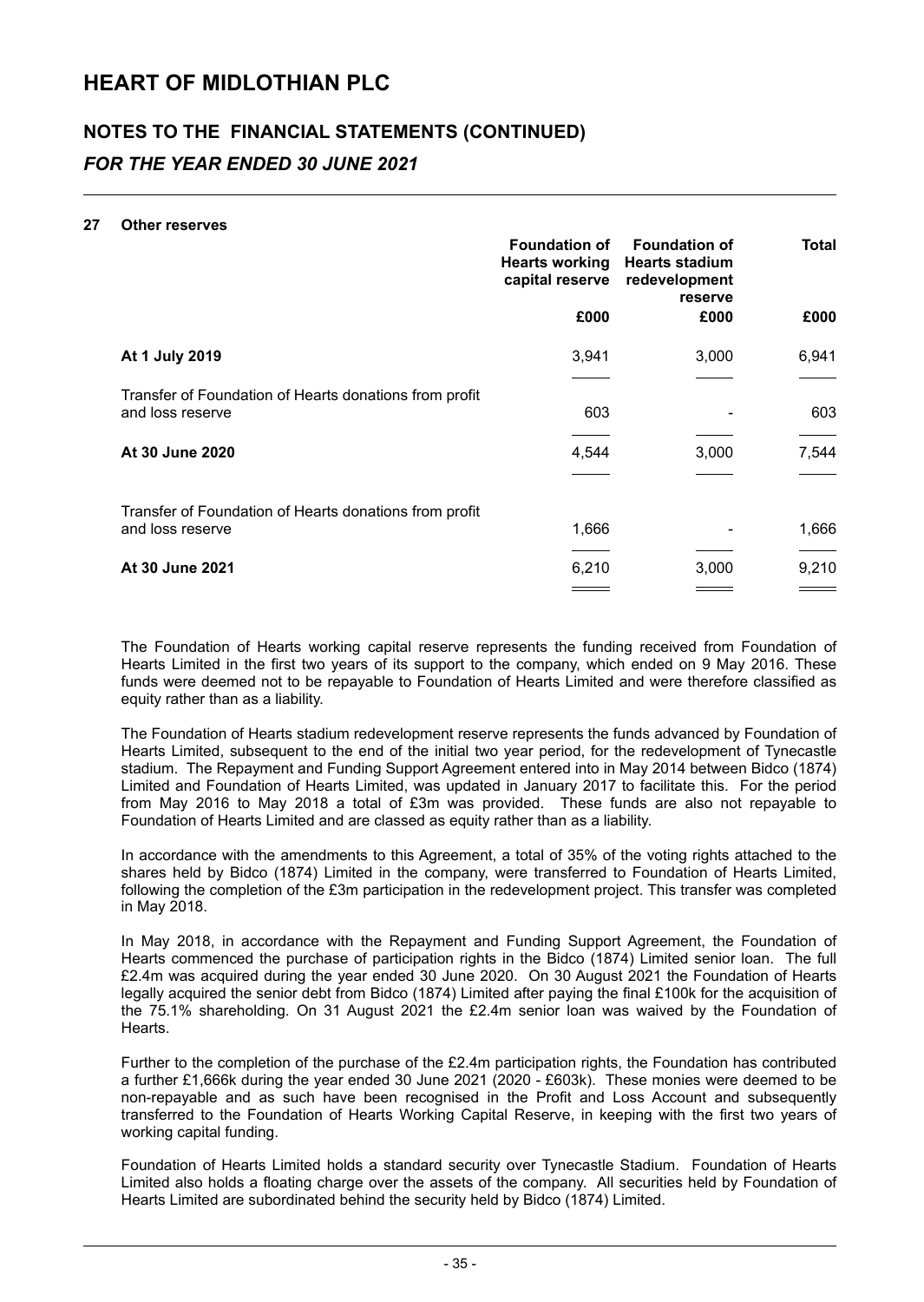# **NOTES TO THE FINANCIAL STATEMENTS (CONTINUED)** *FOR THE YEAR ENDED 30 JUNE 2021*

#### **28 Capital commitments**

Amounts contracted for but not provided in the financial statements:

|                                      | 2021<br>£000 | 2020<br>£000                              |
|--------------------------------------|--------------|-------------------------------------------|
| Acquisition of tangible fixed assets | 20           | $\overline{\phantom{0}}$<br>$\sim$ $\sim$ |

#### **29 Operating lease commitments**

#### **Lessee**

At the reporting end date the company had outstanding commitments for future minimum lease payments under non-cancellable operating leases, which fall due as follows:

|                            | 2021  | 2020   |
|----------------------------|-------|--------|
|                            | £000  | £000   |
| Within one year            | 301   | 292    |
| Between two and five years | 1,296 | 1,258  |
| In over five years         | 349   | 687    |
|                            |       |        |
|                            | 1,946 | 2,237  |
|                            |       | $\sim$ |

#### **30 Events after the reporting date**

On 30 August 2021, in accordance with the Repayment and Funding Support Agreement entered into in May 2014, the Foundation of Hearts Limited paid the final equity instalment to Bidco (1874) Limited. This facilitated the transfer of 75.1% of the equity in Heart of Midlothian plc to the Foundation of Hearts Limited. At the same time, the senior loan of £2.4m was acquired by the Foundation of Hearts Limited.

On 31 August 2021 the £2.4m senior loan was waived by the Foundation of Hearts.

As detailed in Note 19, loan facilities previously provided by Bidco (1874) Limited and a director of the company were amalgamated into a Consolidated Loan Agreement dated 30 August 2021. The loan repayments are scheduled to commence on 1 November 2022 and will run for a period of no more than 24 months. Interest is payable on the consolidated loan at market rates.

#### **31 Related party transactions**

#### **Remuneration of key management personnel**

The remuneration of key management personnel, including directors, is as follows.

|                        | 2021<br>£000 | 2020<br>£000 |
|------------------------|--------------|--------------|
| Aggregate compensation | 455<br>___   | 454<br>___   |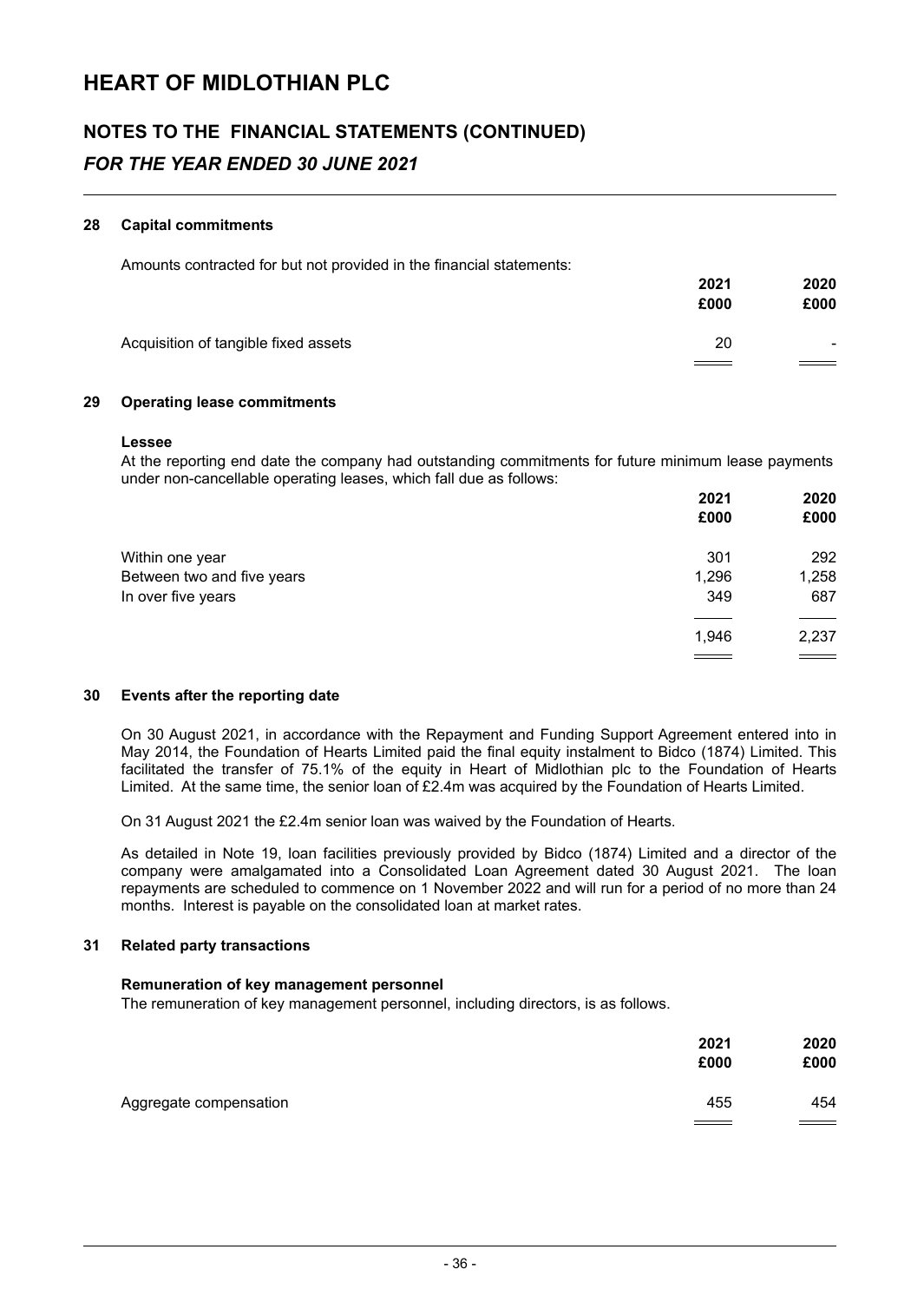# **NOTES TO THE FINANCIAL STATEMENTS (CONTINUED)** *FOR THE YEAR ENDED 30 JUNE 2021*

#### **31 Related party transactions (Continued)**

#### **Other transactions**

On the acquisition of the company in May 2014, Bidco (1874) Limited provided a loan of £2.4m to the company. In accordance with The Repayment and Funding Support Agreement, the Foundation of Hearts Limited has purchased participation rights worth £2.4m in this loan. At 30 June 2021 the company owed Bidco (1874) Limited £2.4m (2020 - £2.4m) with participation rights transferring to Foundation of Hearts on completion of equity purchase.

The total short-term facilities owed to Bidco (1874) Limited at 30 June 2021 amounted to £2,095k (2020 - £2,095k). These facilities were provided on an interest free basis from inception in June 2018 through to 30 June 2020. From 1 July 2020 the facilities accrued interest at market rates. From 30 August 2021, these facilities formed part of the new Consolidated Loan Agreement detailed in Note 19.

To facilitate the post year-end transfer of ownership from Bidco (1874) Limited to the Foundation of Hearts Limited and the post year-end Consolidated Loan Agreement, the company incurred £12k of legal fees on behalf of Bidco (1874) Limited. This was outstanding at 30 June 2021.

Foundation of Hearts Limited is a company in which D Cumming and S Wallace were also directors during the year. During the prior year, Foundation of Hearts Limited repaid the remaining £870k of the £2.4m senior loan owed to Bidco (1874) Limited. During the current year, the Foundation of Hearts Limited contributed a further £1,666k (2020 - £603k) to the company. As at 30 June 2021, the total amount paid by the Foundation of Hearts Limited in connection with the provision of working capital, the contribution to the Tynecastle Redevelopment Project and the repayments to Bidco (1874) Limited was £11.7m (2020 - £10.0m). To facilitate the post year-end transfer of ownership from Bidco (1874) Limited to the Foundation of Hearts Limited, the transfer of the senior loan and the subsequent waiver of the senior loan, the company incurred £74k of legal costs during the year. £74k is outstanding at 30 June 2021.

In 2019, a director provided a £1m loan facility to the company. The loan has been provided at market interest rates. During the year, the director has varied the facility, such that no repayment of the loan is due until October 2023. At 30 June 2021, £999k (2020 - £999k) of this varied facility has been drawn down by the company. From 30 August 2021, this facility formed part of the new Consolidated Loan Agreement detailed in Note 19.

During the year, the company purchased construction services from JB Contracts (Scotland) Limited amounting to £110k (2020 - £264k). At 30 June 2021, the company owed JB Contracts (Scotland) Limited £12k (2020 - £46k). Whilst there is a family connection between Dr A Budge and the director and controlling shareholder of this company, there are no shared business interests. The construction services were procured by our independent 3rd party Construction Manager, who was responsible for the evaluation, selection and appointment of suitable trade contractors, via a structured tender process. The Board are satisfied that the services were purchased on an arm's length basis.

A McKinlay is a director of Big Hearts Community Trust. During the year, the company invoiced £4k (2020 - £25k) and received £2k (2020 - £28k) from the charity. As at 30 June 2021, the company was owed £nil (2020 - £nil) by Big Hearts Community Trust.

During the year, the company received £4.2m (2020 - £3m) in donations from a director. This amount is included within the £4.7m (2020 - £3m) donations from benefactors within note 9.

#### **32 Ultimate controlling party**

As at 30 June 2021 the company's parent and ultimate parent company is Bidco (1874) Limited. The ultimate controlling party is Dr A Budge.

Bidco (1874) Limited is the only company into which the results of the company are consolidated. Copies of the consolidated accounts can be obtained from Companies House, Fourth Floor, Edinburgh Quay 2, 139 Fountainbridge, Edinburgh, EH3 9FF.